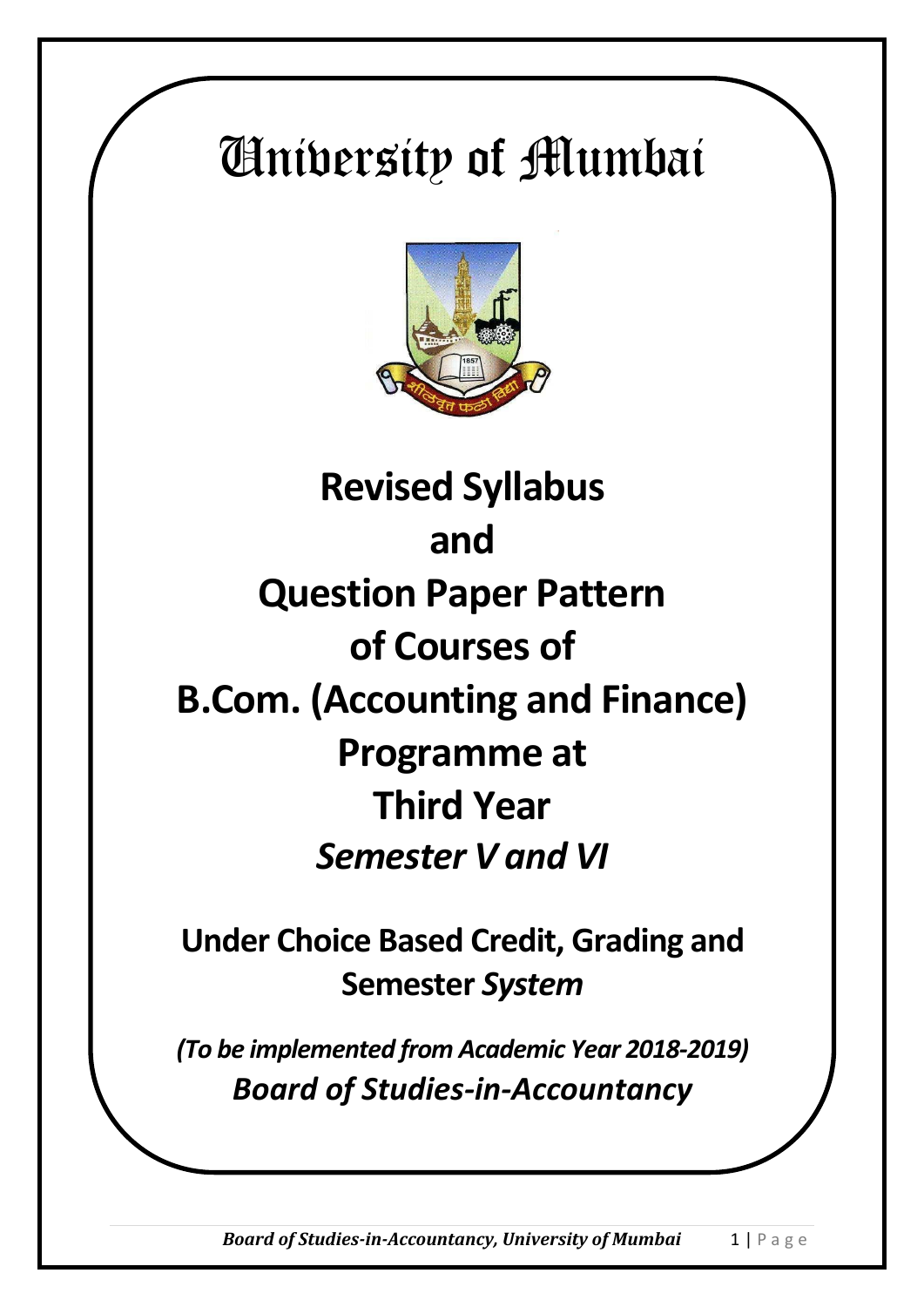## **B.Com. (Accounting and Finance) Programme** *Under Choice Based Credit, Grading and Semester System*

#### **T.Y.B.Com. (Accounting and Finance)**

#### *(To be implemented from Academic Year 2018-2019)*

| No. of<br><b>Courses</b>                   | <b>Semester V</b>                                           | <b>Credits</b> | No. of<br><b>Courses</b> | <b>Semester VI</b>                                            | <b>Credits</b> |
|--------------------------------------------|-------------------------------------------------------------|----------------|--------------------------|---------------------------------------------------------------|----------------|
| 1                                          | <b>Elective Courses (EC)</b>                                |                | 1                        | <b>Elective Courses (EC)</b>                                  |                |
| 1,2,3<br>&4                                | *Any four courses from the<br>following list of the courses | 12             | 1,2,3<br>&4              | ** Any four courses from the<br>following list of the courses | 12             |
| <b>Core Courses (CC)</b><br>$\overline{2}$ |                                                             | $\overline{2}$ | <b>Core Courses (CC)</b> |                                                               |                |
| 5                                          | Financial Accounting - V                                    | 04             | 5                        | <b>Financial Accounting - VII</b>                             | 04             |
| 6                                          | <b>Financial Accounting - VI</b>                            | 04             | 6                        | Project Work                                                  | 04             |
| <b>Total Credits</b>                       |                                                             | <b>20</b>      |                          | <b>Total Credits</b>                                          | 20             |

 *Note: Project work is considered as a special course involving application of knowledge in solving/analyzing/exploring a real life situation/ difficult problem. Project work would be of 04 credits each. A project work may be undertaken in any area of Elective Courses/ Study Area*

| <i>*List of Elective Courses</i><br>for Semester V (Any Four)    |                                                  | **List of Elective Courses<br>for Semester VI (Any Four) |                                            |
|------------------------------------------------------------------|--------------------------------------------------|----------------------------------------------------------|--------------------------------------------|
|                                                                  |                                                  |                                                          |                                            |
| 01                                                               | Cost Accounting - III                            | 01                                                       | <b>Cost Accounting - IV</b>                |
| 02                                                               | Financial Management - II                        | 02                                                       | Financial Management - III                 |
| 03                                                               | Taxation - IV (Indirect Taxes - II)              | 03                                                       | Taxation - V (Indirect Taxes-III)          |
| 04                                                               | <b>International Finance</b>                     | 04                                                       | Security Analysis and Portfolio Management |
| 05                                                               | <b>Financial Analysis and Business Valuation</b> | 05                                                       | <b>Management Control Systems</b>          |
| 06                                                               | Management -II                                   | 06                                                       | Economics Paper - III                      |
|                                                                  | (Management Applications)                        |                                                          | (Indian Economy)                           |
| Note: Course selected in Semester V will continue in Semester VI |                                                  |                                                          |                                            |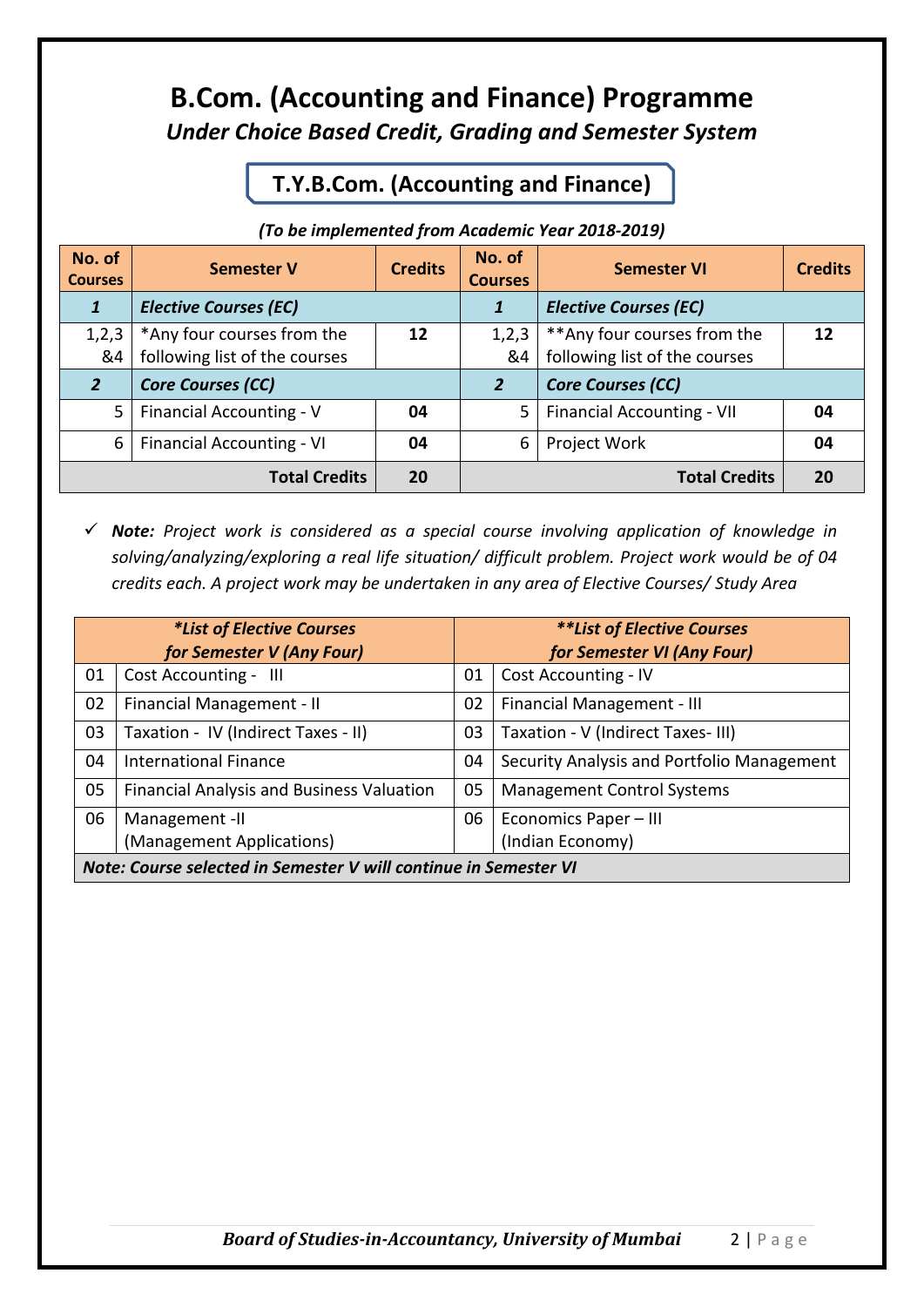## **B.Com. (Accounting and Finance) Programme** *Under Choice Based Credit, Grading and Semester System Course Structure*

*(To be implemented from Academic Year 2018-2019)*

# **Semester V**

| No. of<br><b>Semester V</b><br><b>Courses</b> |                                                          | <b>Credits</b> |
|-----------------------------------------------|----------------------------------------------------------|----------------|
|                                               | <b>Elective Courses (EC)</b>                             |                |
| $1,2,3 \& 4$                                  | *Any four courses from the following list of the courses | 12             |
| $\overline{2}$                                | <b>Core Courses (CC)</b>                                 |                |
| 5                                             | <b>Financial Accounting - V</b>                          | 04             |
| 6                                             | <b>Financial Accounting - VI</b>                         | 04             |
| <b>Total Credits</b>                          |                                                          | 20             |

| <i>*List of Elective Courses for Semester V (Any Four)</i> |                                                             |  |
|------------------------------------------------------------|-------------------------------------------------------------|--|
| 01                                                         | <b>Cost Accounting - III</b>                                |  |
| 02                                                         | Financial Management - II                                   |  |
| 03                                                         | Taxation - IV (Indirect Taxes - II)                         |  |
| 04                                                         | <b>International Finance</b>                                |  |
| 05                                                         | <b>Financial Analysis and Business Valuation Management</b> |  |
| 06                                                         | Management - II (Management Applications) I                 |  |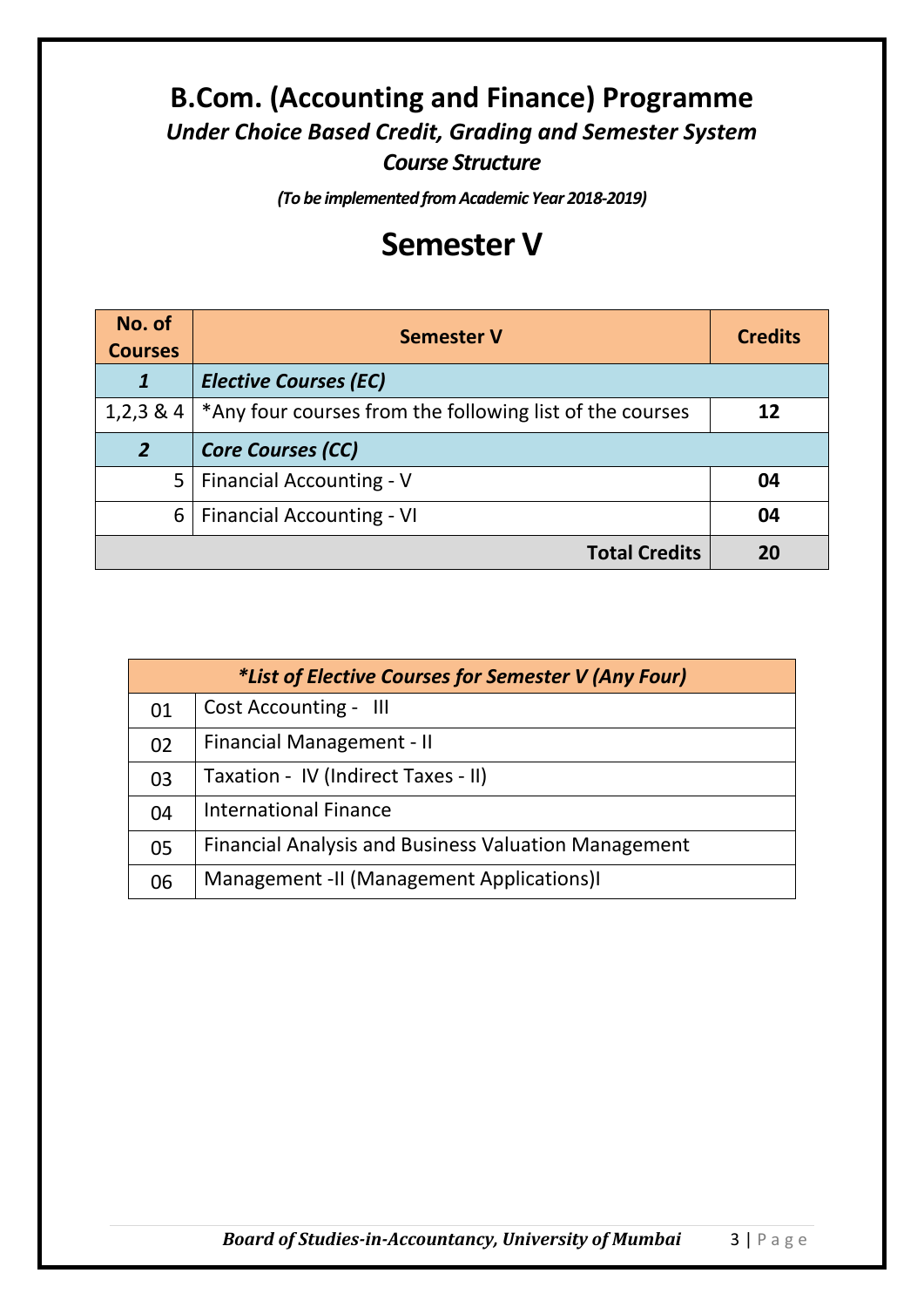## *1. Elective Courses (EC)*

# **1. Cost Accounting – III**

| Sr.<br>No. | <b>Modules</b>                                                              | No. of<br><b>Lectures</b> |
|------------|-----------------------------------------------------------------------------|---------------------------|
| 01         | Uniform Costing and Inter-Firm Comparison                                   | 05                        |
| 02         | Integrated System and Non Integrated System of Accounts                     | 15                        |
| 03         | <b>Operating Costing</b>                                                    | 10                        |
| 04         | Process Costing-Equivalent Units of Production and Inter-<br>process Profit | 15                        |
| 05         | <b>Activity Based Costing System</b>                                        | 15                        |
|            | Total                                                                       | 60                        |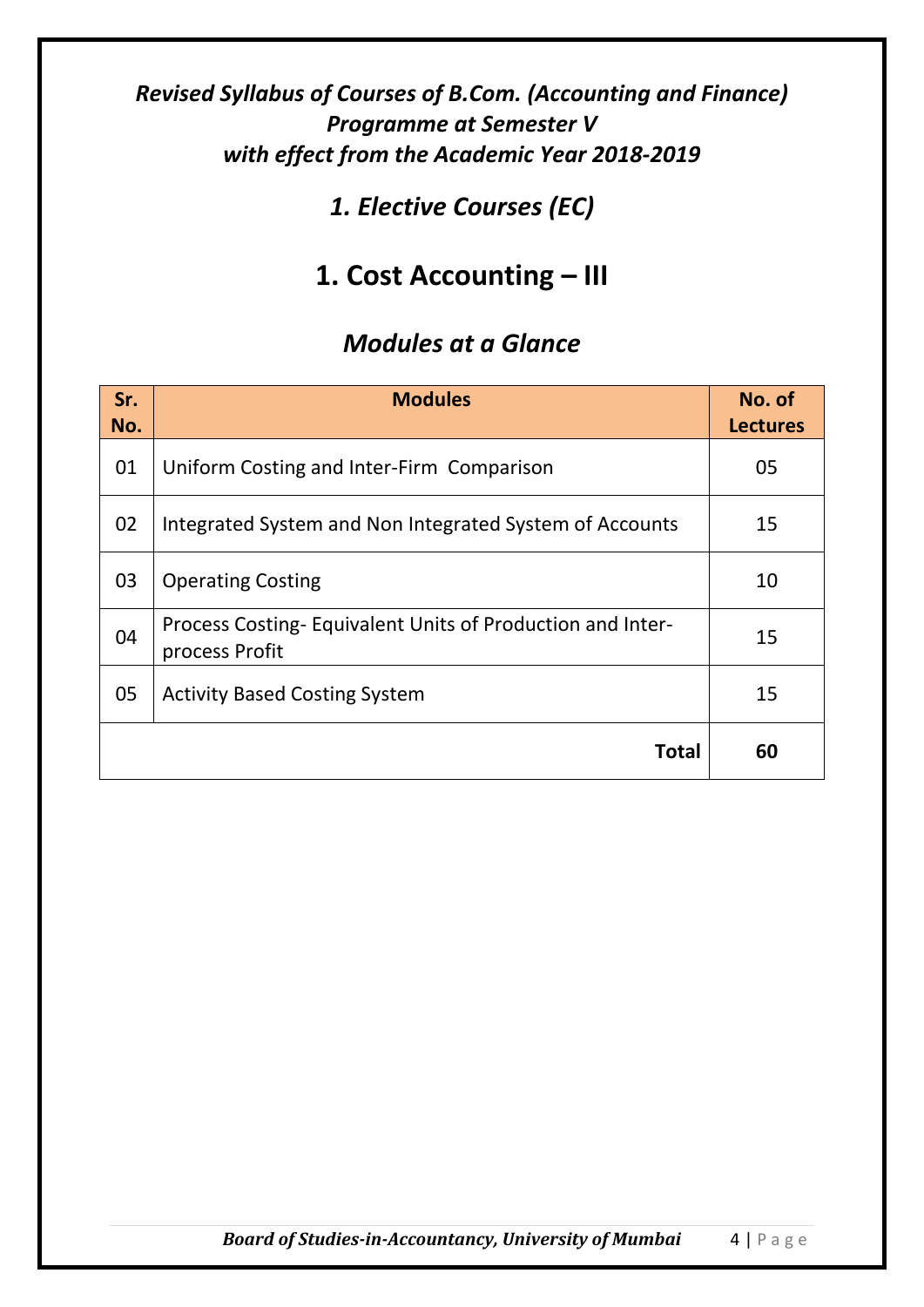| Sr. No.                 | <b>Modules / Units</b>                                                                                                                                                                                                                                                                                                 |
|-------------------------|------------------------------------------------------------------------------------------------------------------------------------------------------------------------------------------------------------------------------------------------------------------------------------------------------------------------|
| $\mathbf{1}$            | Uniform Costing and Inter-Firm Comparison                                                                                                                                                                                                                                                                              |
|                         | <b>Uniform costing</b><br>Meaning of and need for Uniform costing<br>Essentials for success of Uniform costing<br>Advantages and limitations of Uniform costing<br>Areas of Uniformity, Uniform cost manual<br><b>Inter Firm Comparison</b><br>Pre-requisites of inter firm comparison; Advantages and limitations     |
|                         | Practical problems                                                                                                                                                                                                                                                                                                     |
| $\overline{2}$          | Integrated System and Non- integrated System of Accounts                                                                                                                                                                                                                                                               |
|                         | <b>Integrated System</b><br>Meaning; Features, Advantages and Disadvantages<br>Journal Entries and Preparing Integrated Ledgers.<br>Practical problems<br><b>Non-Integrated system</b><br>Meaning; Features, Advantages and disadvantages<br>Journal entries and Preparing Cost Control Accounts<br>Practical problems |
| $\overline{\mathbf{3}}$ | <b>Operating Costing</b>                                                                                                                                                                                                                                                                                               |
|                         | Meaning of operating costing; Determination of per unit cost; Pricing of services<br>Collection of costing data<br>Note-Practical problems based on costing of hospitals, hotels, goods and<br>passengers transport service                                                                                            |
| 4                       | Process Costing - Equivalent units of Production and Inter Process Profit                                                                                                                                                                                                                                              |
|                         | Valuation of Work in progress and Equivalent production (FIFO Method and<br>Weighted Average Method))<br>Inter Process transfer at Profit<br>Practical problems                                                                                                                                                        |
| 5                       | <b>Activity Based Costing System</b>                                                                                                                                                                                                                                                                                   |
|                         | Activity Based Costing - Introduction, Advantages, Limitations, Identification of<br>cost drivers, Practical Problems on Traditional V/s Activity Based Costing System.                                                                                                                                                |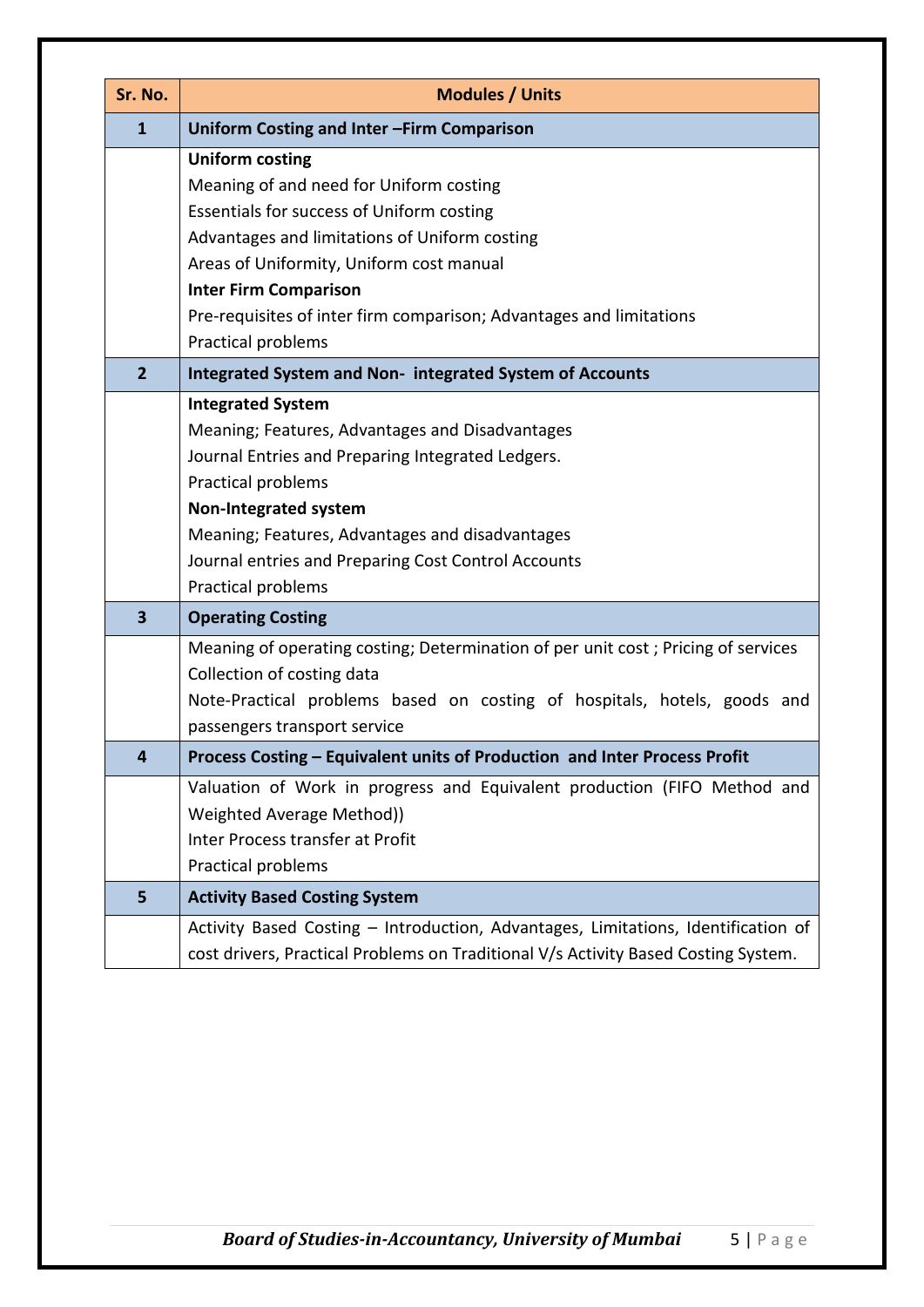## *1. Elective Courses (EC)*

# **2. Financial Management -II**

| Sr.<br>No. | <b>Modules</b>                                           | No. of<br><b>Lectures</b> |
|------------|----------------------------------------------------------|---------------------------|
| 01         | <b>Strategic Financial Management</b>                    | 05                        |
| 02         | Capital Budgeting – Project Planning & Risk Analysis     | 15                        |
| 03         | <b>Capital Structure Theories and Dividend Decisions</b> | 15                        |
| 04         | <b>Mutual Fund and Bond Valuation</b>                    | 15                        |
| 05         | <b>Credit Management</b>                                 | 10                        |
|            | Total                                                    | 60                        |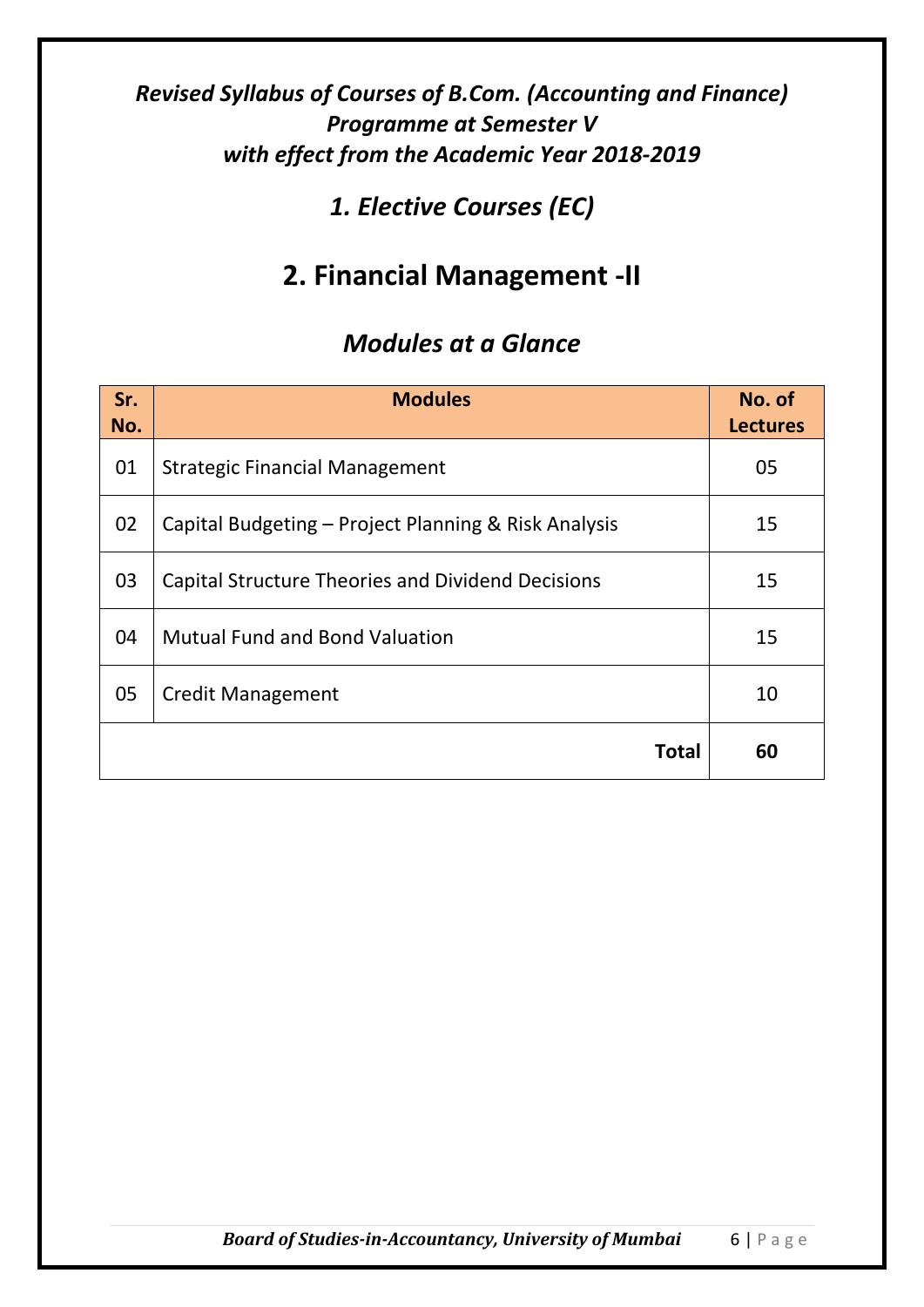| Sr. No.        | <b>Modules / Units</b>                                                                                                                                                                                                                                                                                                                                                                                                                                                                                                                                                                                                                                                                                                                                                                                                                                                                                     |  |
|----------------|------------------------------------------------------------------------------------------------------------------------------------------------------------------------------------------------------------------------------------------------------------------------------------------------------------------------------------------------------------------------------------------------------------------------------------------------------------------------------------------------------------------------------------------------------------------------------------------------------------------------------------------------------------------------------------------------------------------------------------------------------------------------------------------------------------------------------------------------------------------------------------------------------------|--|
| $\mathbf{1}$   | <b>Strategic Financial Management</b>                                                                                                                                                                                                                                                                                                                                                                                                                                                                                                                                                                                                                                                                                                                                                                                                                                                                      |  |
|                | Strategic Financial Management - Need and Importance<br>Corporate, Business and Functional Strategy<br>Financial Planning - Need and Importance<br><b>Profit Maximization</b><br><b>Wealth Maximization</b><br>Interface of Financial Policy and Strategic Management<br>Relationship of Finance to Economics and Accounting<br>Role of Financial Manager                                                                                                                                                                                                                                                                                                                                                                                                                                                                                                                                                  |  |
| $\overline{2}$ | Capital Budgeting - Project Planning & Risk Analysis                                                                                                                                                                                                                                                                                                                                                                                                                                                                                                                                                                                                                                                                                                                                                                                                                                                       |  |
|                | Introduction - Capital Budgeting Process, Project Classification and Investment<br>Criteria.<br>Techniques of Capital Budgeting - NPV, Benefit Cost Ratio, Internal Rate of Return,<br>Modified Internal Rate of Return, Payback period, Discounted Payback Period and<br>ARR. (Inclusive of Estimation of Project Cash Flows)<br>Capital Rationing - Meaning, Need and Dealing with Capital Rationing Problems<br>Risk Analysis in Capital Budgeting - Sources and Perspectives of Risk, Sensitivity<br>Analysis, Scenario Analysis, Simulation Model, Decision Tree Analysis and Break -<br>Even Analysis.                                                                                                                                                                                                                                                                                               |  |
| 3              | <b>Capital Structure Theories and Dividend Decisions</b>                                                                                                                                                                                                                                                                                                                                                                                                                                                                                                                                                                                                                                                                                                                                                                                                                                                   |  |
|                | Capital Structure Theories - Background, Assumptions, Definitions and Taxation<br>and Capital Structure<br>Types - Net Operating Income, Net Operating Income Approach, Traditional<br>Position, Modigliani and Miller Approach, Trade off Theory and Signalling Theory.<br>Dividend Decisions- Need, Importance, Formulation, Legal and Procedural<br>Aspects.<br>Dividend Decision Models - Walter, Gordon, Graham & Dodd Model and M-M<br>Model                                                                                                                                                                                                                                                                                                                                                                                                                                                         |  |
| 4              | <b>Mutual Fund and Bond Valuation</b>                                                                                                                                                                                                                                                                                                                                                                                                                                                                                                                                                                                                                                                                                                                                                                                                                                                                      |  |
|                | History &<br>Origin,<br>Definition,<br>Introduction<br>Fund-<br>Mutual<br>Meaning,<br>to<br>Characteristics, Advantages, Disadvantages, Limitations of Mutual Funds, Ethics in<br>Mutual Fund. Entities involved - Sponsor, Trust, Trustee, Asset Management<br>Company, Registrar and Transfer Agent (RTA) and Fund Houses in India.<br>Classification of Mutual Fund - Functional/Operational - Open ended, close<br>ended, Interval, Portfolio - Income, Growth, Balanced, MMMF, Geographical/<br>Location - Domestic and Offshore, Tax Saving Funds, Exchange Traded Funds,<br>Balance Funds, Fixed Term Plan Debt Funds and SIP.<br>Calculations of NAV, Entry Load and Exit Load.<br>Bond Valuation - Meaning, Measuring Bond Returns - Yield to Maturity, Yield to<br>call and Bond Pricing. Bond Pricing Theorems, Bond Risks and Bond Duration.<br>(Practical Problems on YTM and Bond Duration.) |  |
| 5              | <b>Credit Management</b>                                                                                                                                                                                                                                                                                                                                                                                                                                                                                                                                                                                                                                                                                                                                                                                                                                                                                   |  |
|                | Credit Management - Terms of Payment, Credit Policy Variables, Credit<br>Evaluation, Credit Granting Decision, Control of Accounts Receivables ie<br>Receivables Management, Ageing Schedule and Credit Management in India                                                                                                                                                                                                                                                                                                                                                                                                                                                                                                                                                                                                                                                                                |  |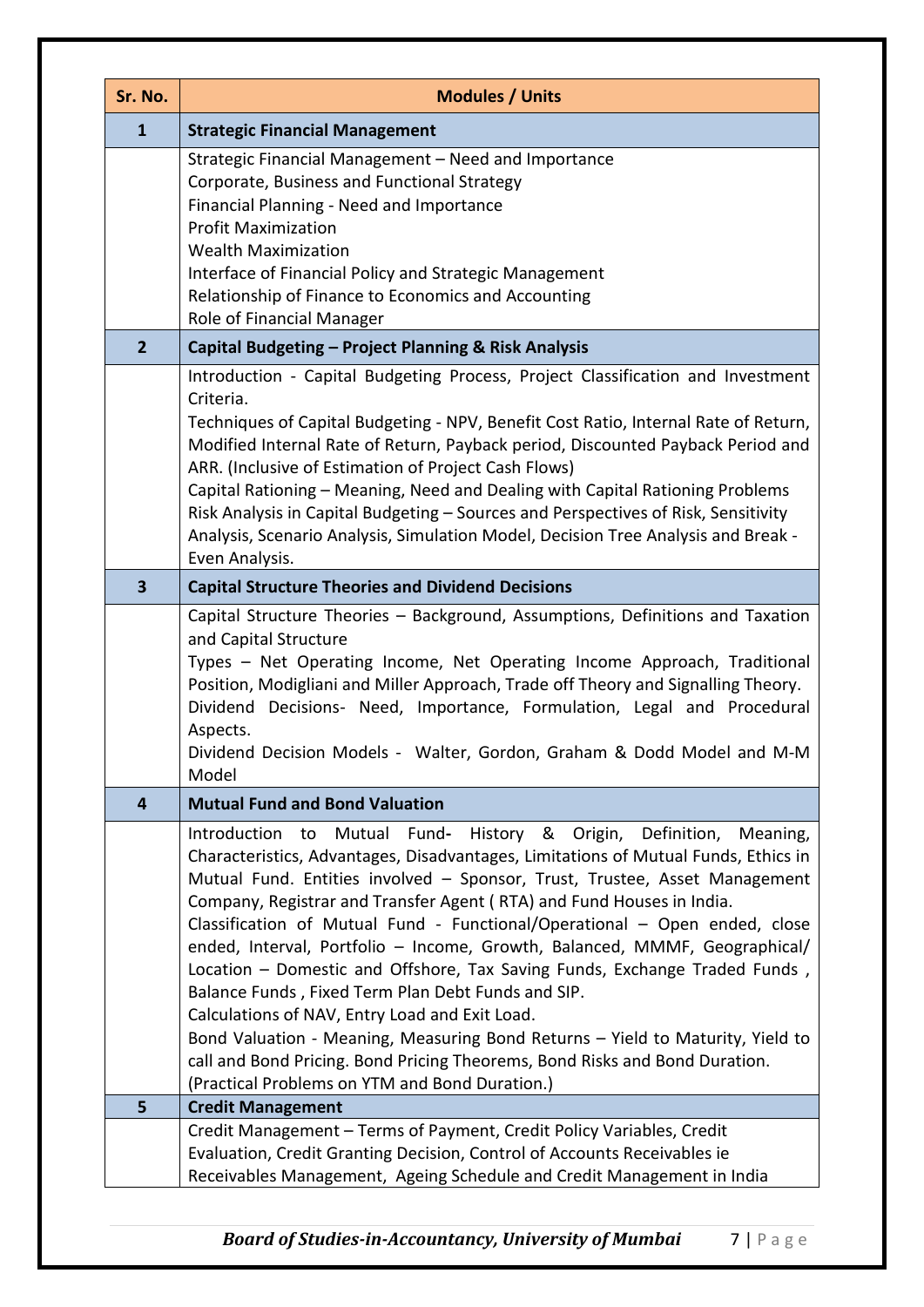## *1. Elective Courses (EC)*

# **3. Taxation – IV (Indirect Taxes – II)**

| Sr.<br>No. | <b>Modules</b>                            | No. of<br><b>Lectures</b> |
|------------|-------------------------------------------|---------------------------|
| 01         | Introduction to Indirect Taxation and GST | 10                        |
| 02         | Levy and Collection of GST                | 08                        |
| 03         | <b>Concept of Supply</b>                  | 08                        |
| 04         | Documentation                             | 08                        |
| 05         | Input Tax Credit and Computation of GST   | 20                        |
| 06         | Registration                              | 06                        |
|            | Total                                     | 60                        |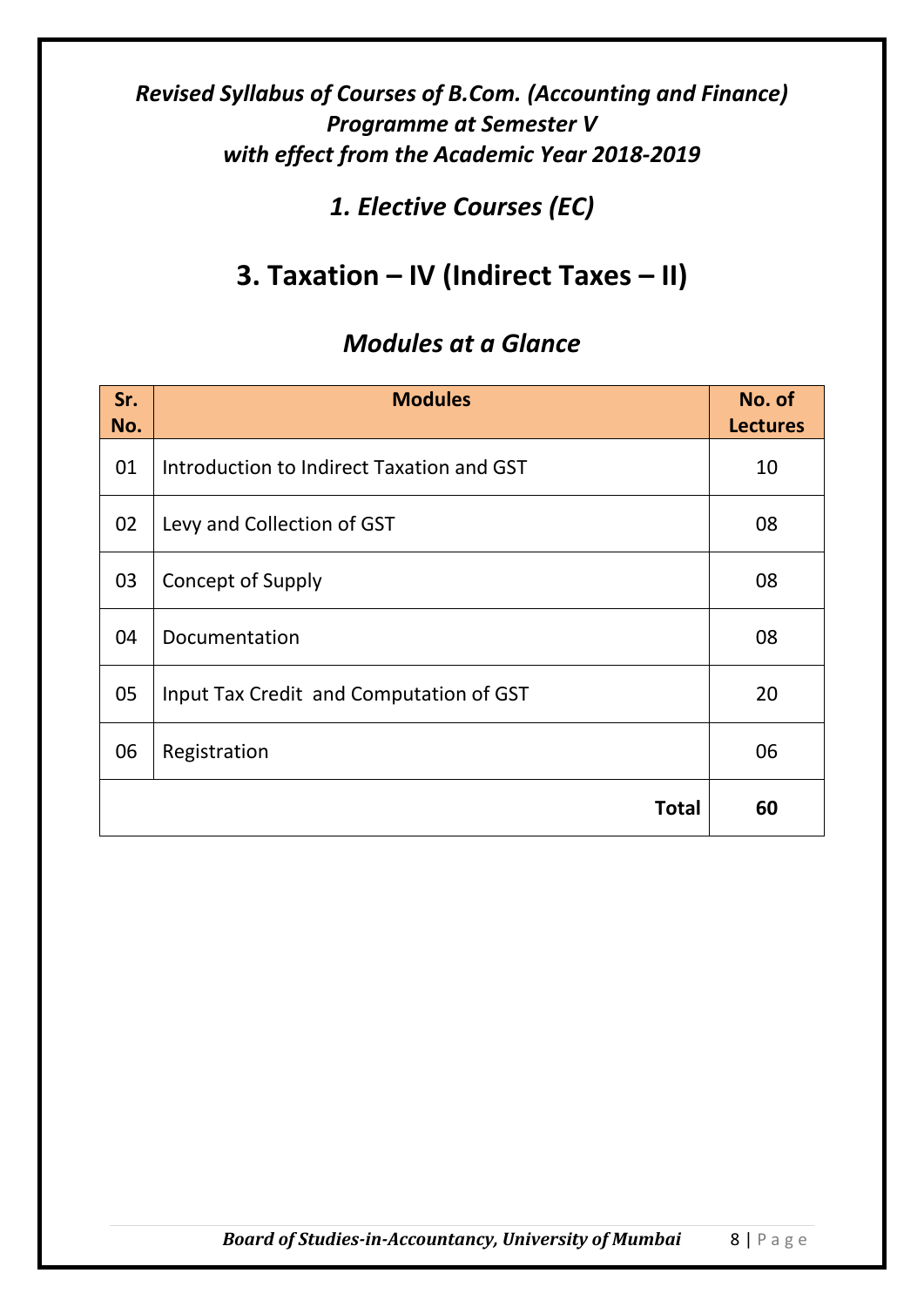| Sr. No.                 | <b>Modules / Units</b>                                                                                       |  |
|-------------------------|--------------------------------------------------------------------------------------------------------------|--|
| $\mathbf{1}$            | <b>Introduction to Indirect Taxation and GST</b>                                                             |  |
|                         | Basics for Taxation - Direct Taxes and Indirect Taxes - Features of Indirect taxes,                          |  |
|                         | Difference, Advantages and Disadvantages, Sources and Authority of Taxes in                                  |  |
|                         | India (Art 246 of the Indian Constitution)                                                                   |  |
|                         | Introduction to GST - Genesis of GST in India, Power to tax GST (Constitutional                              |  |
|                         | Provisions), Extent and Commencement, Meaning and Definition of GST, Benefits                                |  |
|                         | of GST, Conceptual Framework - CGST, IGST, SGST, UTGST, Imports of goods or                                  |  |
|                         | services or both, Export of goods or services or both, Taxes subsumed and not                                |  |
|                         | subsumed under GST.<br><b>GST Council and GST Network</b>                                                    |  |
|                         | Definitions under CGST Act                                                                                   |  |
|                         |                                                                                                              |  |
| $\overline{2}$          | <b>Levy and Collection of GST</b>                                                                            |  |
|                         | Charge of GST, Levy and Collection GST, Composite and Mixed Supplies under                                   |  |
|                         | GST, Power to Grant Exemption, Negative list of GST, GST Rate Schedule for<br><b>Goods and Services</b>      |  |
|                         |                                                                                                              |  |
|                         | <b>Concept of Supply</b>                                                                                     |  |
| $\overline{\mathbf{3}}$ |                                                                                                              |  |
|                         | <b>Taxable Event Supply</b>                                                                                  |  |
|                         | Place of Supply                                                                                              |  |
|                         | Time of Supply                                                                                               |  |
|                         | Value of Supply                                                                                              |  |
| $\overline{4}$          | <b>Documentation</b>                                                                                         |  |
|                         | Tax Invoices, Credit and Debit notes                                                                         |  |
| 5                       | <b>Input Tax Credit and Computation of GST</b>                                                               |  |
|                         | Eligibility and conditions for taking Input Tax Credit                                                       |  |
|                         | Apportionment of credit & Blocked credits                                                                    |  |
|                         | Credit in special circumstances                                                                              |  |
|                         | Computation of GST under Inter State supplies and Intra State Supplies                                       |  |
| $6\phantom{1}$          | <b>Registration</b>                                                                                          |  |
|                         | Registration - Persons liable for Registration, Persons not liable for Registration,                         |  |
|                         | Procedure for Registration, Deemed Registration,, Amendment, Cancellation and<br>Revocation of Registration. |  |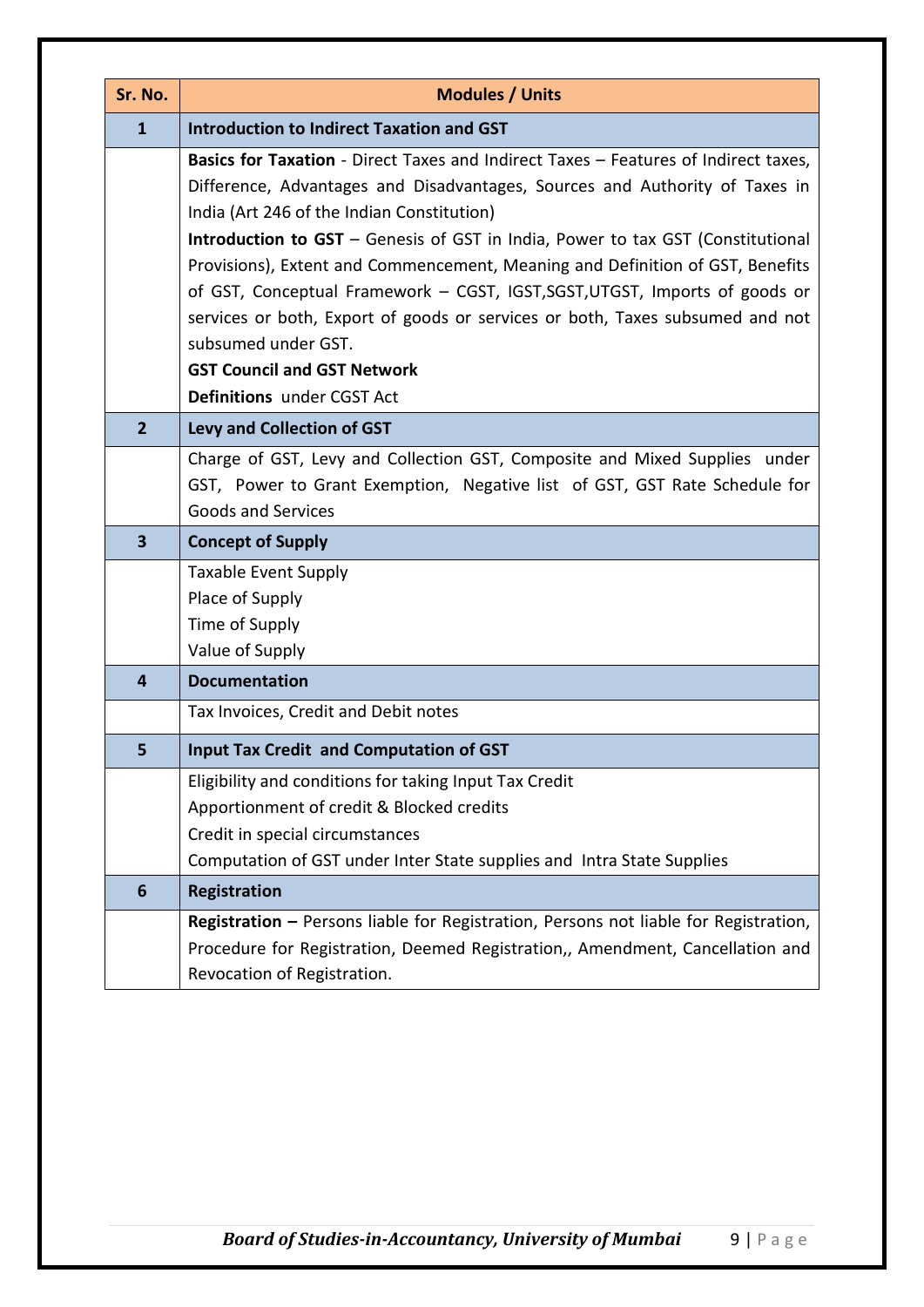## *1. Elective Courses (EC)*

# **4. International Finance**

| Sr.<br>No. | <b>Modules</b>                                | No. of<br><b>Lectures</b> |
|------------|-----------------------------------------------|---------------------------|
| 01         | Derivatives - Futures                         | 15                        |
| 02         | Derivatives - Options                         | 15                        |
| 03         | Foreign Exchange Markets and Dealings         | 15                        |
| 04         | Foreign Exchange Exposure and Risk Management | 15                        |
|            | <b>Total</b>                                  | 60                        |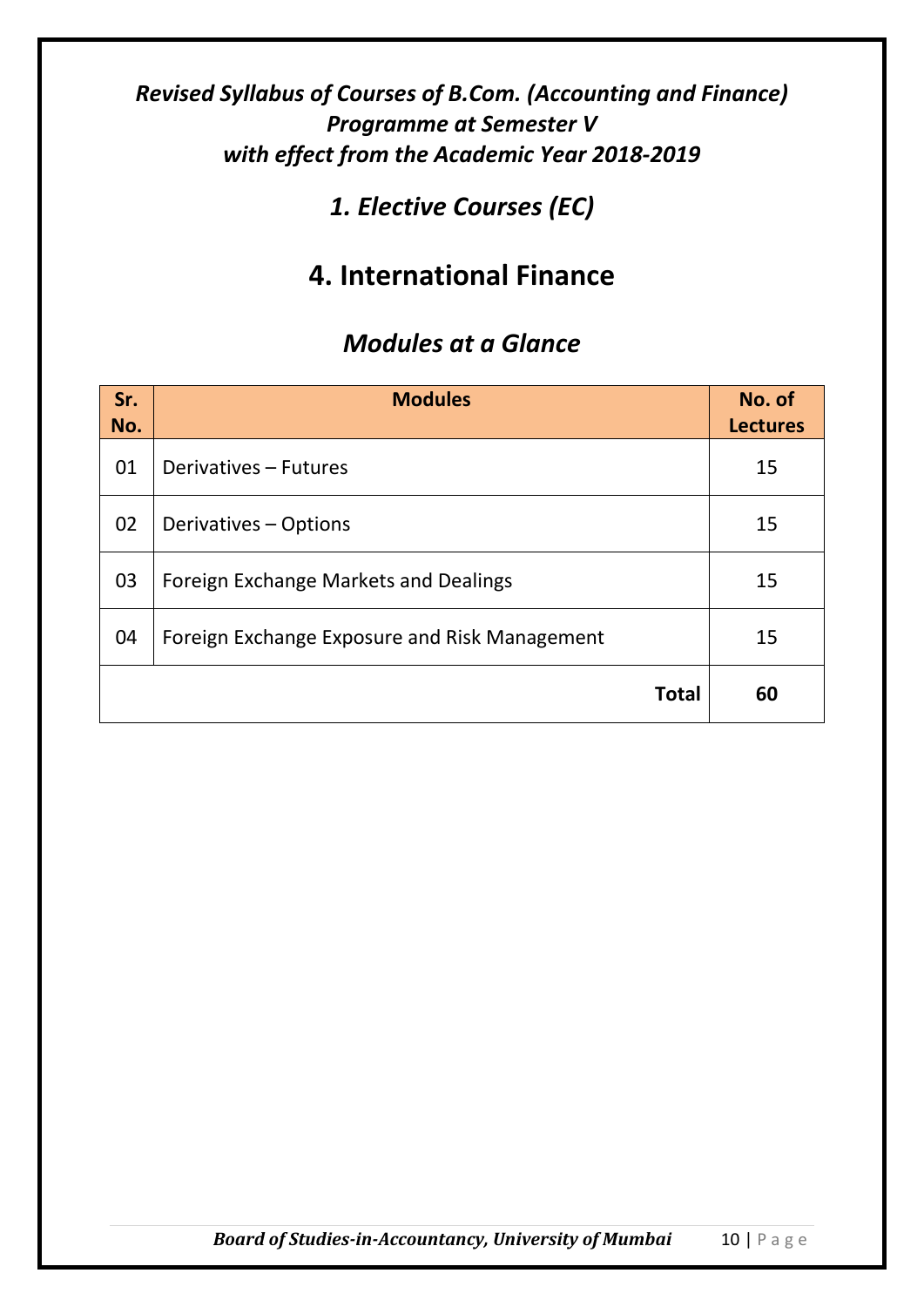| Sr. No.                 | <b>Modules / Units</b>                                                                                                                                                                                                                                                                                                                                                                                                                                                                         |  |
|-------------------------|------------------------------------------------------------------------------------------------------------------------------------------------------------------------------------------------------------------------------------------------------------------------------------------------------------------------------------------------------------------------------------------------------------------------------------------------------------------------------------------------|--|
| $\mathbf{1}$            | <b>Derivatives - Futures</b>                                                                                                                                                                                                                                                                                                                                                                                                                                                                   |  |
|                         | Derivatives - Need and Importance, Major Players in Derivative Markets, Features<br>of Forward Contracts, Features of Future Contract, Forward V/s Future,<br>Theoretical Future Price, Pricing Index Futures, Initial Margin and Maintenance<br>Margin, Marking to Market and Variation Margin.                                                                                                                                                                                               |  |
| $\overline{2}$          | <b>Derivatives - Options</b>                                                                                                                                                                                                                                                                                                                                                                                                                                                                   |  |
|                         | Options- Long Call, Short Call, Long Put, Short Put, Options V/s Futures, Writer of<br>an Option, At the Money, In the Money and Out of The Money Options. Intrinsic<br>and Time Value, Option Spreads and Strategies, Put Call Parity Theorem.                                                                                                                                                                                                                                                |  |
| $\overline{\mathbf{3}}$ | <b>Foreign Exchange Markets and Dealings</b>                                                                                                                                                                                                                                                                                                                                                                                                                                                   |  |
|                         | Introduction - Participants of Foreign Exchange Markets, Characteristics of<br>Foreign Exchange Market, Major Foreign Currencies that Trade Worldwide,<br>Foreign Currency Accounts - Nostro, Vostro and Loro (Cash Position and Currency<br>position)<br>Terms in Forex Market - Direct Quote and Indirect Quote, Bid, Ask and Spread,<br>American terms, European terms, Spot, Tom, Cash and Forward Rates,<br>Appreciation and Depreciation of currency, Premium and Discount, Swap Points, |  |
|                         | and Cross Rates.                                                                                                                                                                                                                                                                                                                                                                                                                                                                               |  |
| $\overline{\mathbf{4}}$ | <b>Foreign Exchange Exposure and Risk Management</b>                                                                                                                                                                                                                                                                                                                                                                                                                                           |  |
|                         | Exchange Rate Determination Theories - The theory of Purchasing Power Parity,<br>The Fischer effect, The International Fischer Effect and The Theory of Interest<br>Rate Parity.                                                                                                                                                                                                                                                                                                               |  |
|                         | Calculation of Forward Rate and Future Spot Rate.                                                                                                                                                                                                                                                                                                                                                                                                                                              |  |
|                         | Arbitrage in Foreign Exchange Market - Covered and Uncovered Interest<br>Arbitrage.<br>Foreign Exchange Risk - Introduction, Types of Exposures and Strategies for<br><b>Exposure Management.</b>                                                                                                                                                                                                                                                                                              |  |
|                         | Hedging Transaction Exposure, Hedging Techniques, Money Market Hedge,<br>Forward Hedge and Hedging of Futures & Options                                                                                                                                                                                                                                                                                                                                                                        |  |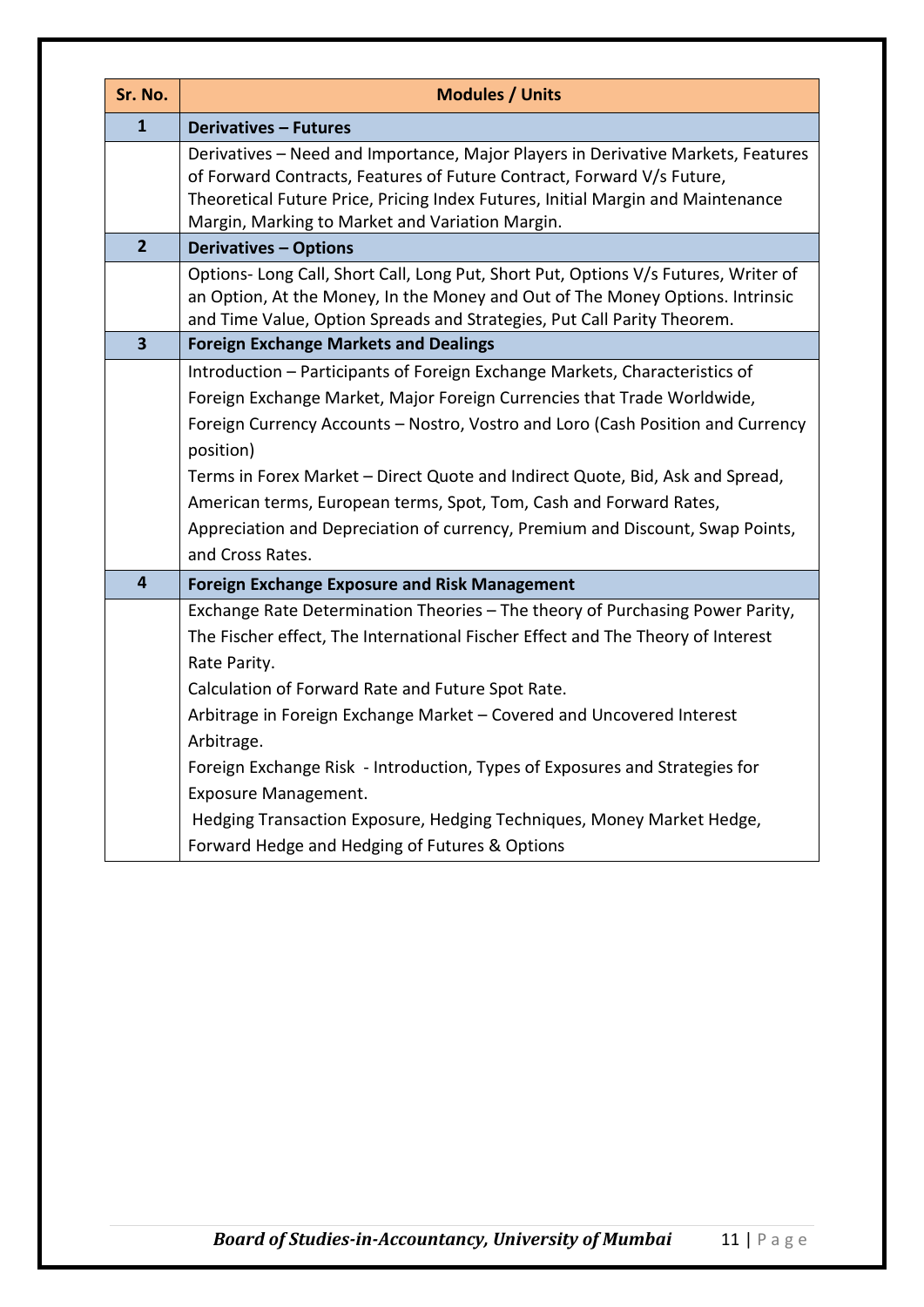*1. Elective Courses (EC)*

# **5. Financial Analysis and Business Valuation**

| Sr.<br>No. | <b>Modules</b>                                  | No. of<br><b>Lectures</b> |
|------------|-------------------------------------------------|---------------------------|
| 01         | <b>Financial Modeling for Project Appraisal</b> | 05                        |
| 02         | <b>Financial Analysis</b>                       | 15                        |
| 03         | <b>Growth Analysis and Sustainable Earning</b>  | 10                        |
| 04         | <b>Basics of Valuation</b>                      | 06                        |
| 05         | <b>Valuation Models</b>                         | 12                        |
| 06         | Valuation of Assets and Liabilities             | 12                        |
|            | <b>Total</b>                                    | 60                        |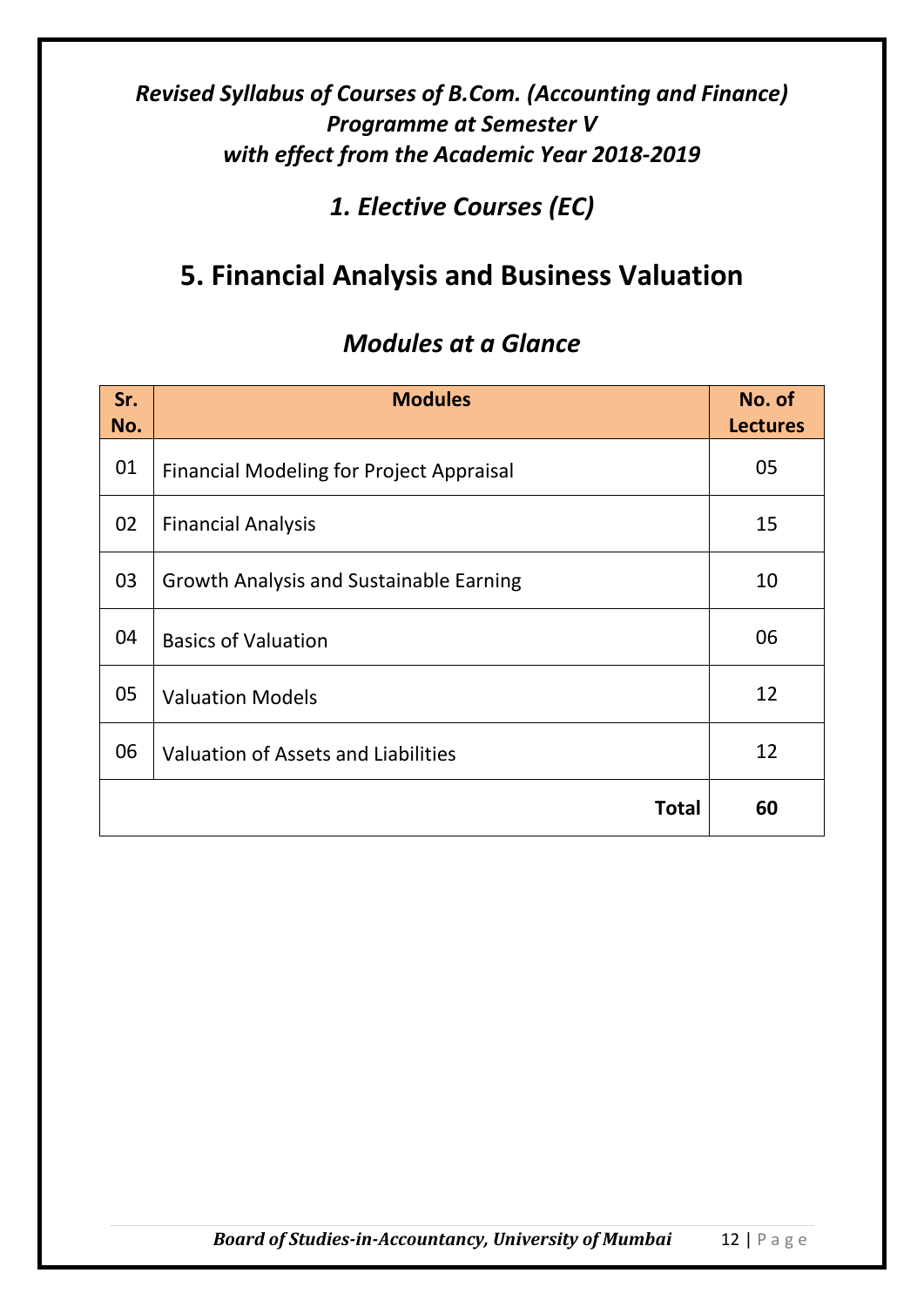| Sr. No.                 | <b>Modules / Units</b>                                                              |
|-------------------------|-------------------------------------------------------------------------------------|
| $\mathbf{1}$            | <b>Financial Modeling for Project Appraisal</b>                                     |
|                         | Financial Modeling - concepts and application                                       |
|                         | Financial statements module area                                                    |
|                         | Use of functions -NPV and IRR                                                       |
|                         | <b>Forecasting Techniques</b>                                                       |
| $\overline{2}$          | <b>Financial Analysis</b>                                                           |
|                         | Financial Analysis, Financial Statement Analysis,                                   |
|                         | Analysis of Balance Sheet                                                           |
|                         | Analysis of Income Statement                                                        |
|                         | Analysis of Statement of Shareholder Equity                                         |
|                         | Analysis of Cash flow Statement                                                     |
|                         | Analysis of Profitability                                                           |
| $\overline{\mathbf{3}}$ | Growth Analysis and Sustainable Earning                                             |
|                         | <b>Concept of Growth Analysis</b>                                                   |
|                         | Analysis of changes in profitability and sustainable earnings                       |
|                         | Evaluation of P/B ratios and P/E ratios                                             |
| $\overline{4}$          | <b>Basics of Valuation</b>                                                          |
|                         | Introduction to valuation                                                           |
|                         | Value, Distinction between Price and Value                                          |
|                         | Foundation of Business Valuation                                                    |
|                         | Purpose of business valuation                                                       |
|                         | <b>Valuation Bias</b>                                                               |
|                         | Uncertainties in Business Valuation                                                 |
|                         | Role of valuation in business acquisition, legal and tax purposes, efficient market |
|                         | hypothesis                                                                          |
| 5                       | <b>Valuation Models</b>                                                             |
|                         | Introduction to valuation models: asset based approach, Income based approach,      |
|                         | market based approach                                                               |
|                         | Discounted cash flow valuation                                                      |
|                         | Relative valuation                                                                  |
|                         | Free Cash Flow valuation                                                            |
| 6                       | <b>Valuation of Assets and Liabilities</b>                                          |
|                         | Valuation of Fixed Assets, Valuation of Inventories and Valuation of Investment     |
|                         | Valuation of Shares                                                                 |
|                         | Valuation of Goodwill, Patents, Copyrights, Brands, Real Estate                     |
|                         | Valuation of Liabilities                                                            |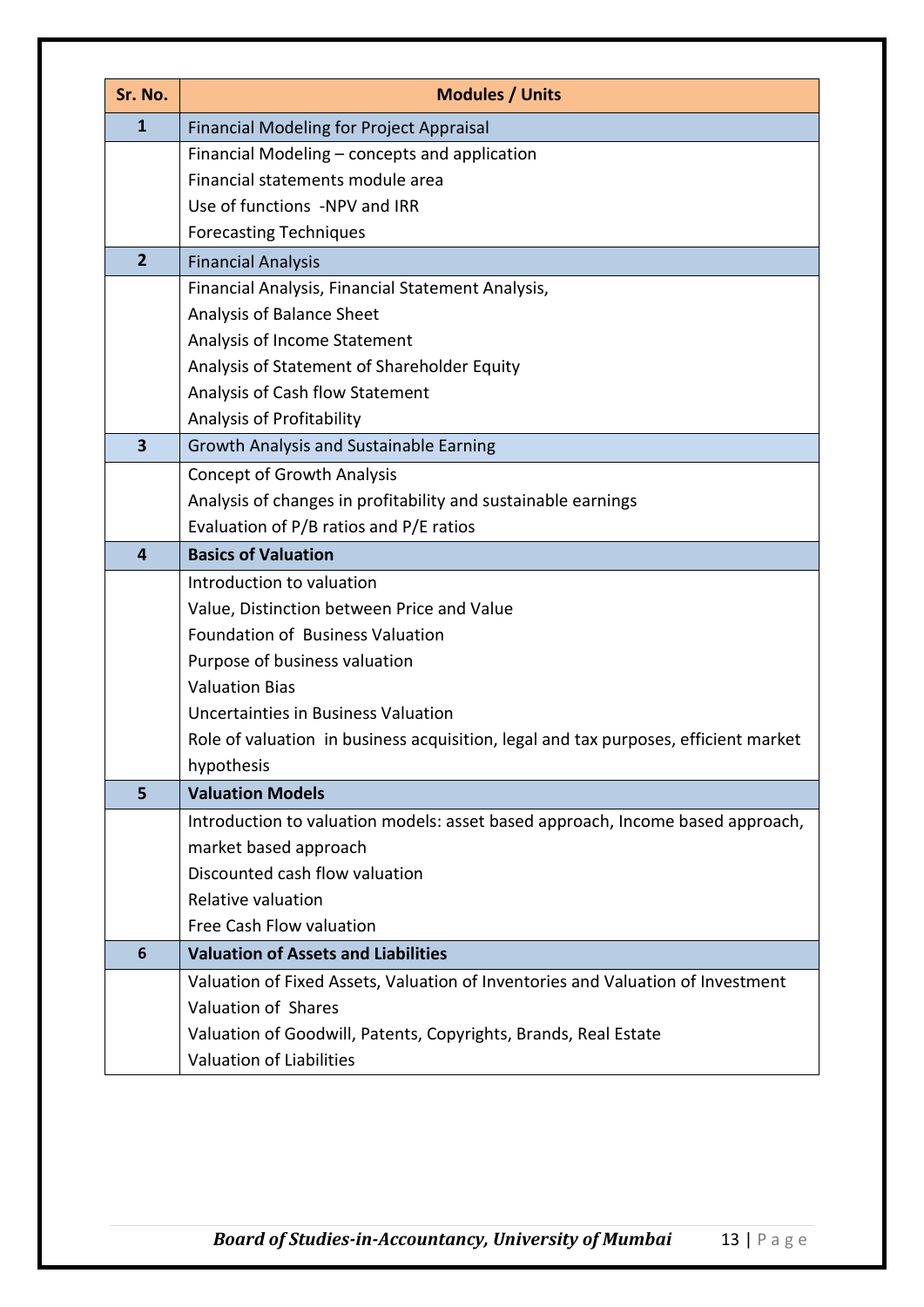*1. Elective Courses (EC)*

# **6. Management- II (Management Applications)**

| Sr.<br>No. | <b>Modules</b>               | No. of<br><b>Lectures</b> |
|------------|------------------------------|---------------------------|
| 01         | <b>Marketing Management</b>  | 15                        |
| 02         | <b>Production Management</b> | 15                        |
| 03         | Human Resource Management    | 15                        |
| 04         | <b>Financial Management</b>  | 15                        |
|            | <b>Total</b>                 | 60                        |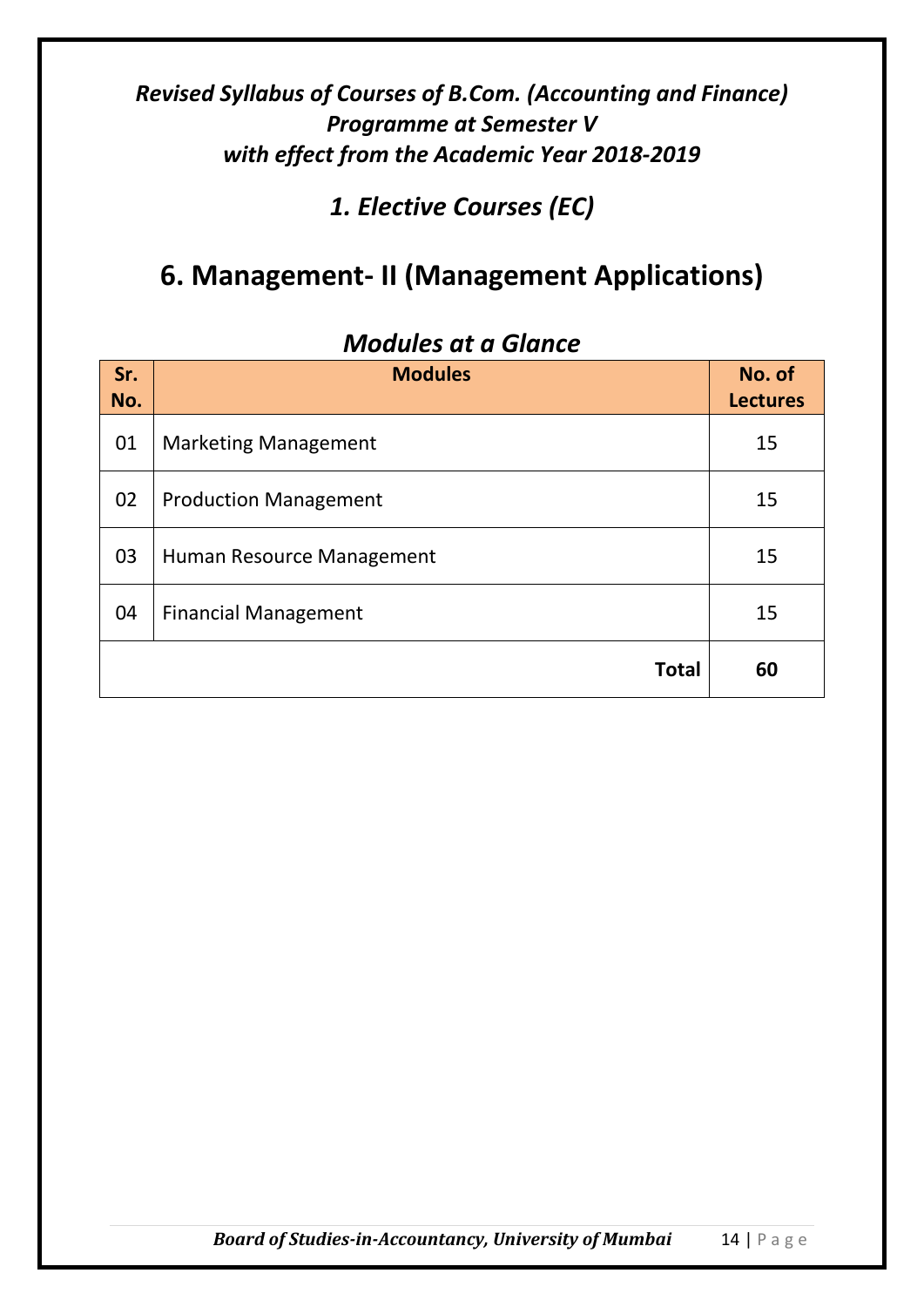| Sr. No.                 | <b>Modules / Units</b>                                                                                      |  |
|-------------------------|-------------------------------------------------------------------------------------------------------------|--|
| $\mathbf{1}$            | <b>Marketing Management</b>                                                                                 |  |
|                         | Meaning and Definition of Marketing - 4 Ps of Marketing, Importance                                         |  |
|                         | Product Management - Meaning & Definition - Product Development Strategies,                                 |  |
|                         | Product life cycle, Branding-Meaning, Factors influencing branding                                          |  |
|                         | Price Management - Meaning and Definition - Factors affecting pricing decisions,                            |  |
|                         | <b>Pricing Strategies</b>                                                                                   |  |
|                         | Place (Distribution) Management - Meaning and Definition - Factors Governing                                |  |
|                         | Distribution Decisions - Types of Distribution Channels                                                     |  |
|                         | Promotion Management - Meaning - Promotion Strategies, Integrated marketing                                 |  |
|                         | communication                                                                                               |  |
|                         | Case studies based on the above topics                                                                      |  |
| $\overline{2}$          | <b>Production Management</b>                                                                                |  |
|                         | Meaning and Definition of Production Management - Scope of Production                                       |  |
|                         | Management, Steps in Production Planning and Control                                                        |  |
|                         | Meaning of Productivity - Measurement of Productivity - Measure to increase                                 |  |
|                         | Productivity - Productivity Movement in India                                                               |  |
|                         | Meaning and Definition of Quality Management - TQM - Quality Circles - ISO                                  |  |
|                         | 9000/14000                                                                                                  |  |
|                         | Inventory Management - Meaning and Methods                                                                  |  |
|                         | Case studies based on the above topics                                                                      |  |
| $\overline{\mathbf{3}}$ | <b>Human Resource Management</b>                                                                            |  |
|                         | Human Resource Management - Meaning, Nature, Functions of Human Resource                                    |  |
|                         | Management                                                                                                  |  |
|                         | Human Resource Planning- Meaning, Process of Human Resource Planning                                        |  |
|                         | Human Resource Development- Methods of Developing Human Resource                                            |  |
|                         | Performance Appraisal - Meaning and Definition - Traditional and Modern                                     |  |
|                         | <b>Methods of Appraisal</b><br>Employee retention                                                           |  |
|                         | Leadership-Traits, Styles                                                                                   |  |
|                         | Motivation- Factors of Motivation, Theories of Motivation- Maslow's Theory,                                 |  |
|                         | Douglas MacGregor's Theory X and Theory Y                                                                   |  |
|                         | Case studies based on the above topics                                                                      |  |
| 4                       | <b>Financial Management</b>                                                                                 |  |
|                         | Meaning and Definition of Financial Management - Functions of Financial                                     |  |
|                         | Management                                                                                                  |  |
|                         | Capital Budgeting-Introduction, Importance and Process                                                      |  |
|                         | Capital Structure- Meaning, Factors affecting Capital Structure                                             |  |
|                         |                                                                                                             |  |
|                         |                                                                                                             |  |
|                         | Capital Market - Meaning and Constituents - Functions                                                       |  |
|                         | Fundamental Analysis - Technical Analysis - Venture Capital - DEMAT Account -<br><b>Futures and Options</b> |  |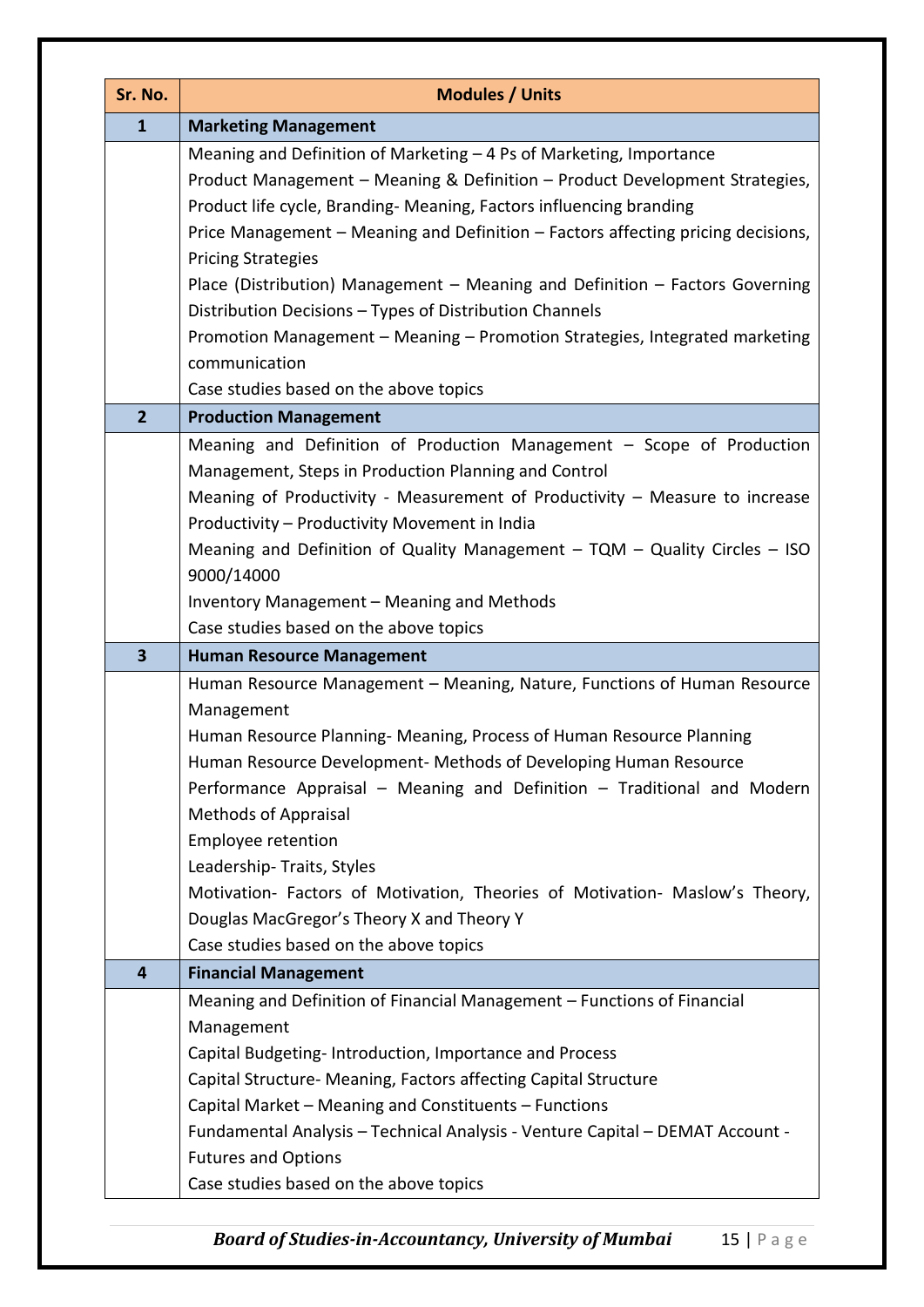## *2. Core Courses (CC)*

# **1. Financial Accounting - V**

| Sr.<br>No. | <b>Modules</b>                                                                                    | No. of<br><b>Lectures</b> |
|------------|---------------------------------------------------------------------------------------------------|---------------------------|
| 01         | Underwriting of shares & debentures                                                               | 08                        |
| 02         | <b>Buy-Back of shares</b>                                                                         | 10                        |
| 03         | AS-14 - Amalgamation, Absorption & External<br>Reconstruction (excluding inter - company holding) | 15                        |
| 04         | <b>Internal Reconstruction</b>                                                                    | 15                        |
| 05         | Liquidation of Companies                                                                          | 10                        |
|            | Total                                                                                             | 60                        |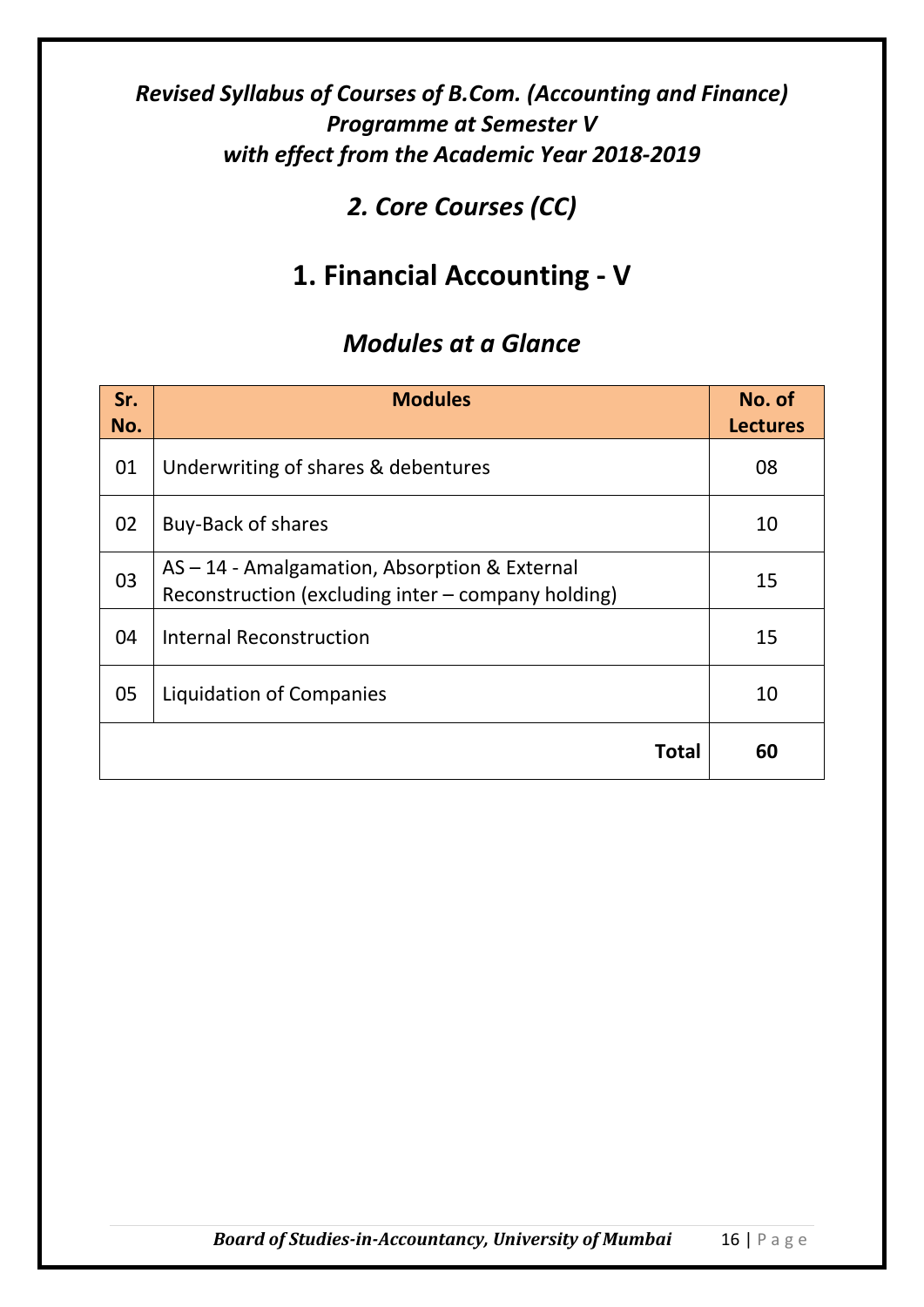| Sr. No.        | <b>Modules / Units</b>                                                                                                                                                                                                                                                                                                                                                                              |
|----------------|-----------------------------------------------------------------------------------------------------------------------------------------------------------------------------------------------------------------------------------------------------------------------------------------------------------------------------------------------------------------------------------------------------|
| $\mathbf{1}$   | <b>Underwriting of shares &amp; debentures</b>                                                                                                                                                                                                                                                                                                                                                      |
|                | Introduction, Underwriting, Underwriting Commission<br>Provision of Companies Act with respect to Payment of underwriting commission<br>Underwriters, Sub-Underwriters, Brokers and Manager to issues<br>Types of underwriting, Abatement Clause<br>Marked, Unmarked and Firm-underwriting applications,<br>Liability of the underwriters in respect of underwriting contract<br>Practical problems |
| $\overline{2}$ | <b>Buy Back of Shares</b>                                                                                                                                                                                                                                                                                                                                                                           |
|                | Company Law / Legal provisions (including related restrictions, power, transfer to<br>capital redemption reserve account and prohibitions). Compliance of conditions<br>including sources, maximum limits and debt equity ratio. Cancellation of Shares<br>Bought back(Excluding Buy Back of minority shareholding)<br>Practical problems                                                           |
| 3              | AS-14 - Amalgamation, Absorption & External Reconstruction (excluding inter-                                                                                                                                                                                                                                                                                                                        |
|                | company holdings)                                                                                                                                                                                                                                                                                                                                                                                   |
|                | In the nature of merger and purchase with corresponding accounting treatments<br>of pooling of interests and purchase method respectively. Meaning and<br>Computation of purchase consideration. Problems based on purchase method<br>only.<br>Practical problems                                                                                                                                   |
| 4              | <b>Internal Reconstruction</b>                                                                                                                                                                                                                                                                                                                                                                      |
|                | Need for reconstruction and company law provisions. Distinction between<br>internal and external reconstruction. Methods including alteration of share<br>capital, variation of shareholder rights, sub division, consolidation, surrender and<br>reissue / cancellation, reduction of share capital with relevant legal provisions and<br>accounting treatment for same.<br>Practical problems     |
| 5              | <b>Liquidation of Companies</b>                                                                                                                                                                                                                                                                                                                                                                     |
|                | Meaning of liquidation or winding up<br>Preferential payments<br>Overriding preferential payments<br>Preparation of statement of affairs, deficit / surplus account<br>Liquidator's final statement of account<br>Practical problems                                                                                                                                                                |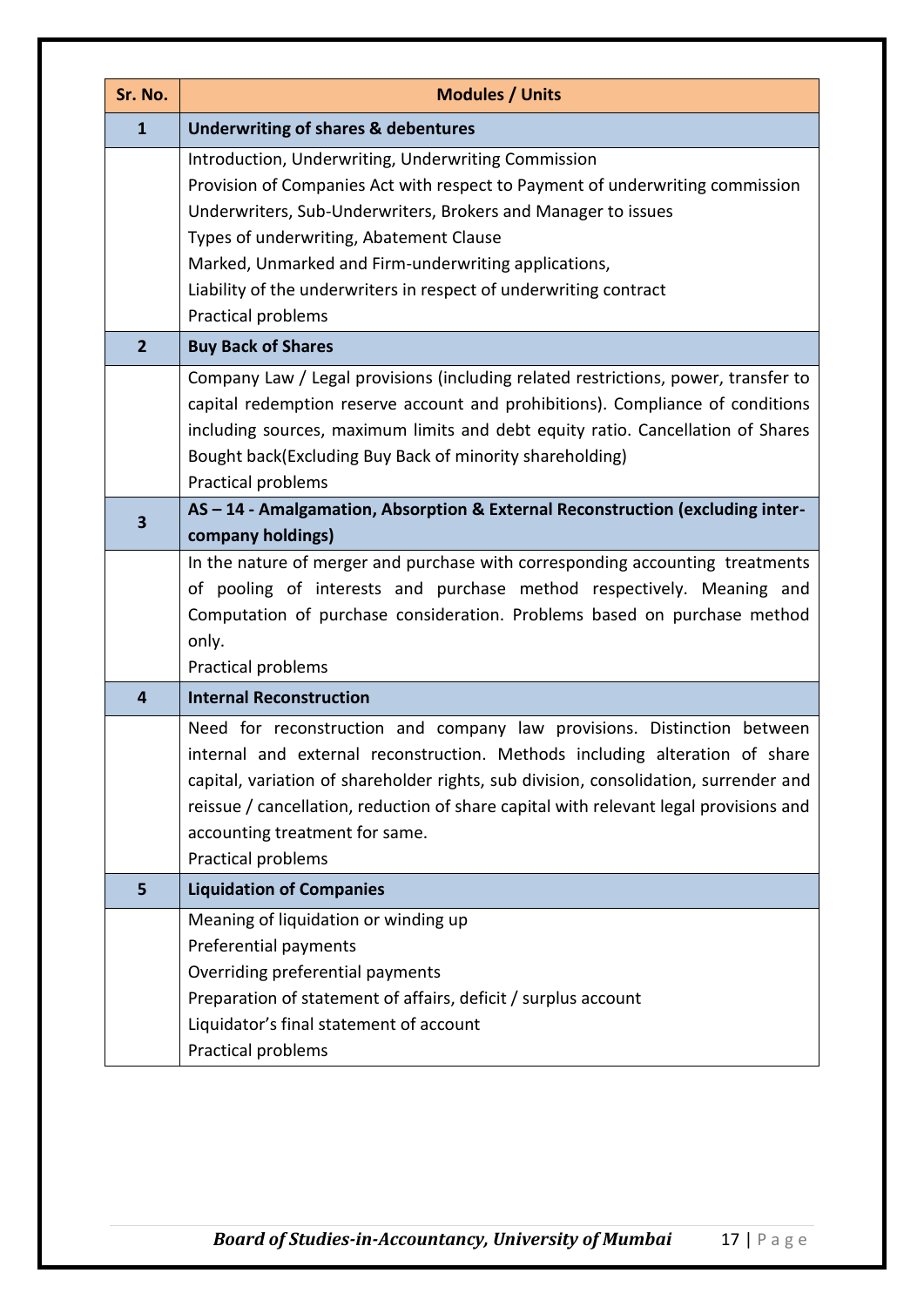## *2. Core Courses (CC)*

# **2. Financial Accounting – VI**

| Sr.<br>No. | <b>Modules</b>                                             | No. of<br><b>Lectures</b> |
|------------|------------------------------------------------------------|---------------------------|
| 01         | <b>Final Accounts of Banking Company</b>                   | 15                        |
| 02         | Final Accounts of Insurance Company (Excl. Life Insurance) | 15                        |
| 03         | Non – Banking Financial Companies                          | 08                        |
| 04         | Valuation of Goodwill and Shares                           | 12                        |
| 05         | Accounting for Limited Liability Partnership               | 10                        |
|            | Total                                                      | 60                        |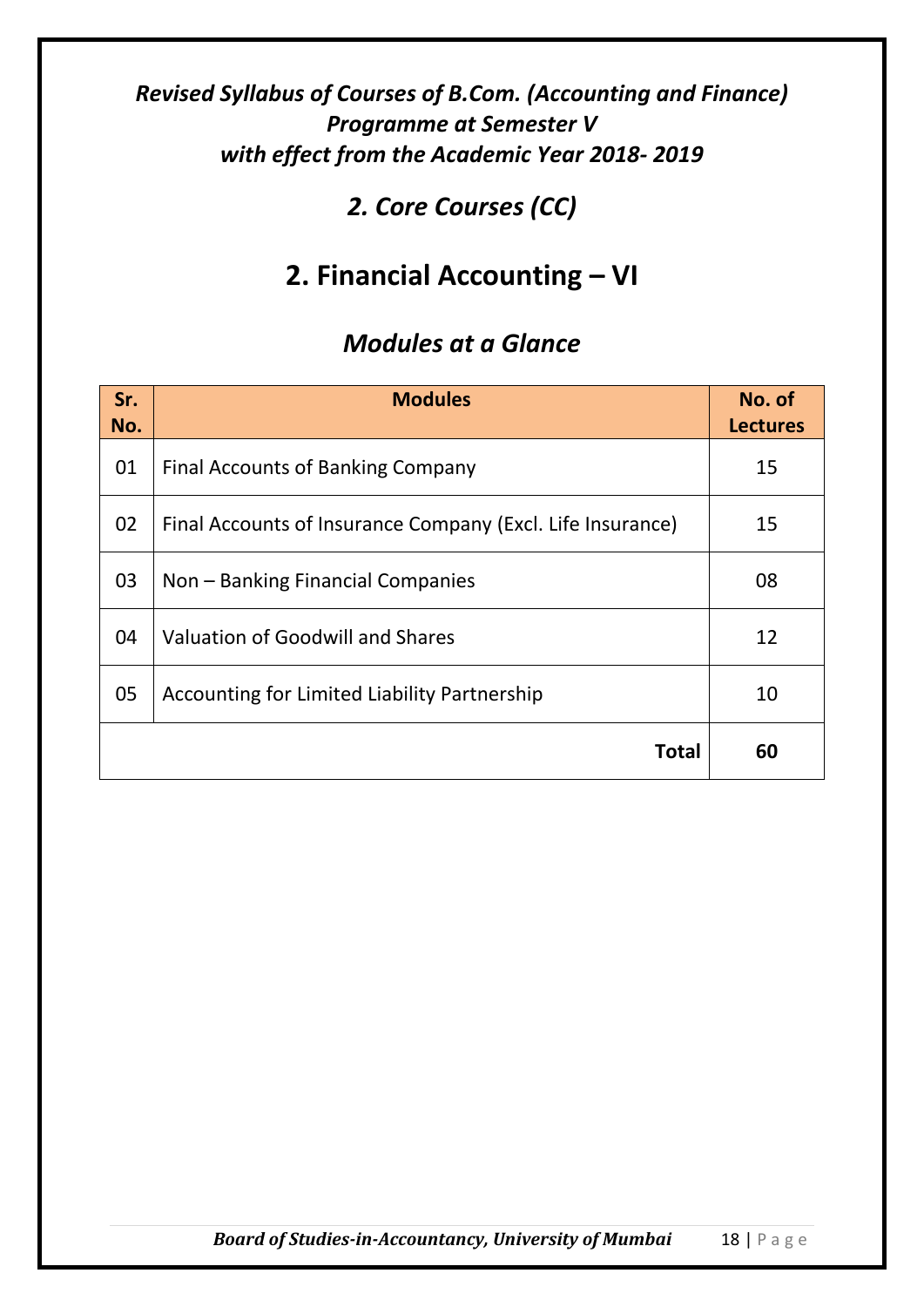| Sr. No.                 | <b>Modules / Units</b>                                                                                                                                                                                                                                                      |  |
|-------------------------|-----------------------------------------------------------------------------------------------------------------------------------------------------------------------------------------------------------------------------------------------------------------------------|--|
| $\mathbf{1}$            | <b>Final Accounts of Banking Company</b>                                                                                                                                                                                                                                    |  |
|                         | Legal provision in Banking Regulation Act, 1949 relating to Accounts.<br>Statutory reserves including Cash Reserve and Statutory Liquidity Ratio.                                                                                                                           |  |
|                         | Bill purchase and discounted, rebate of bill discounted.                                                                                                                                                                                                                    |  |
|                         | Final Accounts in prescribed form                                                                                                                                                                                                                                           |  |
|                         | Non - performing assets and Income from non - performing assets.                                                                                                                                                                                                            |  |
|                         | Capital Adequacy                                                                                                                                                                                                                                                            |  |
|                         | Classification of Advances, standard, sub - standard, doubtful and provisioning                                                                                                                                                                                             |  |
|                         | requirement.                                                                                                                                                                                                                                                                |  |
| $\overline{2}$          | <b>Final Accounts of Insurance Company (Excl. Life Insurance)</b>                                                                                                                                                                                                           |  |
|                         | General Insurance - Various types of insurance, like fire, marine, Miscellaneous,<br>like premium, claims, commission, Management expenses,<br>Special terms<br>Reserve for unexpired risk, reinsurance                                                                     |  |
|                         | Final Accounts in a prescribed form. Revenue Statement - Form B - RA, Profit /                                                                                                                                                                                              |  |
|                         | Loss Account - Form B - PL and Balance Sheet Form B - BS.                                                                                                                                                                                                                   |  |
| $\overline{\mathbf{3}}$ | <b>Non - Banking Financial Companies</b>                                                                                                                                                                                                                                    |  |
|                         | Introduction, Definition, Registration and Regulation, Classification, Income<br>Recognition, Accounting of Investment, Applicability of Prudential Norms,<br>Assets classification, Non- performing Assets, Capital Adequacy, Preparation of<br><b>Financial statement</b> |  |
| 4                       | <b>Valuation of Goodwill and Shares</b>                                                                                                                                                                                                                                     |  |
|                         | <b>Valuation of Goodwill</b><br>Maintainable Profit method, Super Profit Method<br>Capitalization method, Annuity Method<br><b>Valuation of Shares</b><br>Intrinsic Value Method, Yield method and Fair Value Method                                                        |  |
| 5                       | <b>Accounting for Limited Liability Partnership</b>                                                                                                                                                                                                                         |  |
|                         | <b>Statutory provisions</b><br>Conversion of partnership business into Limited Liability Partnership<br>Final accounts                                                                                                                                                      |  |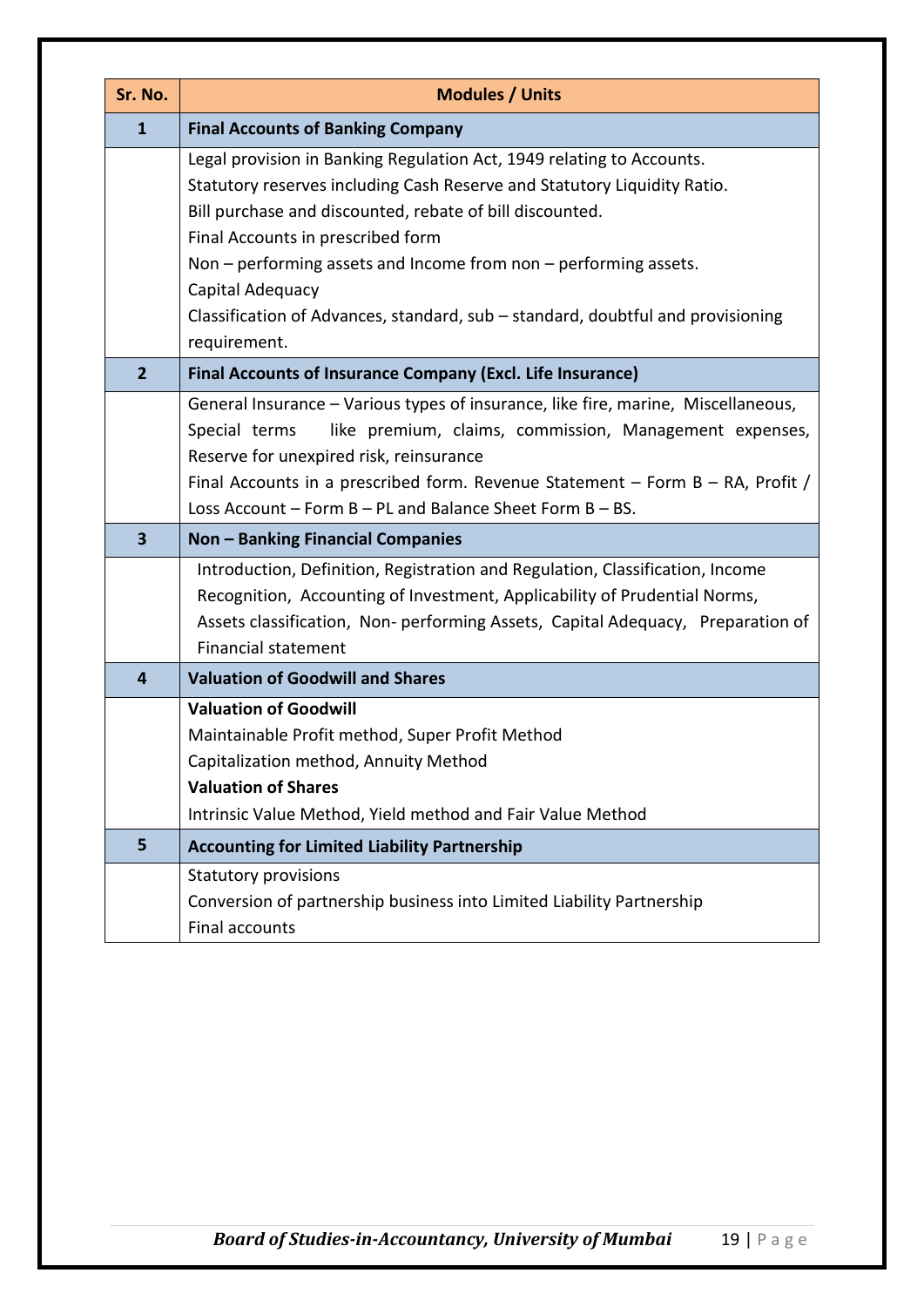#### *Reference Books*

#### *Reference Books*

#### **Elective Courses (EC) Cost Accounting- III**  *Lectures on Costing by Swaminathan: S. Chand and Company (P) Ltd., New Delhi Cost Accounting by C.S. Rayudu, Tata Mc. Grow Hill and Co. Ltd., Mumbai Cost Accounting b[y Jawahar Lal](http://www.tatamcgrawhill.com/cgi-bin/same_author.pl?author=Jawahar+Lal) an[d Seema Srivastava,](http://www.tatamcgrawhill.com/cgi-bin/same_author.pl?author=Seema+Srivastava) Tata Mc. Grow Hill and Co. Ltd., Mumbai Cost Accounting by Ravi M. Kishore, Taxmann Ltd., New Delhi Principles and Practices of Cost Accounting by N.K. Prasad, Book Syndicate Pvt. Ltd., Calcutta Cost Accounting Theory and Practice by B.K. Bhar, Tata Mc. Grow Hill and Co. Ltd., Mumbai Cost Accounting Principles and Practice by M.N. Arora, Vikas Publishing House Pvt. Ltd., New Delhi Advanced Cost and Management Accounting: Problems and Solutions by V.K. Saxena and C.D. Vashist, S. Chand and Company (P) Ltd., New Delhi Cost Accounting by S.P. Jain and K.L. Narang, Kalyani Publishers, Ludhiana Modern Cost and Management Accounting by M. Hanif, Tata McGraw Hill Education Pvt. Ltd., New Delhi* **Financial Management - II**  *Fundamentals of Financial Management by D. Chandra Bose, PHI Learning Pvt. Ltd., New Delhi Fundamentals of Financial Management by Bhabotosh Banerjee, PHI Learning Pvt. Ltd., New Delhi Fundamentals of Financial Management by Vyuptakesh Sharma, Pearson Education, New Delhi Fundamentals of Financial Management by J.C. Van Horne, Prentice Hall of India, New Delhi Financial Management: Text and Problems by M.Y. Khan and P.K. Jain, Tata McGraw Hill, New Delhi Financial Management: Theory and Practice by Prasanna Chandra, Tata McGraw Hill, New Delhi Financial Management by I.M. Pandey, Vikas Publishing House, New Delhi Financial Management byC. Paramasivan& T. Subramanian Financial Management by IM Pandey Financial Management by Ravi Kishor Financial Management by Khan & Jain* **Taxation - Indirect Taxes - Paper IV** *Indirect Taxes: Law and Practice by V.S. Datey, Taxmann Indirect Taxes by V.S. Balchandra, Sultan Chand and Sons, New Delhi GST Law & practice with Customs & FTP by V.S. Datey, Taxmann GST by V.S. Datey, Taxmann* GST & customs Law by K.M. Bansal, University Edition *GST Law & practice with Customs & FTP by Vineet Sodhani, Snow White Publications GST Law & practice with Customs & FTP by Sanjiv Agarwal, Snow White Publications Indirect taxes(Containing GST, Customs & FTP) by MOhd. Rafi, Bharat Publications International Finance P G Apte, International Financial Management, 5th Edition, The McGraw Hill Cheol . S. Eun & Bruce G. Resnick, International Finance Management Maurice D. Levi, International Finance – Special Indian Edition Prakash G. Apte, International Finance – A Business Perspective V A. Aadhani, International Finance*

*Board of Studies-in-Accountancy, University of Mumbai* 20 | P a g e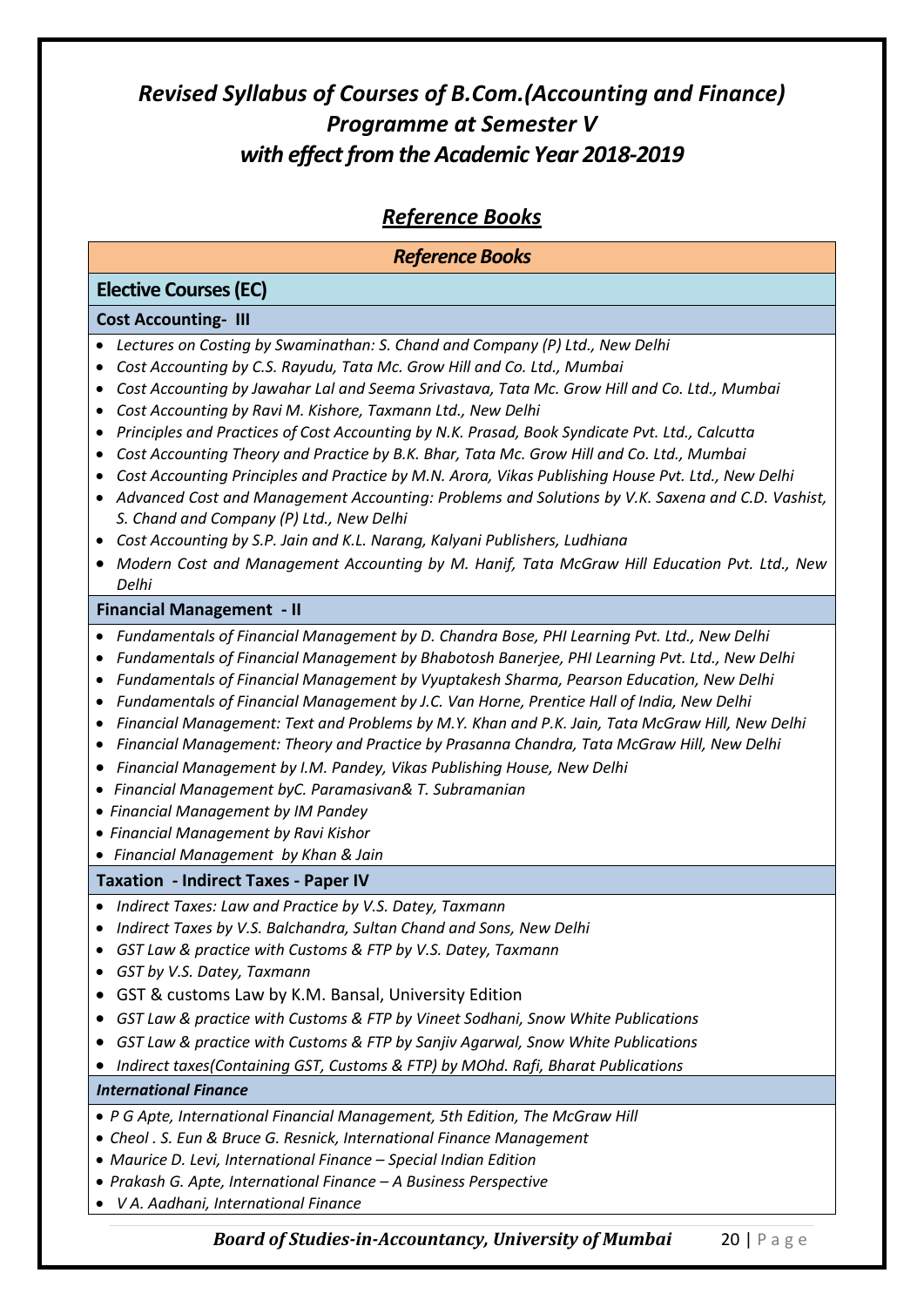#### *Reference Books*

#### *Financial Analysis and Business Valuation*

- *Valuation: Measuring and Managing the value of Companies: Thomas Copeland- Wiley*
- *The Handbook of Advance Business Valuation: Rovert F Reilly and Robert Swhweish: Mc Graw hill*
- *Business Valuation: Pitabas Mohanty- Taxmann*
- *Valuation- Measuring and Managing the value of Companies : Tim Koller- Mc Kinsey & Co*

#### *Management II (Management Applications)*

- *Kotlar, Philip, Marketing Management, Prentice Hall, New Delhi.*
- *Stanton, Etzel, Walker, Fundamentals of Marketing, Tata-McGraw Hill, New Delhi.*
- *Saxena, Rajan, Marketing Management, Tata-McGraw Hill, New Delhi.*
- *McCarthy, E.J., Basic Marketing: A managerial approach, Irwin, New York.*
- *Pillai R S, Bagavathi, Modern Marketing*
- *Principles of Management , Ramasamy , Himalya Publication , Mumbai*
- *Principles of Management , Tripathi Reddy , Tata Mc Grew Hill*
- *Management Text & Cases , VSP Rao , Excel Books, Delhi*
- *Management Concepts and OB , P S Rao & N V Shah , AjabPustakalaya*
- *Essentials of Management , Koontz II & W , Mc. Grew Hill , New York*

*Principles of Management-Text and Cases –Dr..M.SakthivelMurugan, New Age Publications*

#### **Core Courses (CC)**

#### **Financial Accounting - V and VI**

- *Introduction to Accountancy by T.S. Grewal, S. Chand and Company (P) Ltd., New Delhi*
- *Advance Accounts by Shukla and Grewal, S. Chand and Company (P) Ltd., New Delhi*
- *Advanced Accountancy by R.L Gupta and M. Radhaswamy, S. Chand and Company (P) Ltd., New Delhi*
- *Modern Accountancy by Mukherjee and Hanif, Tata Mc. Grow Hill and Co. Ltd., Mumbai*
- *Financial Accounting by Lesile Chandwichk, Pentice Hall of India Adin Bakley (P) Ltd., New Delhi*
- *Financial Accounting for Management by Dr. Dinesh Harsalekar, Multi-Tech. Publishing Co. Ltd., Mumbai*
- *Financial Accounting by P.C. Tulsian, Pearson Publications, New Delhi*
- *Accounting Principles by R.N. Anthony and J.S. Reece, Richard Irwin, Inc*
- *Financial Accounting by Monga, J.R. Ahuja, Girish Ahuja and Ashok Shehgal, Mayur Paper Back, Noida*
- *Compendium of Statement and Standard of Accounting, ICAI*
- *Indian Accounting Standards, Ashish Bhattacharya, Tata Mc. Grow Hill and Co. Ltd., Mumbai*
- *Financial Accounting by Williams, Tata Mc. Grow Hill and Co. Ltd., Mumbai*
- *Company Accounting Standards by Shrinivasan Anand, Taxman, New Delhi*
- *Financial Accounting by V. Rajasekaran, Pearson Publications, New Delhi*
- *Introduction to Financial Accounting by Horngren, Pearson Publications, New Delhi*
- *Financial Accounting by M. Mukherjee and M. Hanif, Tata McGraw Hill Education Pvt. Ltd., New Delhi*
- *Financial Accounting a Managerial Perspective, Varadraj B. Bapat, Mehul Raithatha, Tata McGraw Hill Education Pvt. Ltd., New Delhi*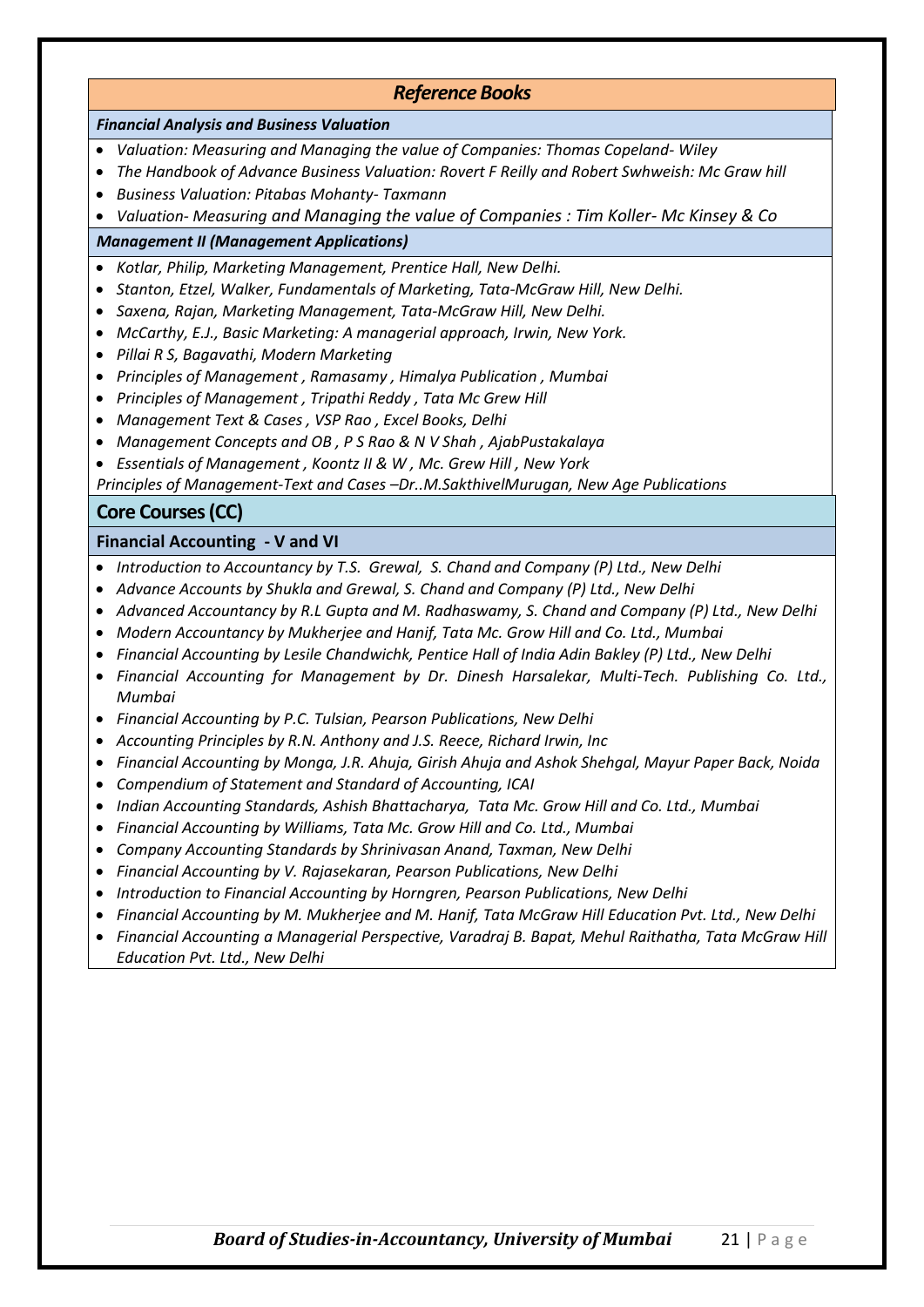## **B.Com. (Accounting and Finance) Programme** *Under Choice Based Credit, Grading and Semester System Course Structure*

*(To be implemented from Academic Year 2018-2019)*

# **Semester VI**

| No. of<br><b>Courses</b> | <b>Semester VI</b>                                         | <b>Credits</b> |
|--------------------------|------------------------------------------------------------|----------------|
|                          | <b>Elective Courses (EC)</b>                               |                |
| $1,2,3 \& 4$             | ** Any four courses from the following list of the courses | 12             |
| $\overline{2}$           | <b>Core Course (CC)</b>                                    |                |
| 5 <sup>1</sup>           | <b>Financial Accounting - VII</b>                          | 04             |
| 6                        | <b>Project Work</b>                                        | 04             |
|                          | <b>Total Credits</b>                                       | 20             |

| **List of Elective Courses for Semester VI (Any Four) |                                            |
|-------------------------------------------------------|--------------------------------------------|
| 01                                                    | <b>Cost Accounting - IV</b>                |
| 02                                                    | <b>Financial Management - III</b>          |
| 03                                                    | Taxation - V (Indirect Taxes-III)          |
| 04                                                    | <b>Management Control Systems</b>          |
| 05                                                    | Security Analysis and Portfolio Management |
| 06                                                    | Economics Paper - III Indian Economy)      |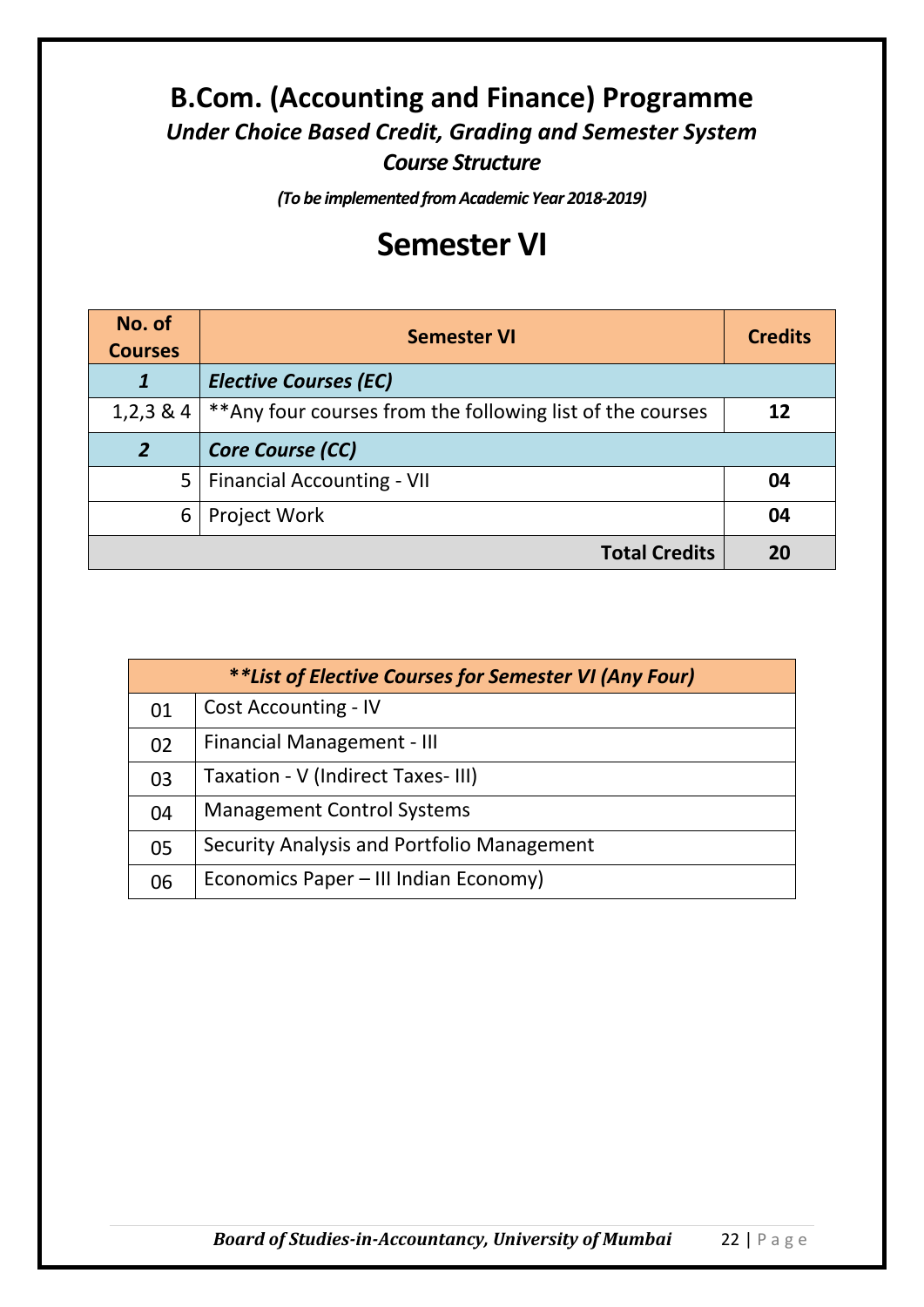## *1. Elective Courses (EC)*

# **1. Cost Accounting - IV**

| Sr.<br>No. | <b>Modules</b>                                                                    | No. of<br><b>Lectures</b> |
|------------|-----------------------------------------------------------------------------------|---------------------------|
| 01         | <b>Budgeting and Budgetary Control</b>                                            | 15                        |
| 02         | Absorption Costing and Marginal Costing Cost Volume and<br><b>Profit Analysis</b> | 15                        |
| 03         | <b>Managerial Decision Making</b>                                                 | 15                        |
| 04         | <b>Standard Costing and Variance Analysis</b>                                     | 15                        |
|            | <b>Total</b>                                                                      | 60                        |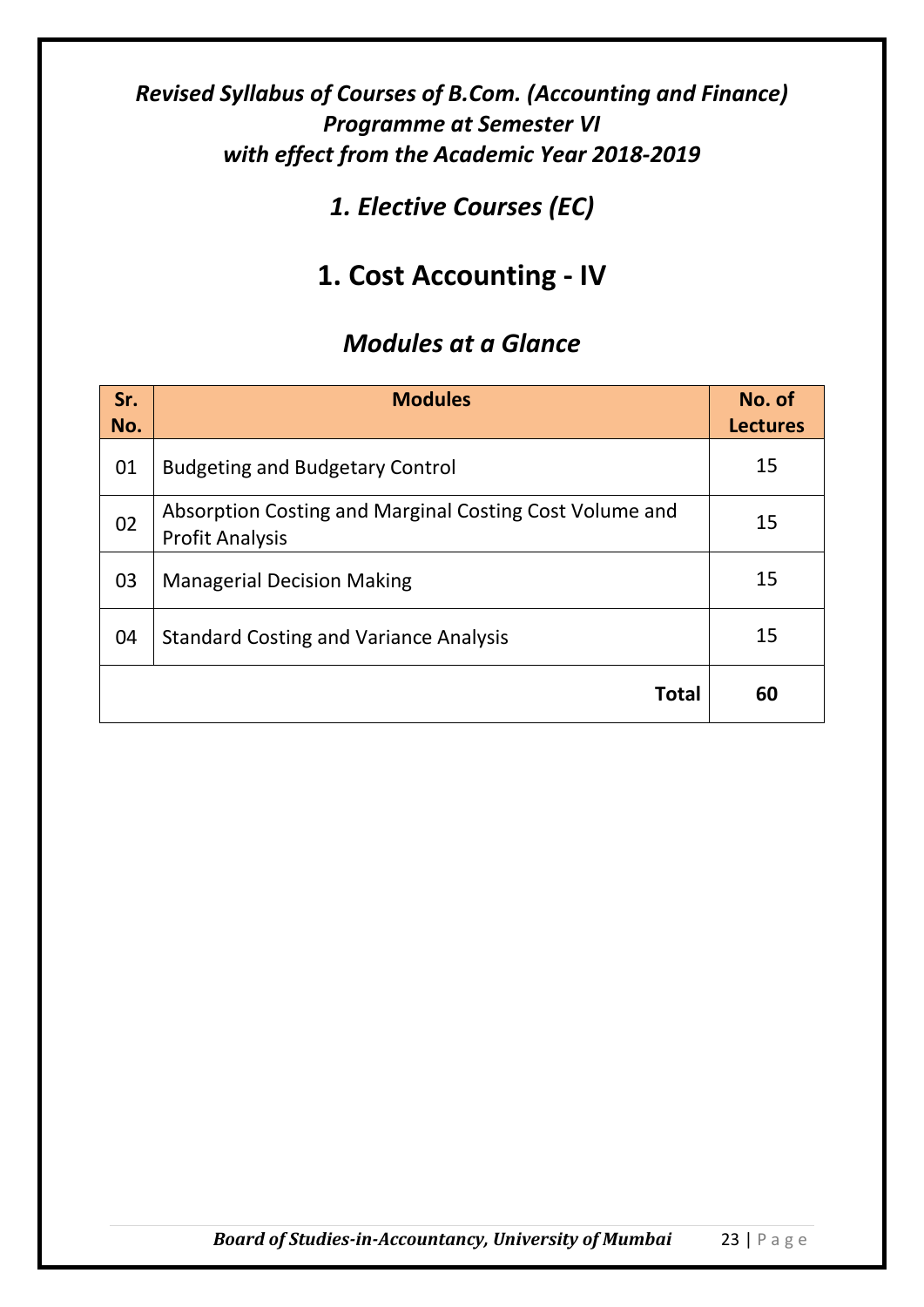| Sr. No.        | <b>Modules / Units</b>                                                         |
|----------------|--------------------------------------------------------------------------------|
| $\mathbf{1}$   | <b>Budgeting and Budgetary Control</b>                                         |
|                | Meaning & objectives, Advantages and limitations of budgets                    |
|                | Functional budgets, fixed and flexible budgets                                 |
|                | Zero based budgeting, performance budgeting                                    |
|                | Practical problems of preparing flexible budgets and functional budgets        |
| $\overline{2}$ | Absorption Costing and Marginal Costing, Cost Volume and Profit Analysis       |
|                | <b>Absorption Costing and Marginal Costing</b>                                 |
|                | Meaning of absorption costing,                                                 |
|                | Introduction to marginal costing                                               |
|                | Distinction between absorption costing and marginal costing                    |
|                | Advantages and limitations of marginal costing                                 |
|                | <b>Cost Volume and Profit Analysis</b>                                         |
|                | Break even analysis meaning and graphic presentation                           |
|                | Margin of safety                                                               |
|                | Key factor                                                                     |
|                | Practical problems based on using the marginal costing formulae and key factor |
| 3              | <b>Managerial Decision Making</b>                                              |
|                | Make or buy                                                                    |
|                | Sales mix decisions                                                            |
|                | <b>Exploring new markets</b>                                                   |
|                | Plant shut down decision                                                       |
|                | Practical problems                                                             |
| 4              | <b>Standard Costing and Variance Analysis</b>                                  |
|                | Preliminaries in installing of a standard cost system                          |
|                | <b>Material Cost variance</b>                                                  |
|                | Labour cost variance                                                           |
|                | Variable overhead variances                                                    |
|                | <b>Fixed Overhead variances</b>                                                |
|                | Sales variances                                                                |
|                | Profit variances                                                               |
|                | Practical problems                                                             |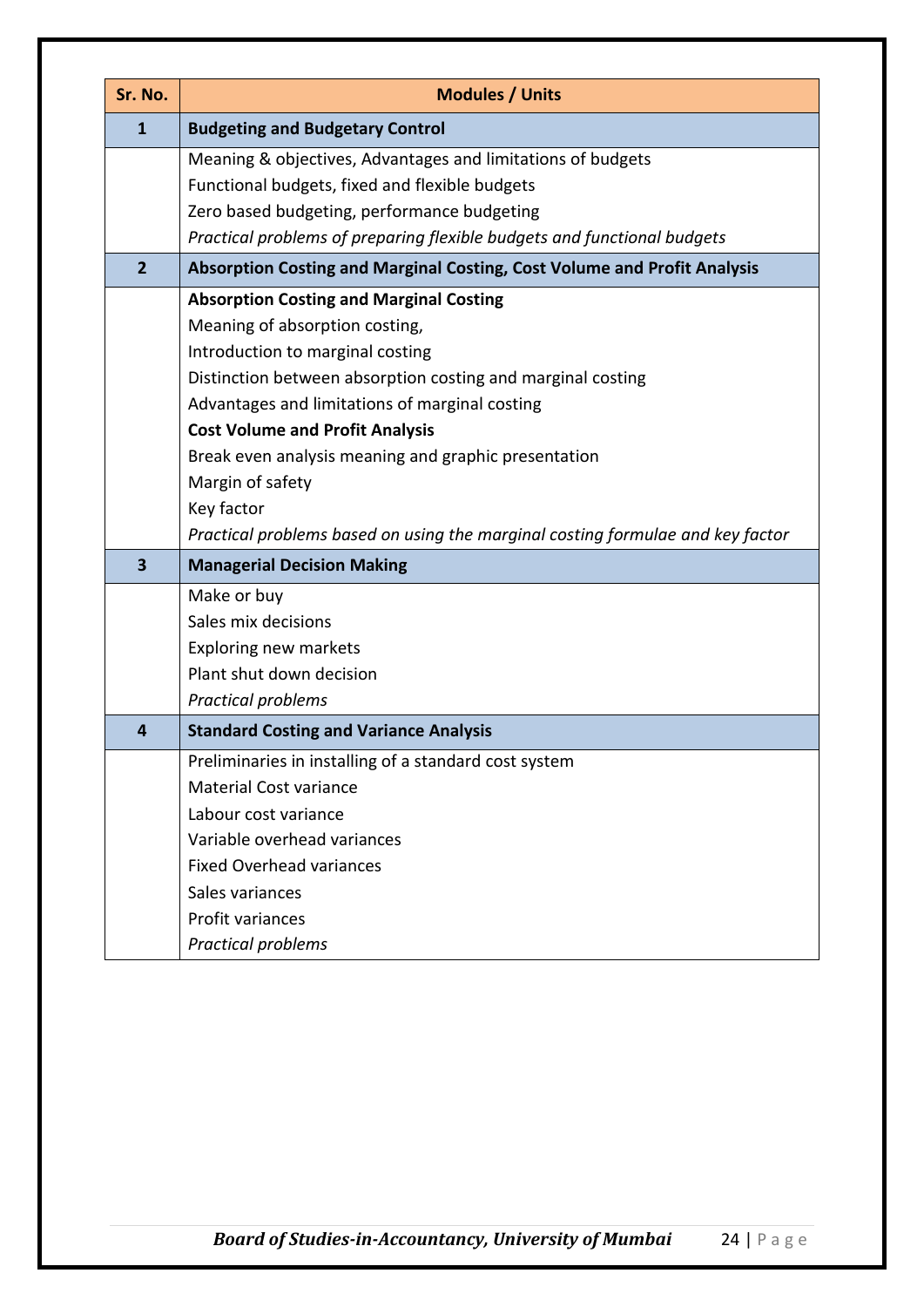## *1. Elective Courses (EC)*

# **2. Financial Management - III**

| Sr.<br>No. | <b>Modules</b>                               | No. of<br><b>Lectures</b> |
|------------|----------------------------------------------|---------------------------|
| 01         | <b>Business Valuation</b>                    | 05                        |
| 02         | <b>Mergers and Acquisitions</b>              | 15                        |
| 03         | <b>Corporate Restructuring and Takeovers</b> | 15                        |
| 04         | Lease and Hire Purchase Financing            | 15                        |
| 05         | <b>Working Capital financing</b>             | 10                        |
|            | <b>Total</b>                                 | 60                        |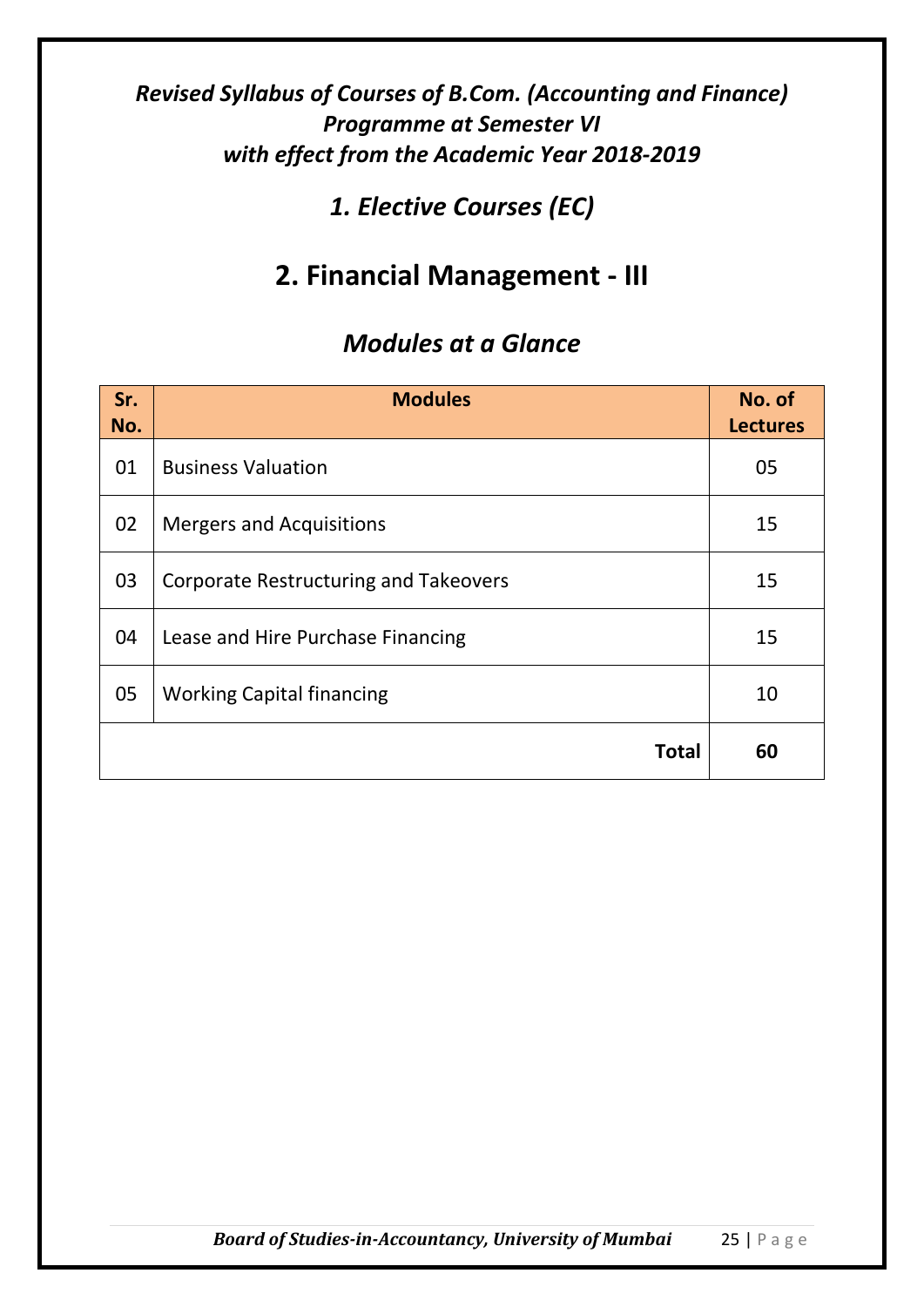| Sr. No.                 | <b>Modules / Units</b>                                                                                                                                                                                                                                                                                                                                                                                                                                                        |  |
|-------------------------|-------------------------------------------------------------------------------------------------------------------------------------------------------------------------------------------------------------------------------------------------------------------------------------------------------------------------------------------------------------------------------------------------------------------------------------------------------------------------------|--|
| $\mathbf{1}$            | <b>Business Valuation</b>                                                                                                                                                                                                                                                                                                                                                                                                                                                     |  |
|                         | Conceptual Framework of Valuation - Book Value, Market Value, Economic Value,<br>Liquidation Value, Replacement Value, Salvage Value, Value of Goodwill and Fair<br>Value<br>Approaches of Valuation – Assets Based Approach to Valuation, Earnings Based<br>Approach to Valuation, Earnings Measure on Cash Flow Basis, Market Value<br>Added Approach and Economic Value Added.                                                                                             |  |
| $\overline{2}$          | <b>Mergers and Acquisitions</b>                                                                                                                                                                                                                                                                                                                                                                                                                                               |  |
|                         | Introduction- Basic modes of acquiring another firm, Synergy effects, Difference<br>between Merger and Takeover, Advantages of Mergers and Acquisitions, Benefits<br>of Merger for Acquiring firm, Reasons of companies to offer themselves for sale,<br>Reasons for failure of Mergers and Reverse Merger.<br>Commonly Used Bases for determining the Exchange Ratio - EPS, MPS, Book<br>value and Combination of Measures and Evaluation of Mergers (Practical<br>Problems) |  |
| $\overline{\mathbf{3}}$ | <b>Corporate Restructuring and Takeovers</b>                                                                                                                                                                                                                                                                                                                                                                                                                                  |  |
|                         | Introduction – Meaning, Need and Importance, Forms of Restructuring,<br>Advantages and Disadvantages<br>Takeovers - Meaning, SEBI Guidelines, Anti-takeover defences and Asset and<br>Liability Restructuring. (Practical Problems)                                                                                                                                                                                                                                           |  |
| 4                       | <b>Lease and Hire Purchase Financing</b>                                                                                                                                                                                                                                                                                                                                                                                                                                      |  |
|                         | Introduction - Meaning and Types of Leases, Rationale, Mechanics, Operating<br>Leases, Leasing as Financing Decisions, Calculation of Cash flows of a finance<br>lease.<br>Hire Purchase – Meaning, Need and Importance, Calculation of Hire Purchase<br>instalments.<br>Choice between Leasing and Hire Purchase                                                                                                                                                             |  |
| 5                       | <b>Working Capital financing</b>                                                                                                                                                                                                                                                                                                                                                                                                                                              |  |
|                         | Introduction - Key features and Characteristics of Trade Credit, Bank Credit,<br>Commercial Papers, Certificate of Deposits and Factoring.<br>Practical Problems based on Factoring and calculations of yield of CP's and CD's                                                                                                                                                                                                                                                |  |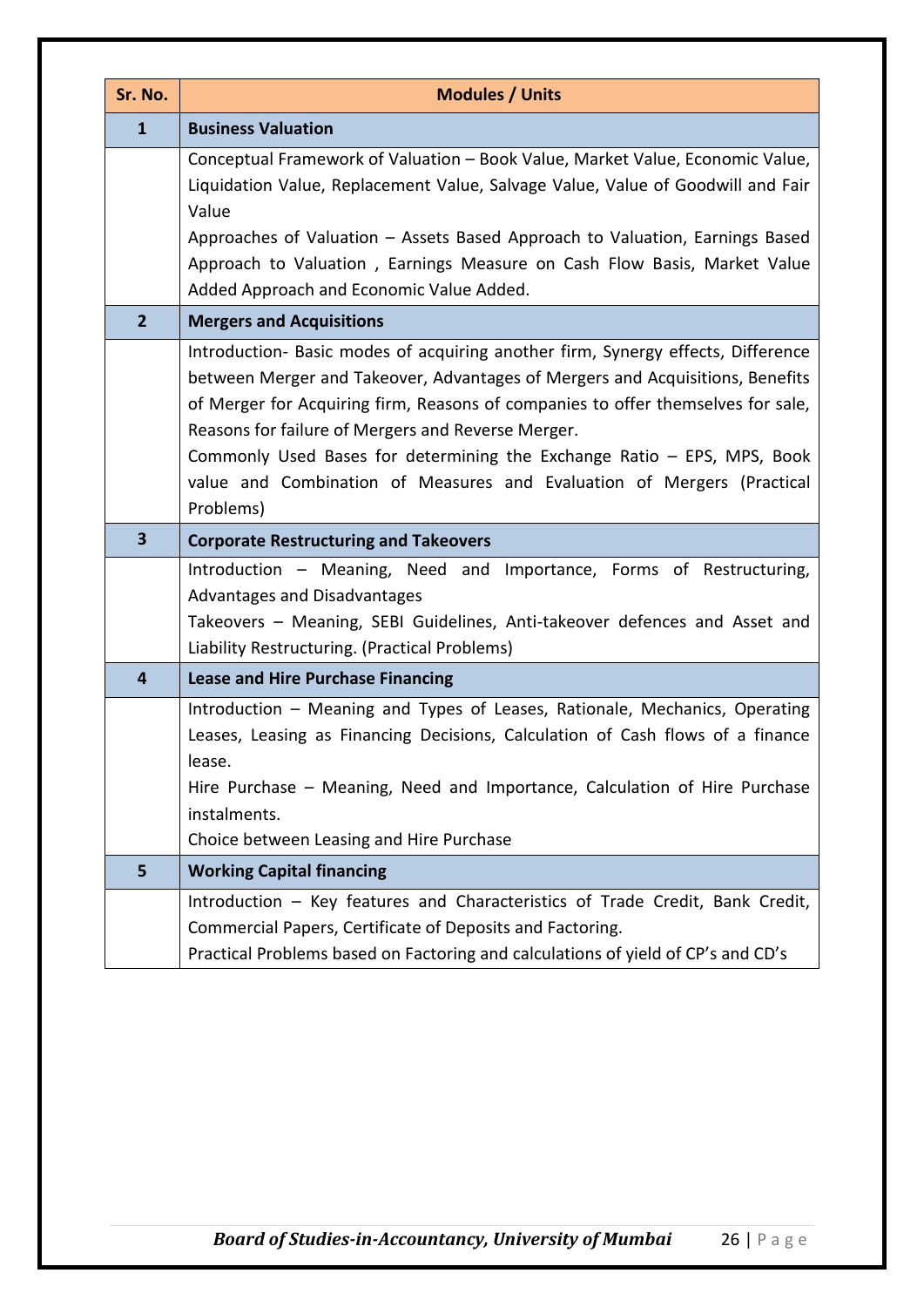*1. Elective Courses (EC)*

# **3. Taxation - Paper V (Indirect Taxes – III)**

| Sr.<br>No. | <b>Modules</b>                          | No. of<br><b>Lectures</b> |
|------------|-----------------------------------------|---------------------------|
| 01         | Payment of Tax and Refunds              | 08                        |
| 02         | Returns                                 | 08                        |
| 03         | Accounts, Audit, Assessment and Records | 08                        |
| 04         | Custom Act - I                          | 12                        |
| 05         | Custom Act - II                         | 12                        |
| 06         | <b>Foreign Trade Policy</b>             | 12                        |
|            | <b>Total</b>                            | 60                        |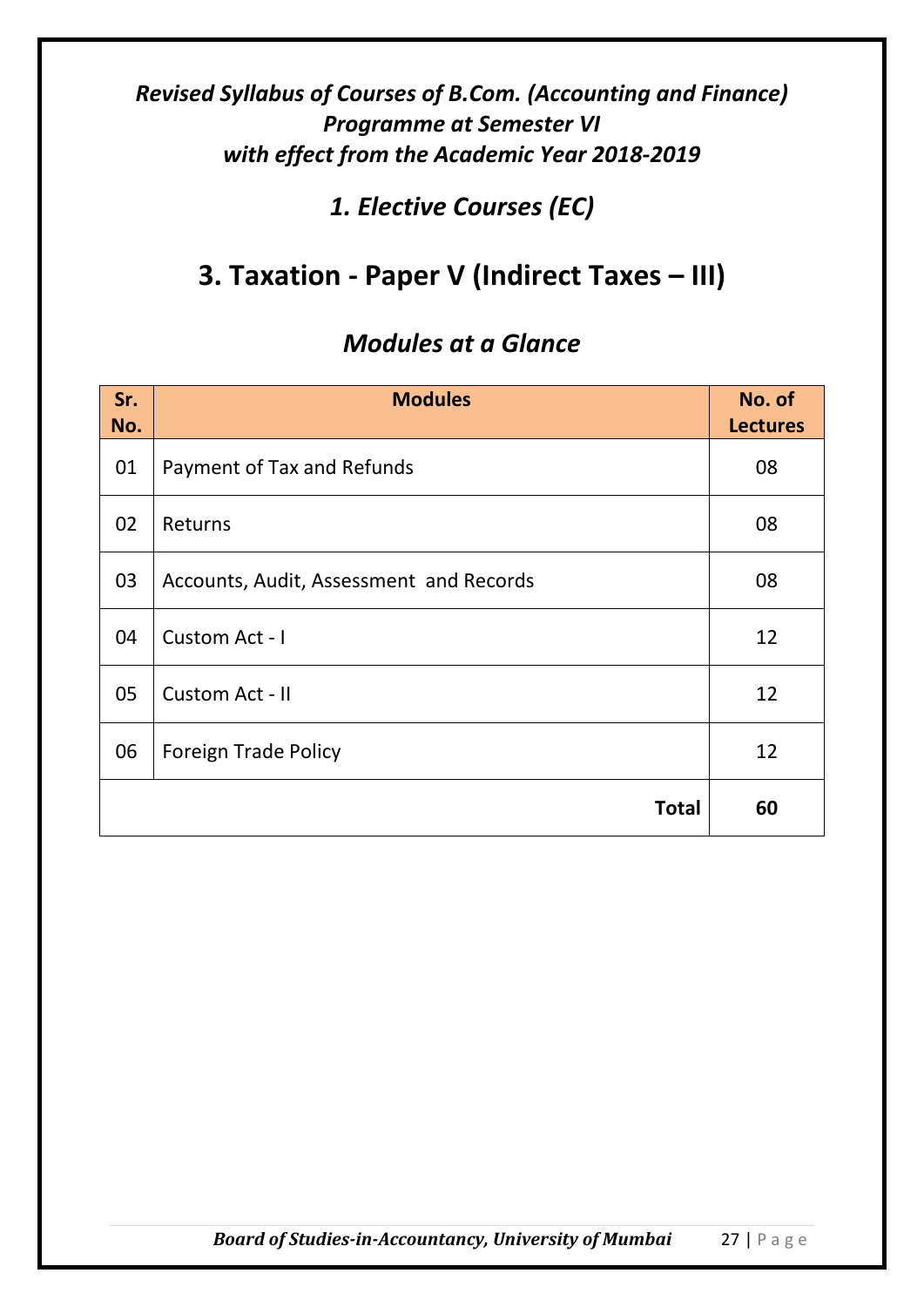| Sr. No.                 | <b>Modules / Units</b>                                                                                                                                                                                                                                                                                                                                                                                                                                                      |
|-------------------------|-----------------------------------------------------------------------------------------------------------------------------------------------------------------------------------------------------------------------------------------------------------------------------------------------------------------------------------------------------------------------------------------------------------------------------------------------------------------------------|
| $\overline{1}$          | <b>Payment of Tax and Refunds</b>                                                                                                                                                                                                                                                                                                                                                                                                                                           |
|                         | Payment of Tax, Interest and other Amounts, Interest on delayed Payment, TDS,<br><b>TCS</b><br>Refund of tax, Refund in certain cases, Interest on delayed refunds                                                                                                                                                                                                                                                                                                          |
| $\overline{2}$          | <b>Returns</b>                                                                                                                                                                                                                                                                                                                                                                                                                                                              |
|                         | Types of Returns and Provisions relating to filing of Returns                                                                                                                                                                                                                                                                                                                                                                                                               |
| $\overline{\mathbf{3}}$ | <b>Accounts, Audit, Assessment and Records</b>                                                                                                                                                                                                                                                                                                                                                                                                                              |
|                         | Accounts and other records, Period of retention of accounts, Electronic Way Bill<br>Self-Assessment, Provisional Assessment, Scrutiny of Returns, Assessment of non-<br>filers of Returns, Assessment of Unregistered person, summary assessment in<br>certain special cases, Audit by tax authorities, Special Audit.                                                                                                                                                      |
| 4                       | <b>Custom Act - I</b>                                                                                                                                                                                                                                                                                                                                                                                                                                                       |
|                         | Introduction to customs law including Constitutional aspects<br>Levy of and exemptions from customs duties - All provisions including application<br>of customs law, taxable event, charge of customs duty, exceptions to levy of<br>customs duty, exemption from custom duty<br>Types of customs duties<br>Classification and valuation of imported and export goods                                                                                                       |
| 5                       | <b>Custom Act - II</b>                                                                                                                                                                                                                                                                                                                                                                                                                                                      |
|                         | Import and Export Procedures - All import and export procedures including<br>special procedures relating to baggage, goods imported or exported by post,<br>stores<br>Provisions relating to coastal goods and vessels carrying coastal goods<br>Warehousing and Drawback                                                                                                                                                                                                   |
| 6                       | <b>Foreign Trade Policy</b>                                                                                                                                                                                                                                                                                                                                                                                                                                                 |
|                         | Introduction to FTP - legislation governing FTP, salient features of an FTP, Foreign<br>Trade Policy 2015-20, administration of FTP, contents of FTP, scope of FTP.<br>Provision related to import and export of goods<br>Basic concepts relating to export promotion schemes provided under FTP - Duty<br>Exemption & remission Schemes, Duty Free Import Authorization Scheme,<br>Reward scheme, Export Promotion Capital Goods Scheme, EOU, STP, BTP AND<br>EHTP scheme. |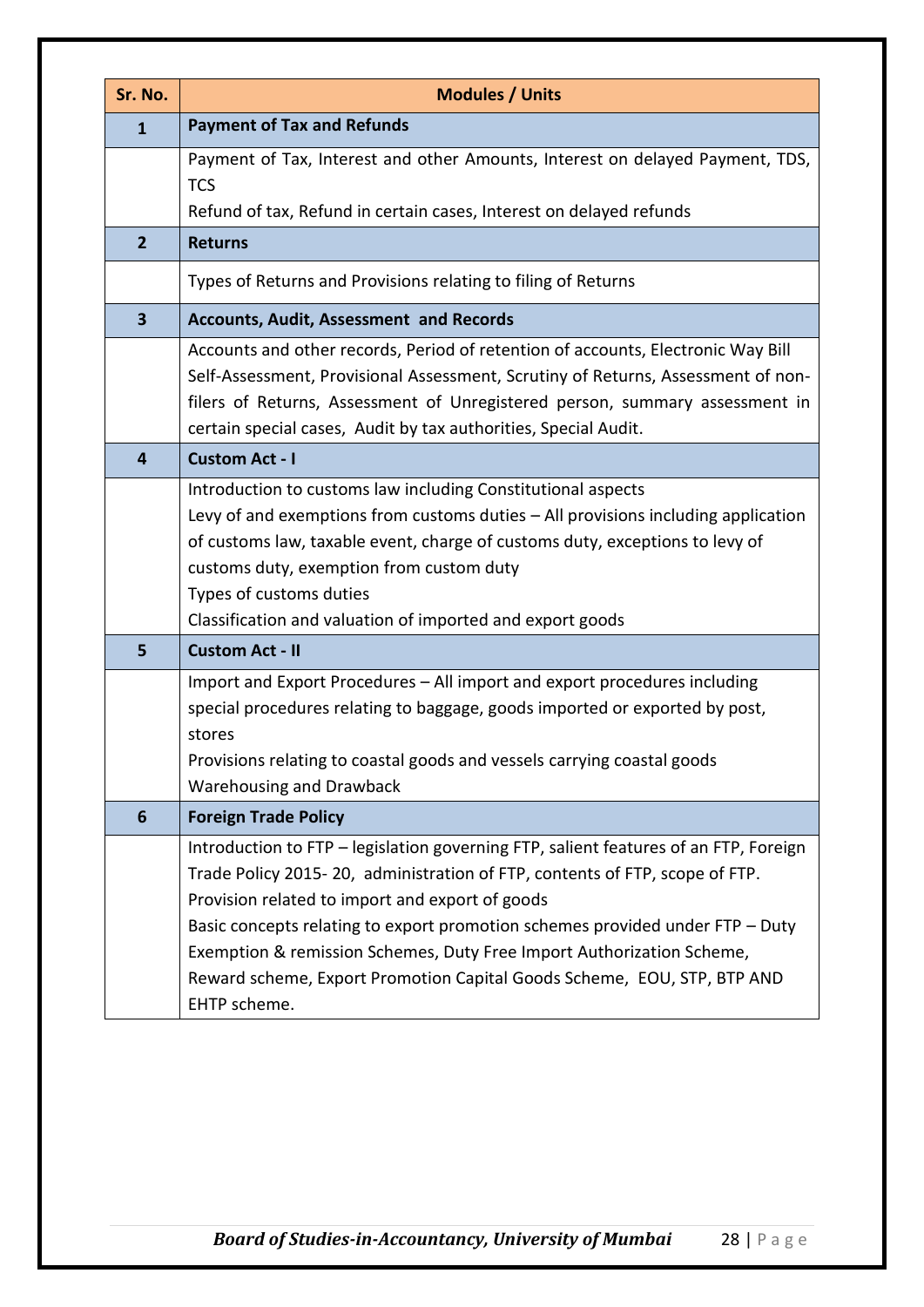*1. Elective Courses (EC)*

# **4. Security Analysis and Portfolio Management**

| Sr.<br>No. | <b>Modules</b>                                   | No. of<br><b>Lectures</b> |
|------------|--------------------------------------------------|---------------------------|
| 01         | Portfolio Management - An Introduction & Process | 12                        |
| 02         | Portfolio Management - Valuation                 | 12                        |
| 03         | <b>Fundamental Analysis</b>                      | 12                        |
| 04         | <b>Technical Analysis</b>                        | 12                        |
| 05         | <b>Efficient Market Theory &amp; CAPM</b>        | 12                        |
|            | <b>Total</b>                                     | 60                        |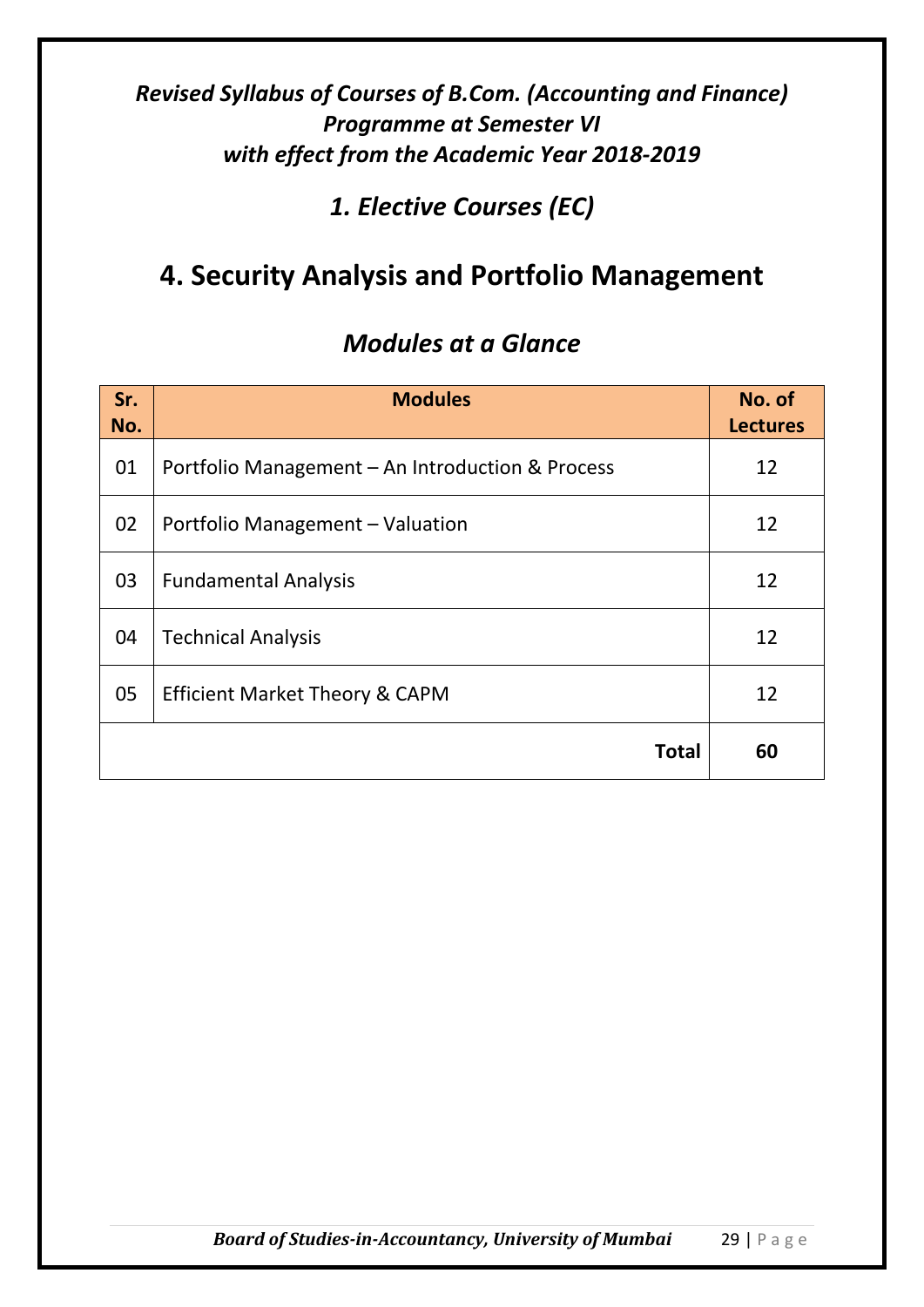| Sr. No.                 | <b>Modules / Units</b>                                                                                                                                                                                                                                                                                                                                                                                                                                                                                                                                                                                           |  |
|-------------------------|------------------------------------------------------------------------------------------------------------------------------------------------------------------------------------------------------------------------------------------------------------------------------------------------------------------------------------------------------------------------------------------------------------------------------------------------------------------------------------------------------------------------------------------------------------------------------------------------------------------|--|
| $\mathbf{1}$            | Portfolio Management - An Introduction & Process                                                                                                                                                                                                                                                                                                                                                                                                                                                                                                                                                                 |  |
|                         | Investment - Meaning, Characteristics, Objectives, Investment V/s Speculation,<br>Investment V/s Gambling and Types of Investors<br>Portfolio Management - Meaning, Evolution, Phases, Role of Portfolio Managers,<br>Advantages of Portfolio Management.                                                                                                                                                                                                                                                                                                                                                        |  |
|                         | Investment Environment in India and factors conducive for investment in India.<br>Portfolio Analysis - Meaning and its Components, Calculation of Expected Return<br>and Risk, Calculation of Covariance, Risk - Return Trade off.<br>Portfolio Selection - Meaning, Feasible Set of Portfolios, Efficient Set of Portfolios,<br>Selection of Optimal Portfolio, Markowitz Model, Limitations of Markowitz Model,<br>Measuring Security Return and Portfolio Return and Risk under Single Index Model<br>and Multi Index Model.                                                                                  |  |
| $\overline{2}$          | <b>Portfolio Management - Valuation</b>                                                                                                                                                                                                                                                                                                                                                                                                                                                                                                                                                                          |  |
|                         | Portfolio Revision - Meaning, Need, Constraints and Strategies.<br>Portfolio Evaluation - Meaning, Need, Measuring Returns<br>(Sharpe, Treynor and Jensen Ratios) and Decomposition of Performance.                                                                                                                                                                                                                                                                                                                                                                                                              |  |
| $\overline{\mathbf{3}}$ | <b>Fundamental Analysis</b>                                                                                                                                                                                                                                                                                                                                                                                                                                                                                                                                                                                      |  |
|                         | Economy Analysis - Meaning, Framework, Economic Analysis, Forecasting,<br>Barometric or Indicator Approach, Econometric Model Building and Opportunistic<br>Model Building.<br>Industry Analysis - Concept of Analysis, Industry Life Cycle, Industry<br>Characteristics<br>Company Analysis - Financial Statements, Analysis of Financial Statements,<br>(Practical questions on Debt equity ratios, total debt ratio, proprietary ratios,<br>interest coverage ratio, Profitability ratios related to sales, investment and equity<br>shares Efficiency or Activity Ratios) and Assessment of risk (Leverages) |  |
| 4                       | <b>Technical Analysis</b>                                                                                                                                                                                                                                                                                                                                                                                                                                                                                                                                                                                        |  |
|                         | Dow Theory<br>Meaning and Principles of Technical Analysis, Price Chart, Line Chart, Bar Chart,<br>Japanese Candlestick Chart, Trends and Trend Reversals, Chart Patterns, Support<br>and Resistance, Reversal Patterns, Continuation Patterns and Elliot Wave Theory<br>Mathematical Indicators - Calculation of Moving Averages (Simple and<br>Exponential Moving Average), Oscillators and Relative Strength Index<br>Market Indicators<br>Fundamental Analysis V/s Technical Analysis                                                                                                                        |  |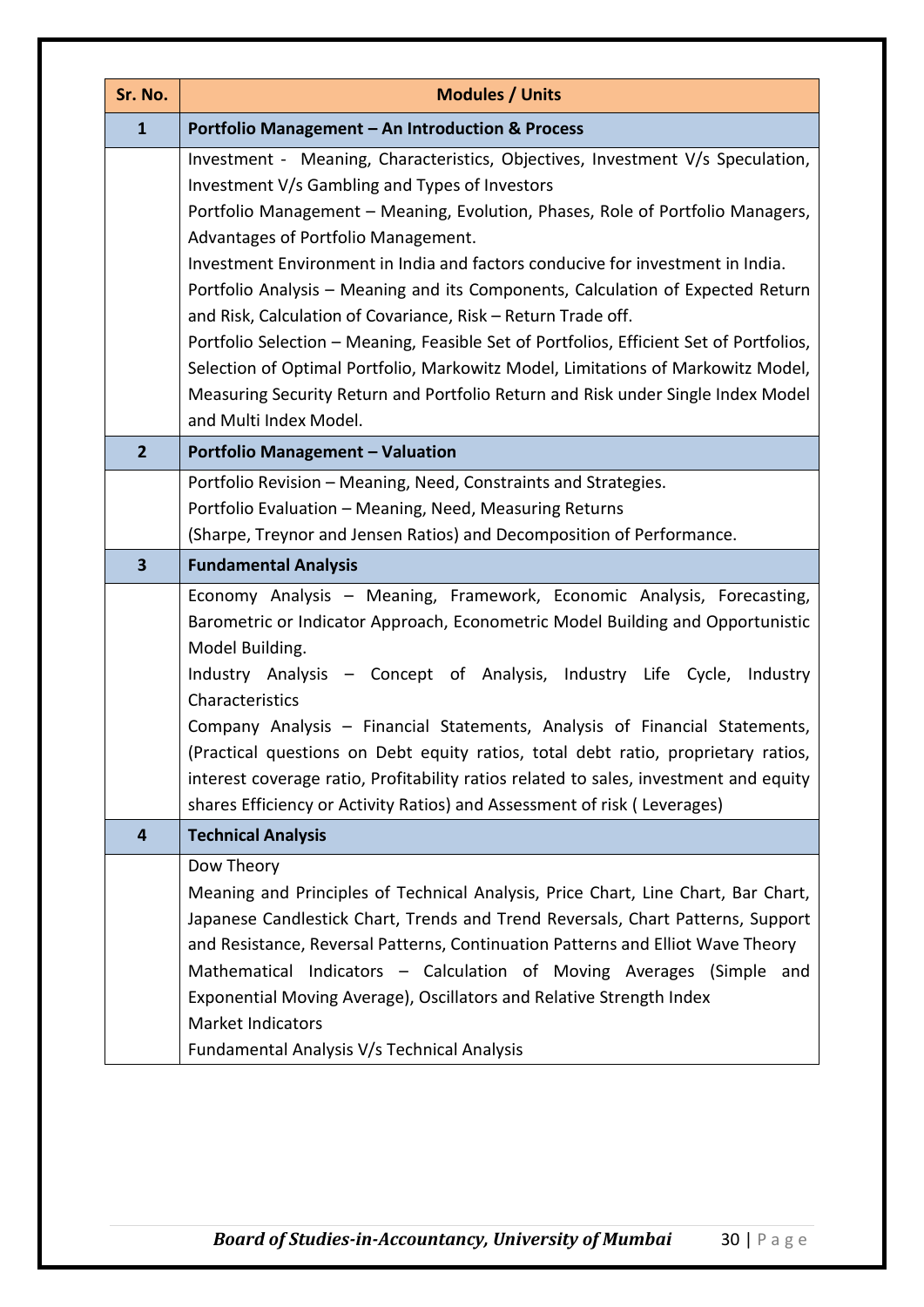| Sr. No.        | <b>Modules / Units</b>                                                          |  |
|----------------|---------------------------------------------------------------------------------|--|
| 5 <sup>1</sup> | <b>Efficient Market Theory &amp; CAPM</b>                                       |  |
|                | Random Walk Theory                                                              |  |
|                | The Efficient Market Hypothesis                                                 |  |
|                | Forms of Market Efficiency                                                      |  |
|                | <b>Competitive Market Hypothesis</b>                                            |  |
|                | CAPM – Fundamental Notions of Portfolio Theory, Assumption of CAPM, Efficient   |  |
|                | Frontier with Riskless Lending and Borrowing, Capital Market Line, Security     |  |
|                | Market Line and Pricing of Securities with CAPM.                                |  |
|                | Arbitrage Pricing Theory (APT) – The Return Generating Model, Factors Affecting |  |
|                | Stock Return, Expected Return on Stock, APT V/s CAPM.                           |  |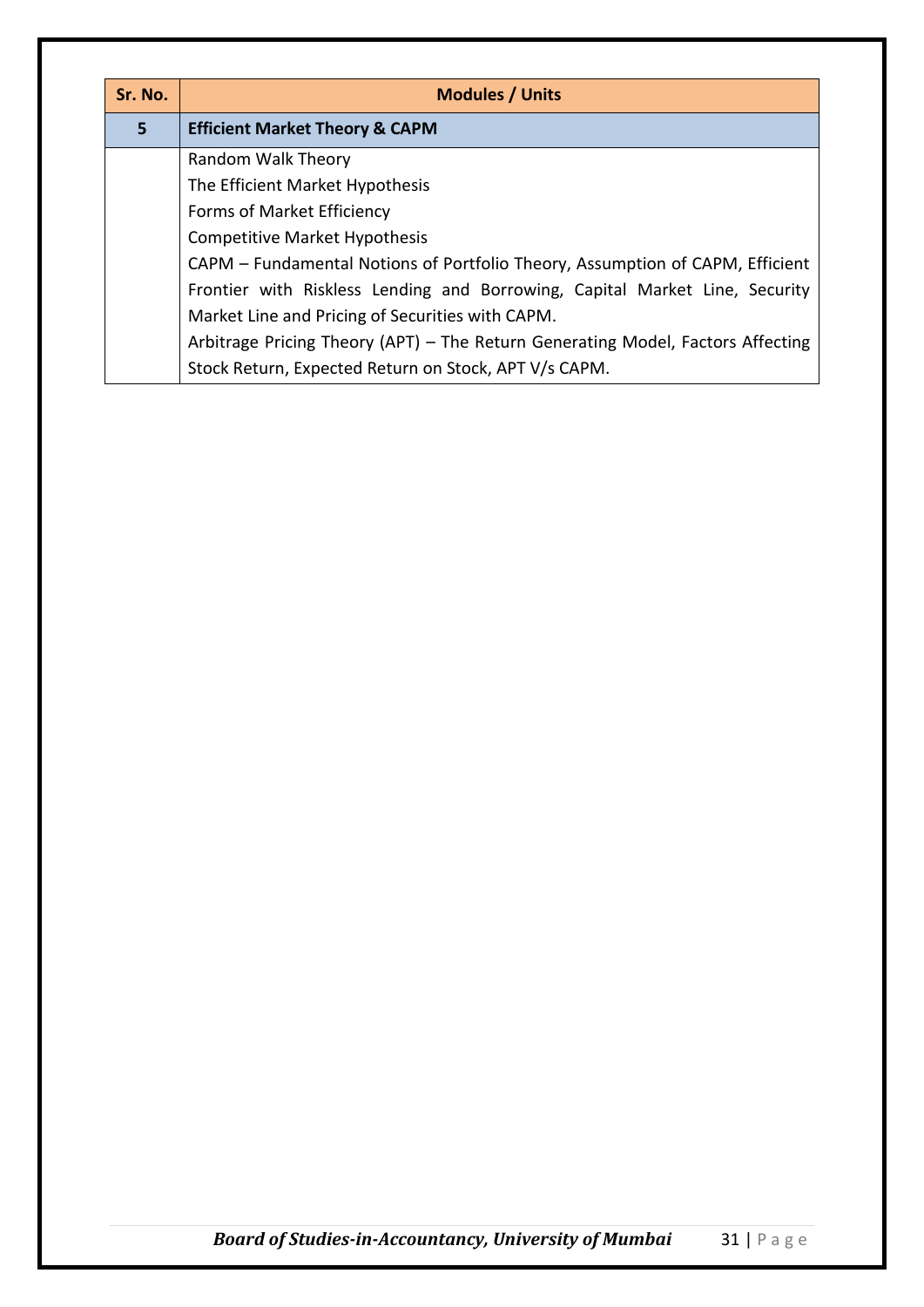## *1. Elective Courses (EC)*

# **5. Management Control Systems**

| Sr.<br>No. | <b>Modules</b>                                               | No. of<br><b>Lectures</b> |
|------------|--------------------------------------------------------------|---------------------------|
| 01         | Developments in Management Accounting and Control<br>Systems | 08                        |
| 02         | <b>Financial Goal Setting</b>                                | 12                        |
| 03         | <b>Responsibility Centres</b>                                | 15                        |
| 04         | <b>Transfer Pricing</b>                                      | 15                        |
| 05         | <b>Inflation Accounting</b>                                  | 10                        |
|            | <b>Total</b>                                                 | 60                        |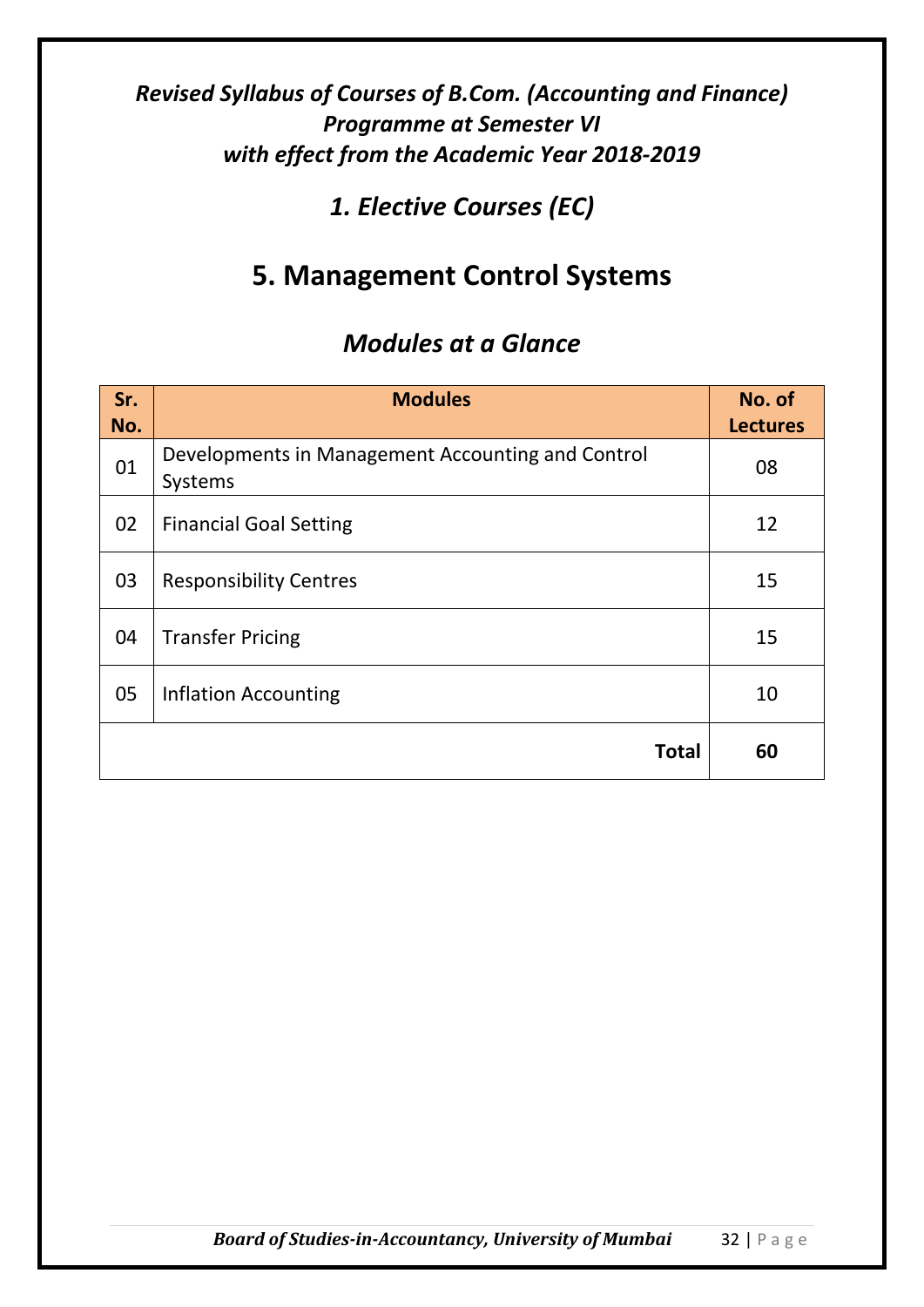| Sr. No.                 | <b>Modules / Units</b>                                                                                                                                                                                                                                                                                                                                                                                                                                                                                                                                                                                                                                                                                                               |  |
|-------------------------|--------------------------------------------------------------------------------------------------------------------------------------------------------------------------------------------------------------------------------------------------------------------------------------------------------------------------------------------------------------------------------------------------------------------------------------------------------------------------------------------------------------------------------------------------------------------------------------------------------------------------------------------------------------------------------------------------------------------------------------|--|
| $\mathbf{1}$            | <b>Developments in Management Accounting and Control Systems</b>                                                                                                                                                                                                                                                                                                                                                                                                                                                                                                                                                                                                                                                                     |  |
|                         | -Introduction- The Modern economic environment, Traditional production<br>processes, The background to change, The new manufacturing computer-aided<br>design, Computer-aided manufacturing, Computer-integrated manufacturing,<br>Flexible manufacturing systems, Value chain, Production operations systems and<br>Management strategies, Material requirements planning,<br>Manufacturing<br>Resources Planning, Optimised Production Technology (OPT), ERP, CRM and SCM<br>Just-in-time concept, Total Quality Management (TQM) and Synchronous<br>Manufacturing.<br>Control in special sectors: Scrap Control, Control of R & $D -$ Project Control,<br>Administrative Cost Control and the emphasis on continuous improvement. |  |
| $\overline{2}$          | <b>Financial Goal Setting</b>                                                                                                                                                                                                                                                                                                                                                                                                                                                                                                                                                                                                                                                                                                        |  |
|                         | Analysis of Incremental ROI, Sensitivity Analysis, Developing Financial Goals<br>along Organizational Hierarchy.<br>Concept and Technique of Responsibility Budgeting - Analytical framework for<br>Developing Responsibility Budgets - Integrating Responsibility Budgets<br>Integrating Responsibility Budgeting with MBO System.                                                                                                                                                                                                                                                                                                                                                                                                  |  |
| $\overline{\mathbf{3}}$ | <b>Responsibility Centres</b>                                                                                                                                                                                                                                                                                                                                                                                                                                                                                                                                                                                                                                                                                                        |  |
|                         | Introduction to Cost, Revenue, Profit and Investment Centres, Reporting of<br>Responsibility Centre.<br>Performance Measures -Investment Centres/Strategic Business Units, Return on<br>Investment, The problems with ROI and Residual income (RI)                                                                                                                                                                                                                                                                                                                                                                                                                                                                                   |  |
| $\overline{\mathbf{r}}$ | <b>Transfer Pricing</b>                                                                                                                                                                                                                                                                                                                                                                                                                                                                                                                                                                                                                                                                                                              |  |
|                         | Introduction - Aims and Features, General rules, Cost-based prices, Market-based<br>prices, Marginal cost, Dual pricing, Profit-maximising transfer prices, Negotiated<br>transfer prices and other behavioural considerations                                                                                                                                                                                                                                                                                                                                                                                                                                                                                                       |  |
| 5                       | <b>Inflation Accounting</b>                                                                                                                                                                                                                                                                                                                                                                                                                                                                                                                                                                                                                                                                                                          |  |
|                         | Introduction - Need, Brief History, Methods of Inflation Accounting (Current<br>Purchasing Power and Current Cost Accounting), Inflation Accounting and<br>Corporate Taxation. Financial Reporting to Management under conditions of<br>change in price level.                                                                                                                                                                                                                                                                                                                                                                                                                                                                       |  |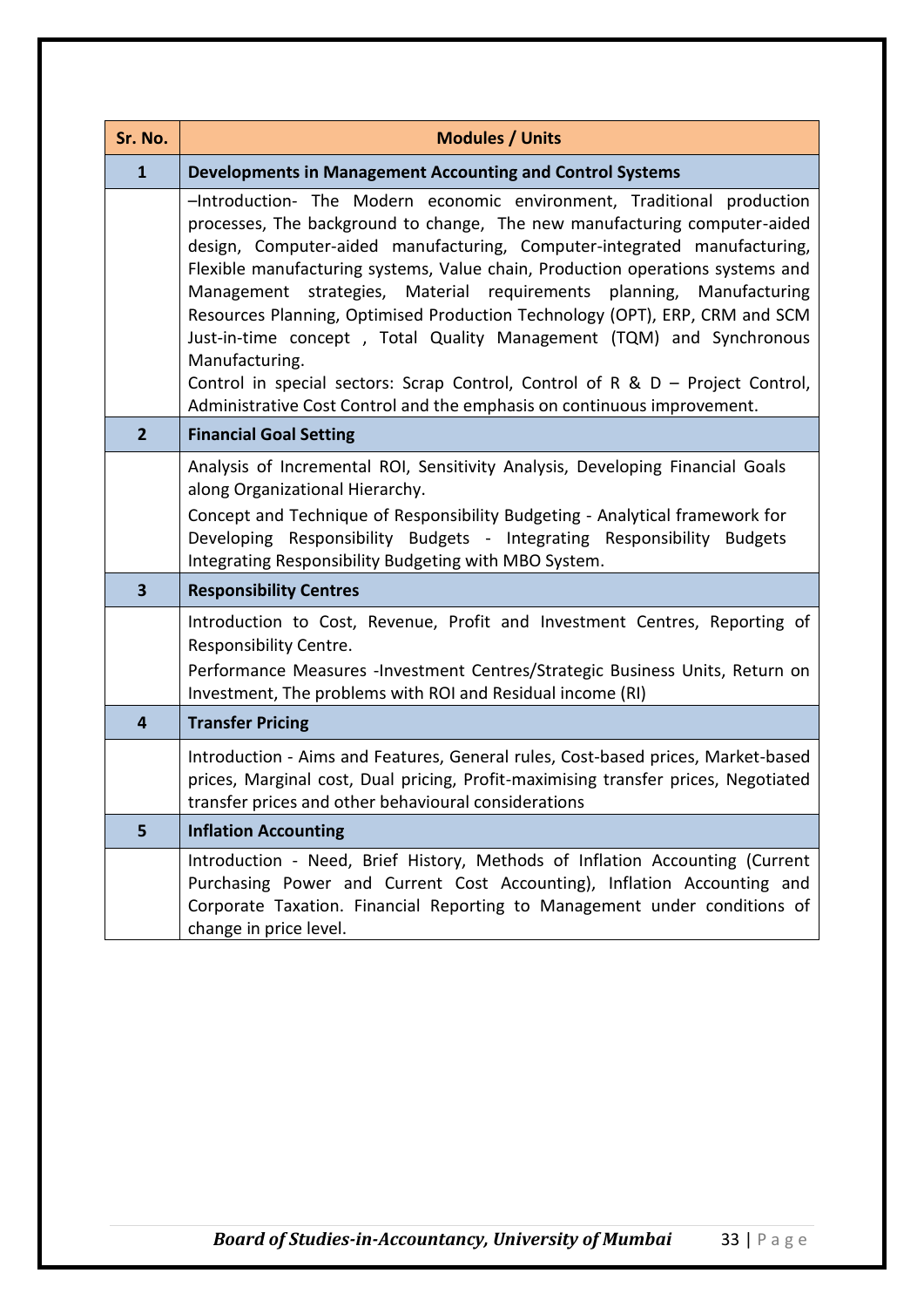*1. Elective Courses (EC)*

## **6. Economics Paper – III (Indian Economy)**

| Sr.<br>No. | <b>Modules</b>                          | No. of<br><b>Lectures</b> |
|------------|-----------------------------------------|---------------------------|
| 01         | <b>Introduction Agricultural Sector</b> | 15                        |
| 02         | <b>Industrial Sector</b>                | 15                        |
| 03         | Service Sector and External Sector      | 15                        |
| 04         | Money and Banking                       | 15                        |
|            | <b>Total</b>                            | 60                        |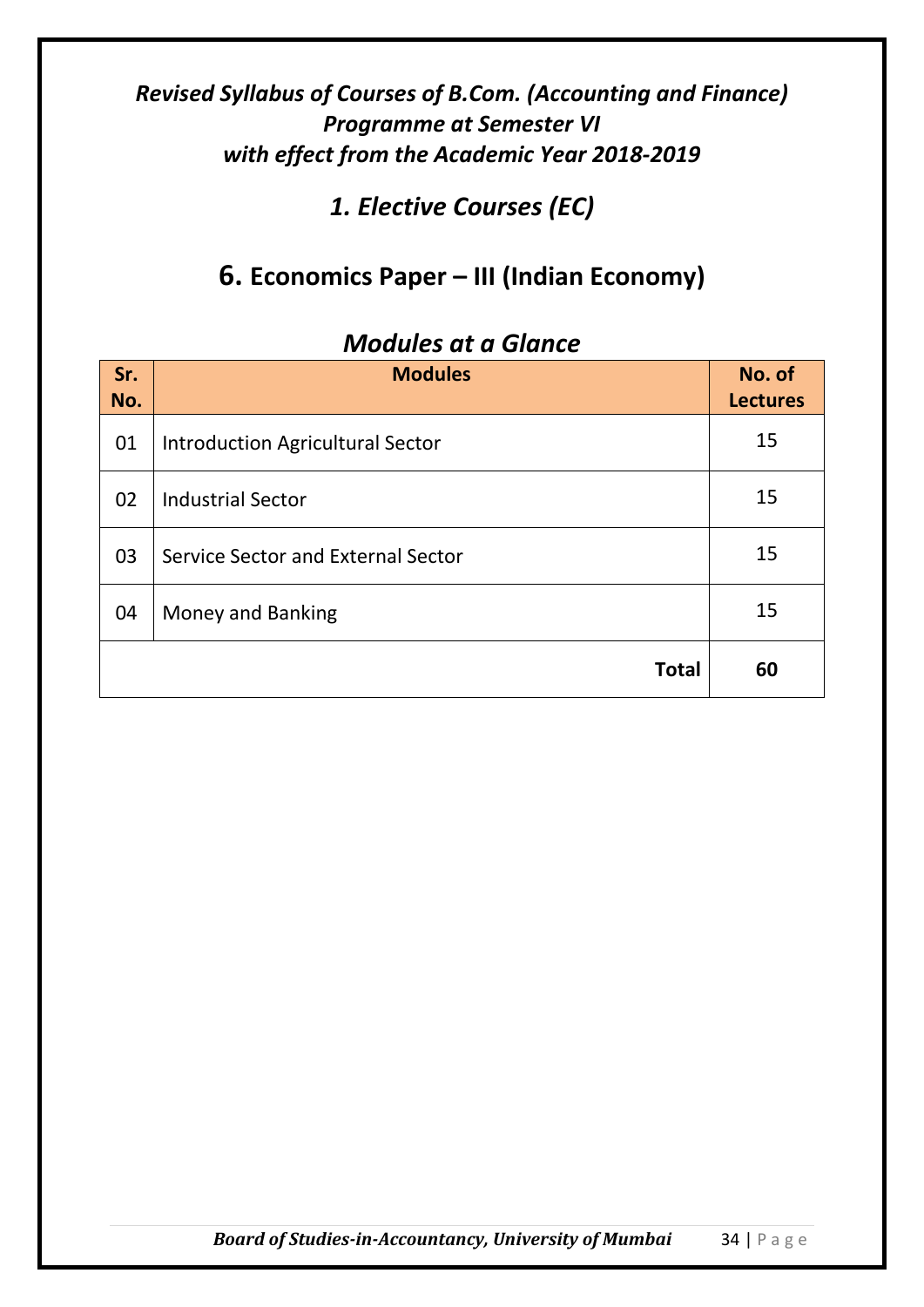| Sr. No.                 | <b>Modules / Units</b>                                                         |
|-------------------------|--------------------------------------------------------------------------------|
| $\mathbf{1}$            | <b>Introduction Agricultural Sector</b>                                        |
|                         | Introduction                                                                   |
|                         | Demographic features- Poverty, Income inequality and Unemployment              |
|                         | Urbanization and its effects                                                   |
|                         | <b>Agricultural Sector</b>                                                     |
|                         | Institutional Structure-Land reforms in India                                  |
|                         | Technological changes in agriculture                                           |
|                         | Agricultural pricing and agricultural finance                                  |
|                         | Agricultural marketing<br>National agricultural policy                         |
| $\overline{2}$          | <b>Industrial Sector</b>                                                       |
|                         |                                                                                |
|                         | Growth and pattern of industrialization                                        |
|                         | Industrial Policy of 1991. Public sector enterprises and disinvestment policy  |
|                         | Small scale sector- problems and prospects                                     |
| $\overline{\mathbf{3}}$ | <b>Service Sector and External Sector</b>                                      |
|                         | Service Sector                                                                 |
|                         | Nature and scope of service industry                                           |
|                         | Recent trends in Banking industry, Insurance Industry, Healthcare Industry and |
|                         | Tourism Industry<br><b>External Sector</b>                                     |
|                         | Structure and directions of Foreign trade                                      |
|                         | India's Balance of payments since 1991                                         |
|                         | FDI, foreign capital and transnational companies in India. Role and impact of  |
|                         | SAARC, ASEAN and WTO                                                           |
| $\overline{\mathbf{4}}$ | <b>Money and Banking</b>                                                       |
|                         | Money market and its features                                                  |
|                         | Monetary policy of RBI                                                         |
|                         | Progress of commercial banking in India                                        |
|                         | Development of capital markets                                                 |
|                         | <b>SEBI and its functions</b>                                                  |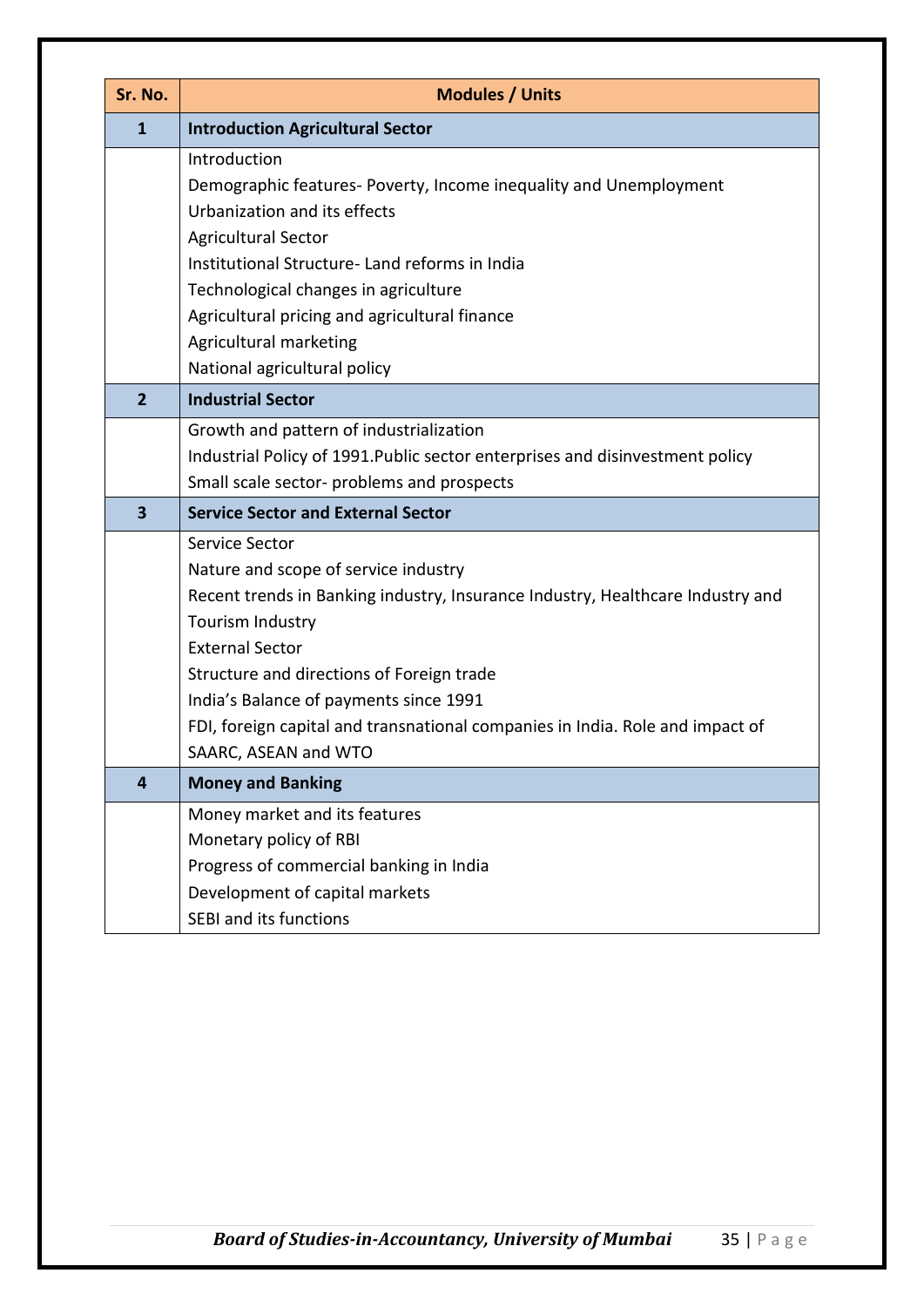## *2. Core Courses (EC)*

# **1. Financial Accounting – VII**

| Sr.<br>No. | <b>Modules</b>                                                                                                  | No. of<br><b>Lectures</b> |
|------------|-----------------------------------------------------------------------------------------------------------------|---------------------------|
| 01         | Final Account for Electricity Company                                                                           | 15                        |
| 02         | Final Accounts for Co-Operative Society:<br>(Co-Operative Housing Society and Consumer Co-Operative<br>Society) | 15                        |
| 03         | Investment Accounting (w.r.t. Accounting Standard - 13)                                                         | 10                        |
| 04         | <b>Mutual Fund</b>                                                                                              | 08                        |
| 05         | Introduction to IFRS and Indian Accounting Standards                                                            | 12                        |
|            | Total                                                                                                           | 60                        |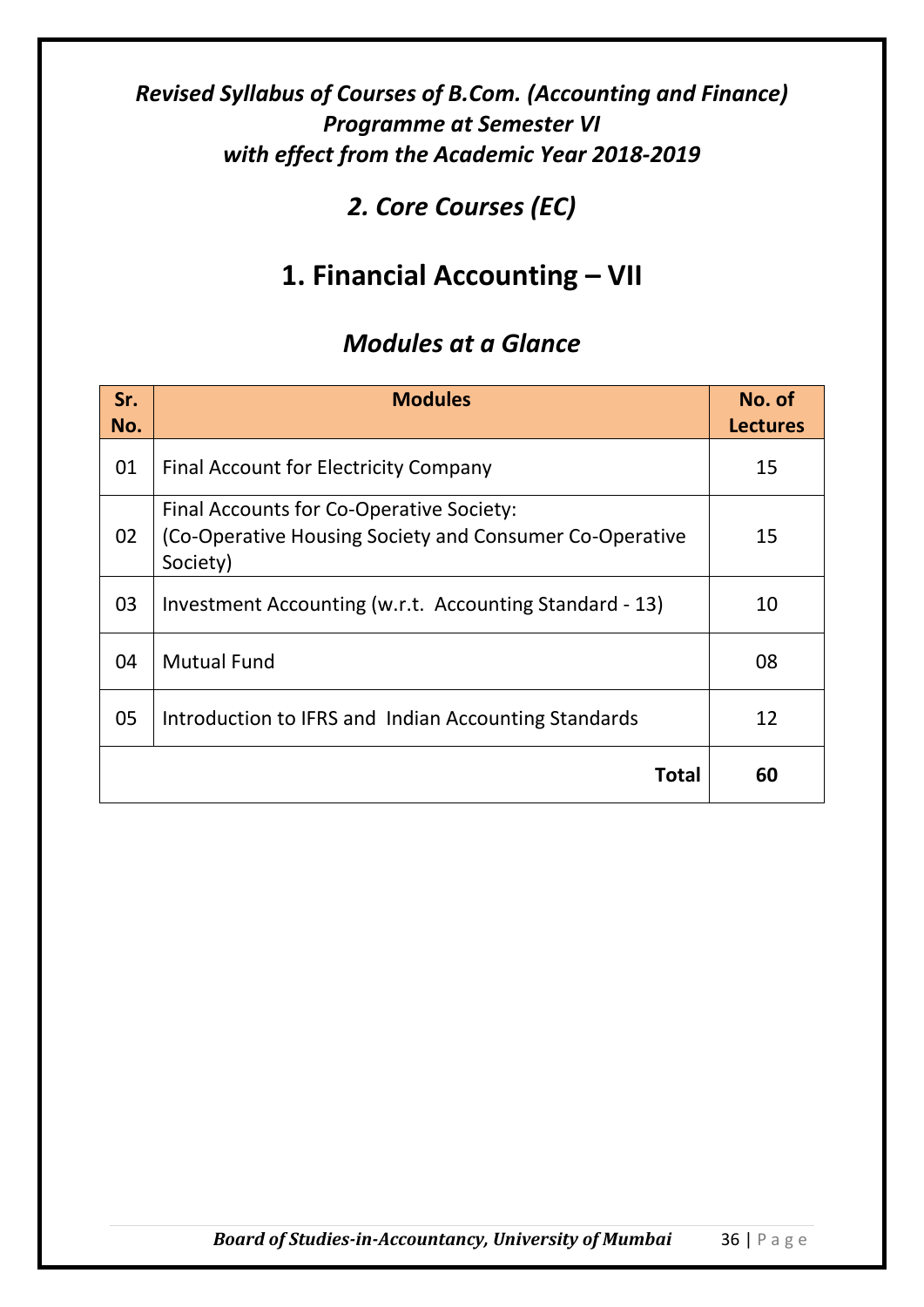| Sr. No.        | <b>Modules / Units</b>                                                                                                                                                                                                                                                                                                                                                                                                                                                                  |
|----------------|-----------------------------------------------------------------------------------------------------------------------------------------------------------------------------------------------------------------------------------------------------------------------------------------------------------------------------------------------------------------------------------------------------------------------------------------------------------------------------------------|
| $\mathbf{1}$   | <b>Final Account for Electricity Company</b>                                                                                                                                                                                                                                                                                                                                                                                                                                            |
| $\overline{2}$ | Final Accounts as per Double Account System<br>Final Accounts as per Electricity Rules<br>Receipt & Expenditure on Capital Account<br>$\bullet$<br><b>General Balance Sheet</b><br><b>Contingency Reserve</b><br>Disposal of Surplus (As per Electricity Rules): Norms regarding Disposal of Surplus<br><b>Replacement of Assets</b><br>Simple practical problems<br><b>Final Accounts for Co-Operative Society</b><br>(Co-Operative Housing Society and Consumer Co-Operative Society) |
|                | Provisions of Maharashtra State Co-Operative Societies Act and rules. Accounting<br>provisions including appropriation to various funds<br>Format of Final Accounts - Form N<br>Simple practical problems on preparation of final accounts of a Co-Operative<br>housing society & Consumer Co-Operative Society                                                                                                                                                                         |
| 3              | <b>Investment Accounting (w.r.t. Accounting Standard-13)</b>                                                                                                                                                                                                                                                                                                                                                                                                                            |
|                | For shares (variable income bearing securities)<br>For debentures/Preference. shares (fixed income bearing securities)<br>Accounting for transactions of purchase and sale of investments with ex and cum<br>interest prices and finding cost of investment sold and carrying cost as per<br>weighted average method (Excl. brokerage).<br>Columnar format for investment account.                                                                                                      |
| 4              | <b>Mutual Fund</b>                                                                                                                                                                                                                                                                                                                                                                                                                                                                      |
|                | Introduction, Historical Background SEBI Guidelines, Organisation, NAC Scheme,<br>Types of Mutual Fund Schemes, , FOF Scheme, Load or No-Load Scheme,<br>Investment Valuation norms, Pricing of units, Contents of Balance sheet and<br>revenue Account, Evaluation of mutual funds, Disposal of Investments,<br>Recognition of Income, Accounting policies and entries.                                                                                                                |
| 5              | <b>Introduction to IFRS</b>                                                                                                                                                                                                                                                                                                                                                                                                                                                             |
|                | Accounting standards: Role/objectives of accounting standards, Development of<br>accounting standards in India - Requirements of international accounting<br>standards - International organizations engaged in accounting harmonization -<br>IASB - FASB - Role of IASB in developing IFRS, Applicability, Interpretation, Scope<br>and compliance of Accounting Standards<br><b>Indian Accounting standards (Ind AS):</b>                                                             |
|                | Introduction, Road map, First time adaptation of Indian Accounting Standard,<br>Conceptual framework<br><b>Comparison of Ind AS, IFRS and AS</b><br><b>IFRS</b> : Introduction, scope Purpose & Objective of financial statement-its Frame<br>work-its assumption, characteristics, element, recognition & measurement.,<br>first time adoption of IFRS<br>Convergence of Ind-As and IFRS                                                                                               |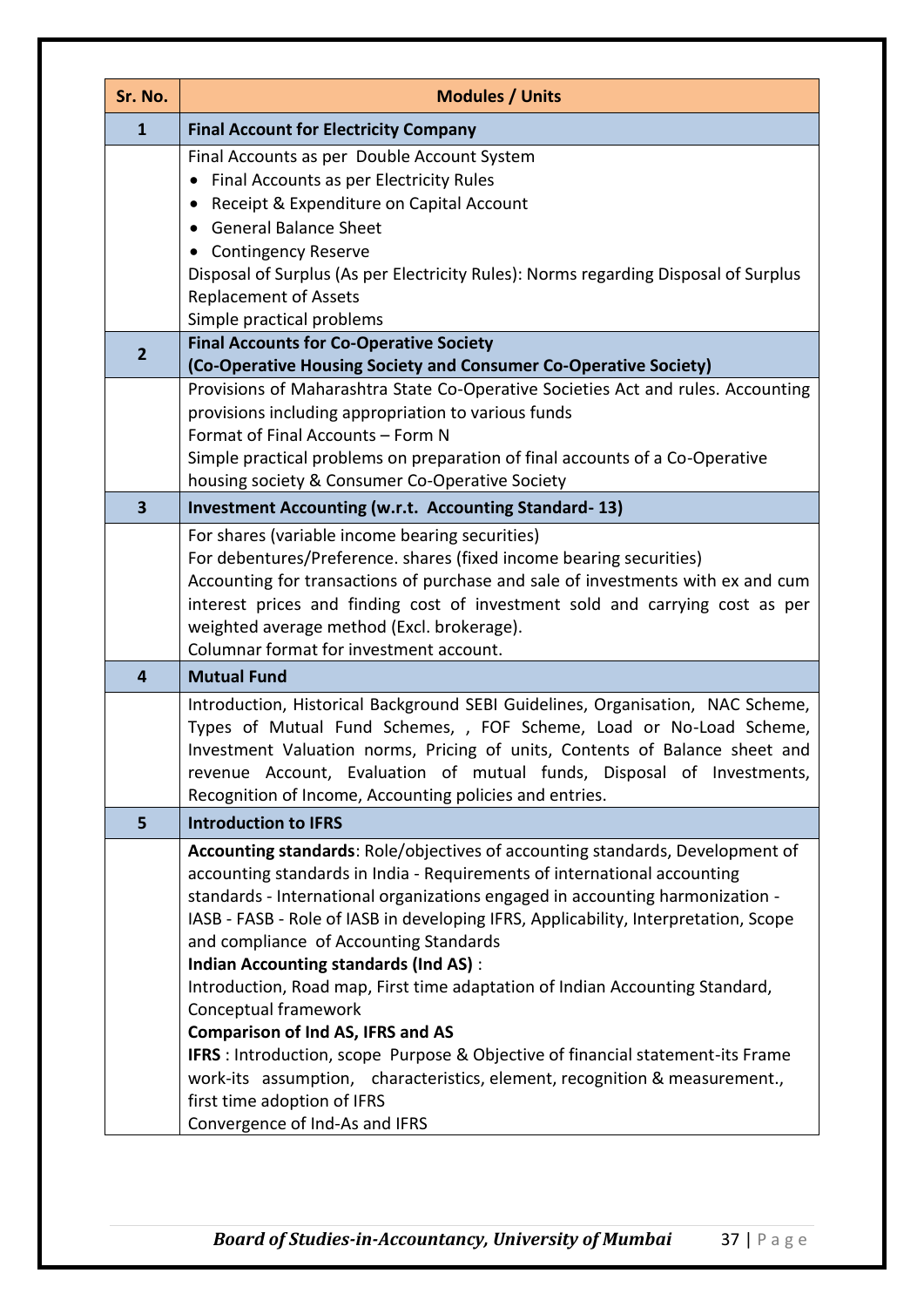#### *Reference Books*

| <b>Reference Books</b>                                                                                                                                                                                                                                                                                                                                                                                                                                                                                                                                                                                                                                                                                                                                                                                                                                                                                                                                    |  |  |  |  |
|-----------------------------------------------------------------------------------------------------------------------------------------------------------------------------------------------------------------------------------------------------------------------------------------------------------------------------------------------------------------------------------------------------------------------------------------------------------------------------------------------------------------------------------------------------------------------------------------------------------------------------------------------------------------------------------------------------------------------------------------------------------------------------------------------------------------------------------------------------------------------------------------------------------------------------------------------------------|--|--|--|--|
| <b>Elective Courses (EC)</b>                                                                                                                                                                                                                                                                                                                                                                                                                                                                                                                                                                                                                                                                                                                                                                                                                                                                                                                              |  |  |  |  |
| <b>Cost Accounting- IV</b>                                                                                                                                                                                                                                                                                                                                                                                                                                                                                                                                                                                                                                                                                                                                                                                                                                                                                                                                |  |  |  |  |
| Lectures on Costing by Swaminathan: S. Chand and Company (P) Ltd., New Delhi<br>Cost Accounting by C.S. Rayudu, Tata Mc. Grow Hill and Co. Ltd., Mumbai<br>Cost Accounting by Jawahar Lal and Seema Srivastava, Tata Mc. Grow Hill and Co. Ltd., Mumbai<br>Cost Accounting by Ravi M. Kishore, Taxmann Ltd., New Delhi<br>Principles and Practices of Cost Accounting by N.K. Prasad, Book Syndicate Pvt. Ltd., Calcutta<br>Cost Accounting Theory and Practice by B.K. Bhar, Tata Mc. Grow Hill and Co. Ltd., Mumbai<br>Cost Accounting Principles and Practice by M.N. Arora, Vikas Publishing House Pvt. Ltd., New Delhi<br>Advanced Cost and Management Accounting: Problems and Solutions by V.K. Saxena and C.D. Vashist,<br>S. Chand and Company (P) Ltd., New Delhi<br>Cost Accounting by S.P. Jain and K.L. Narang, Kalyani Publishers, Ludhiana<br>Modern Cost and Management Accounting by M. Hanif, Tata McGraw Hill Education Pvt. Ltd., New |  |  |  |  |
| Delhi<br><b>Financial Management - III</b>                                                                                                                                                                                                                                                                                                                                                                                                                                                                                                                                                                                                                                                                                                                                                                                                                                                                                                                |  |  |  |  |
| Fundamentals of Financial Management by D. Chandra Bose, PHI Learning Pvt. Ltd., New Delhi<br>Fundamentals of Financial Management by Bhabotosh Banerjee, PHI Learning Pvt. Ltd., New Delhi<br>Fundamentals of Financial Management by Vyuptakesh Sharma, Pearson Education, New Delhi<br>Fundamentals of Financial Management by J.C. Van Horne, Prentice Hall of India, New Delhi<br>Financial Management: Text and Problems by M.Y. Khan and P.K. Jain, Tata McGraw Hill, New Delhi<br>Financial Management: Theory and Practice by Prasanna Chandra, Tata McGraw Hill, New Delhi<br>Financial Management by I.M. Pandey, Vikas Publishing House, New Delhi<br>• Financial Management byC. Paramasivan& T. Subramanian<br>• Financial Management by IM Pandey<br>• Financial Management by Ravi Kishor<br>• Financial Management by Khan & Jain                                                                                                        |  |  |  |  |
| <b>Taxation - Indirect Taxes - III</b>                                                                                                                                                                                                                                                                                                                                                                                                                                                                                                                                                                                                                                                                                                                                                                                                                                                                                                                    |  |  |  |  |
| Indirect Taxes: Law and Practice by V.S. Datey, Taxmann<br>$\bullet$<br>Indirect Taxes by V.S. Balchandra, Sultan Chand and Sons, New Delhi<br>GST Law & practice with Customs & FTP by V.S. Datey, Taxmann<br>GST by V.S. Datey, Taxmann<br>GST & customs Law by K.M. Bansal, University Edition<br>GST Law & practice with Customs & FTP by Vineet Sodhani, Snow White Publications<br>GST Law & practice with Customs & FTP by Sanjiv Agarwal, Snow White Publications<br>Indirect taxes(Containing GST, Customs & FTP) by MOhd. Rafi, Bharat Publications                                                                                                                                                                                                                                                                                                                                                                                             |  |  |  |  |
| <b>Security Analysis And Portfolio Management</b>                                                                                                                                                                                                                                                                                                                                                                                                                                                                                                                                                                                                                                                                                                                                                                                                                                                                                                         |  |  |  |  |
| Blake, David 1992, Financial Market Analysis, McGraw Hill London<br>Francis J.C Investments, Analysis and Management McGraw Hill New York.<br>Pistolese Clifford Using Technical Analysis Vision Books<br>• Reilly Frank K and Keith Brown Investment Analysis and Portfolio Management.                                                                                                                                                                                                                                                                                                                                                                                                                                                                                                                                                                                                                                                                  |  |  |  |  |

*Board of Studies-in-Accountancy, University of Mumbai* 38 | P a g e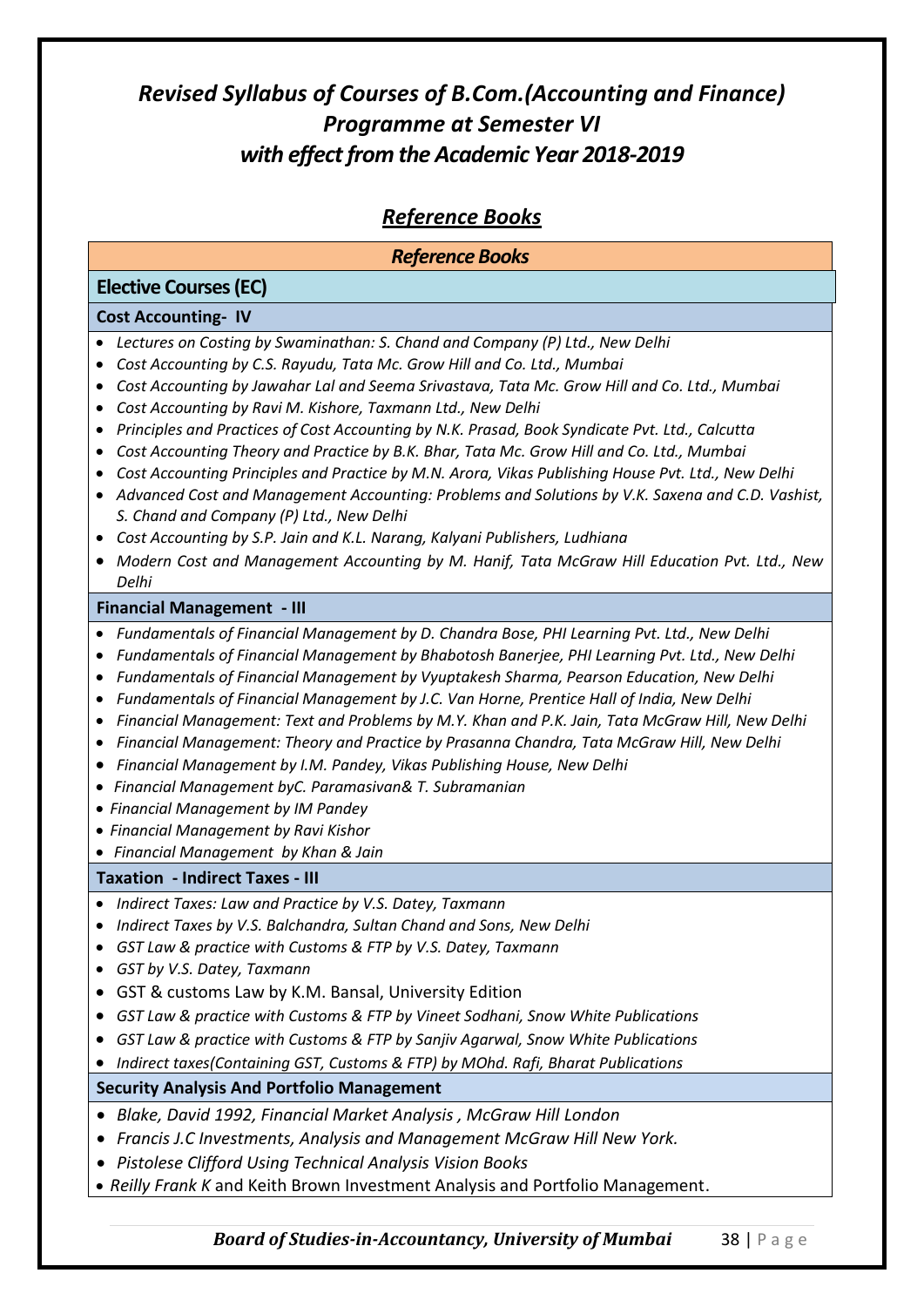| <b>Reference Books</b>                                                                                                                                                                                                                                                                                                                                                                                                                                                                                                                                                                                                                                                                                                                                                                                                                                                                                                                                                                                                                                                                                                                                                                                                                                                                                                                                                                                                                                                                                                                                                                                                                               |
|------------------------------------------------------------------------------------------------------------------------------------------------------------------------------------------------------------------------------------------------------------------------------------------------------------------------------------------------------------------------------------------------------------------------------------------------------------------------------------------------------------------------------------------------------------------------------------------------------------------------------------------------------------------------------------------------------------------------------------------------------------------------------------------------------------------------------------------------------------------------------------------------------------------------------------------------------------------------------------------------------------------------------------------------------------------------------------------------------------------------------------------------------------------------------------------------------------------------------------------------------------------------------------------------------------------------------------------------------------------------------------------------------------------------------------------------------------------------------------------------------------------------------------------------------------------------------------------------------------------------------------------------------|
| <b>Management Control Systems</b>                                                                                                                                                                                                                                                                                                                                                                                                                                                                                                                                                                                                                                                                                                                                                                                                                                                                                                                                                                                                                                                                                                                                                                                                                                                                                                                                                                                                                                                                                                                                                                                                                    |
| Anthony & Govindrajan - Management Control Systems (TATA McGraw Hill), 12th Edition, 2006.<br>Bob Scarlett - Management Accounting and Performance Evaluation, Oxford Press, 2006 Edition<br>$\bullet$<br>Maciarirllo& Kirby - Management Control Systems (Prentice Hall India), 2th Edition                                                                                                                                                                                                                                                                                                                                                                                                                                                                                                                                                                                                                                                                                                                                                                                                                                                                                                                                                                                                                                                                                                                                                                                                                                                                                                                                                         |
| <b>Economics</b>                                                                                                                                                                                                                                                                                                                                                                                                                                                                                                                                                                                                                                                                                                                                                                                                                                                                                                                                                                                                                                                                                                                                                                                                                                                                                                                                                                                                                                                                                                                                                                                                                                     |
| Indian Economic Survey Reports (Annual), Ministry of Finance, Government of India<br>$\bullet$<br>Indian Economy by Misra and Puri, Himalaya Publishing House - Delhi<br>$\bullet$<br>Gaurav Dutt & Ashwini Mahajan, (2016) Indian Economy, S.Chand& company PVT LTD New Delhi<br>$\bullet$<br>A.N.Agarwal - Indian Economy problems of Development and Planning New Age International<br>$\bullet$<br>Publisher<br>RuddarDatt K.P.M Sundharam - Indian Economy S. Chand E-co LTD. Delhi                                                                                                                                                                                                                                                                                                                                                                                                                                                                                                                                                                                                                                                                                                                                                                                                                                                                                                                                                                                                                                                                                                                                                             |
|                                                                                                                                                                                                                                                                                                                                                                                                                                                                                                                                                                                                                                                                                                                                                                                                                                                                                                                                                                                                                                                                                                                                                                                                                                                                                                                                                                                                                                                                                                                                                                                                                                                      |
| <b>Core Courses (CC)</b>                                                                                                                                                                                                                                                                                                                                                                                                                                                                                                                                                                                                                                                                                                                                                                                                                                                                                                                                                                                                                                                                                                                                                                                                                                                                                                                                                                                                                                                                                                                                                                                                                             |
| <b>Financial Accounting - VII</b>                                                                                                                                                                                                                                                                                                                                                                                                                                                                                                                                                                                                                                                                                                                                                                                                                                                                                                                                                                                                                                                                                                                                                                                                                                                                                                                                                                                                                                                                                                                                                                                                                    |
| Introduction to Accountancy by T.S. Grewal, S. Chand and Company (P) Ltd., New Delhi<br>Advance Accounts by Shukla and Grewal, S. Chand and Company (P) Ltd., New Delhi<br>Advanced Accountancy by R.L Gupta and M. Radhaswamy, S. Chand and Company (P) Ltd., New Delhi<br>Modern Accountancy by Mukherjee and Hanif, Tata Mc. Grow Hill and Co. Ltd., Mumbai<br>Financial Accounting by Lesile Chandwichk, Pentice Hall of India Adin Bakley (P) Ltd., New Delhi<br>Financial Accounting for Management by Dr. Dinesh Harsalekar, Multi-Tech. Publishing Co. Ltd.,<br>Mumbai<br>Financial Accounting by P.C. Tulsian, Pearson Publications, New Delhi<br>Accounting Principles by R.N. Anthony and J.S. Reece, Richard Irwin, Inc<br>Financial Accounting by Monga, J.R. Ahuja, Girish Ahuja and Ashok Shehgal, Mayur Paper Back, Noida<br>$\bullet$<br>Compendium of Statement and Standard of Accounting, ICAI<br>$\bullet$<br>Indian Accounting Standards, Ashish Bhattacharya, Tata Mc. Grow Hill and Co. Ltd., Mumbai<br>$\bullet$<br>Financial Accounting by Williams, Tata Mc. Grow Hill and Co. Ltd., Mumbai<br>$\bullet$<br>Company Accounting Standards by Shrinivasan Anand, Taxman, New Delhi<br>$\bullet$<br>Financial Accounting by V. Rajasekaran, Pearson Publications, New Delhi<br>$\bullet$<br>Introduction to Financial Accounting by Horngren, Pearson Publications, New Delhi<br>Financial Accounting by M. Mukherjee and M. Hanif, Tata McGraw Hill Education Pvt. Ltd., New Delhi<br>Financial Accounting a Managerial Perspective, Varadraj B. Bapat, Mehul Raithatha, Tata McGraw<br>Hill Education Pvt. Ltd., New Delhi |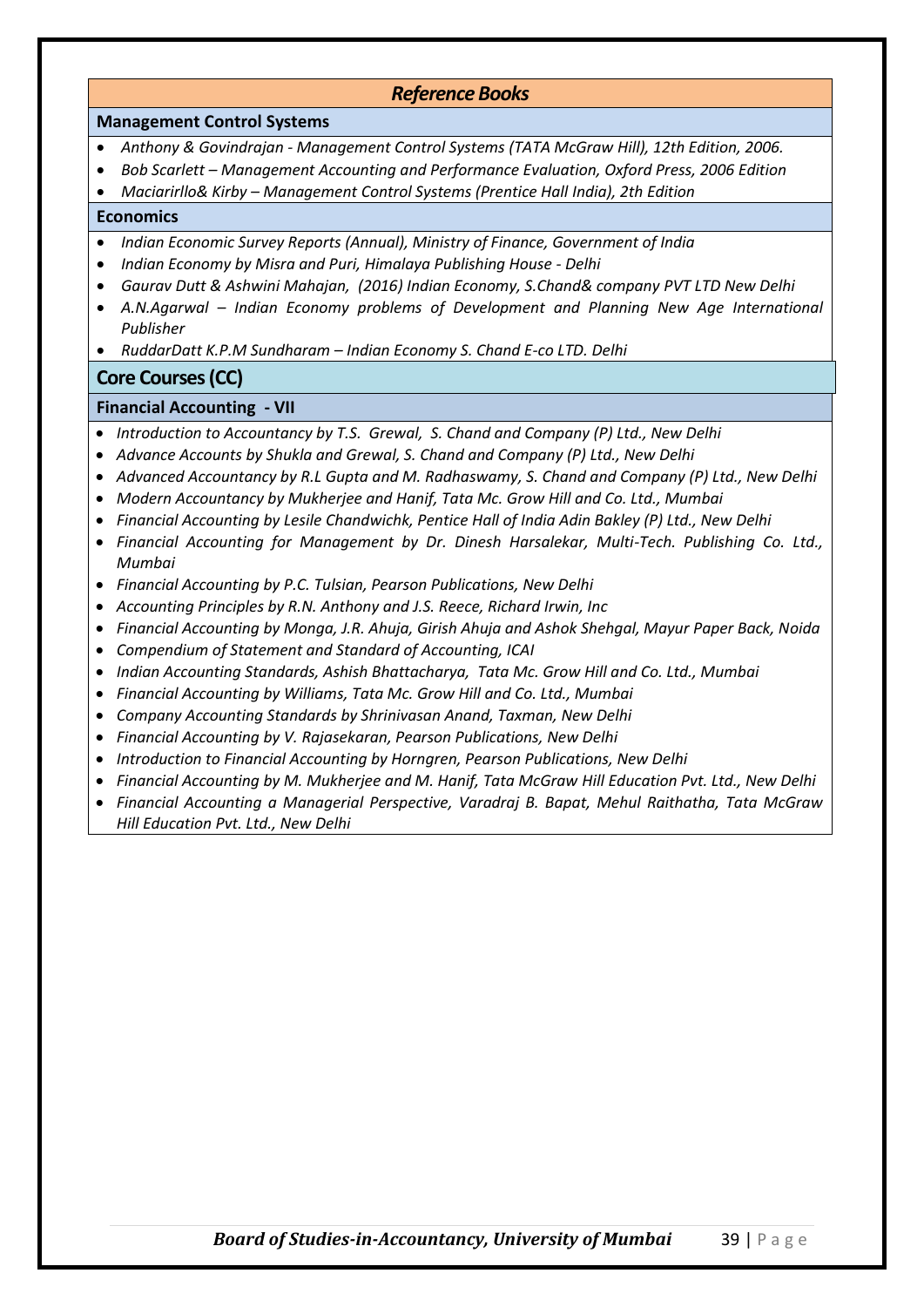# University of Mumbai



**B.Com. (Accounting and Finance) Programme Guidelines for Project Work at Third Year Semester VI**

# **Under Choice Based Credit, Grading and Semester System**

*(To be implemented from Academic Year 2018-2019)*

*Board of Studies-in-Accountancy*

*Board of Studies-in-Accountancy, University of Mumbai* 40 | P a g e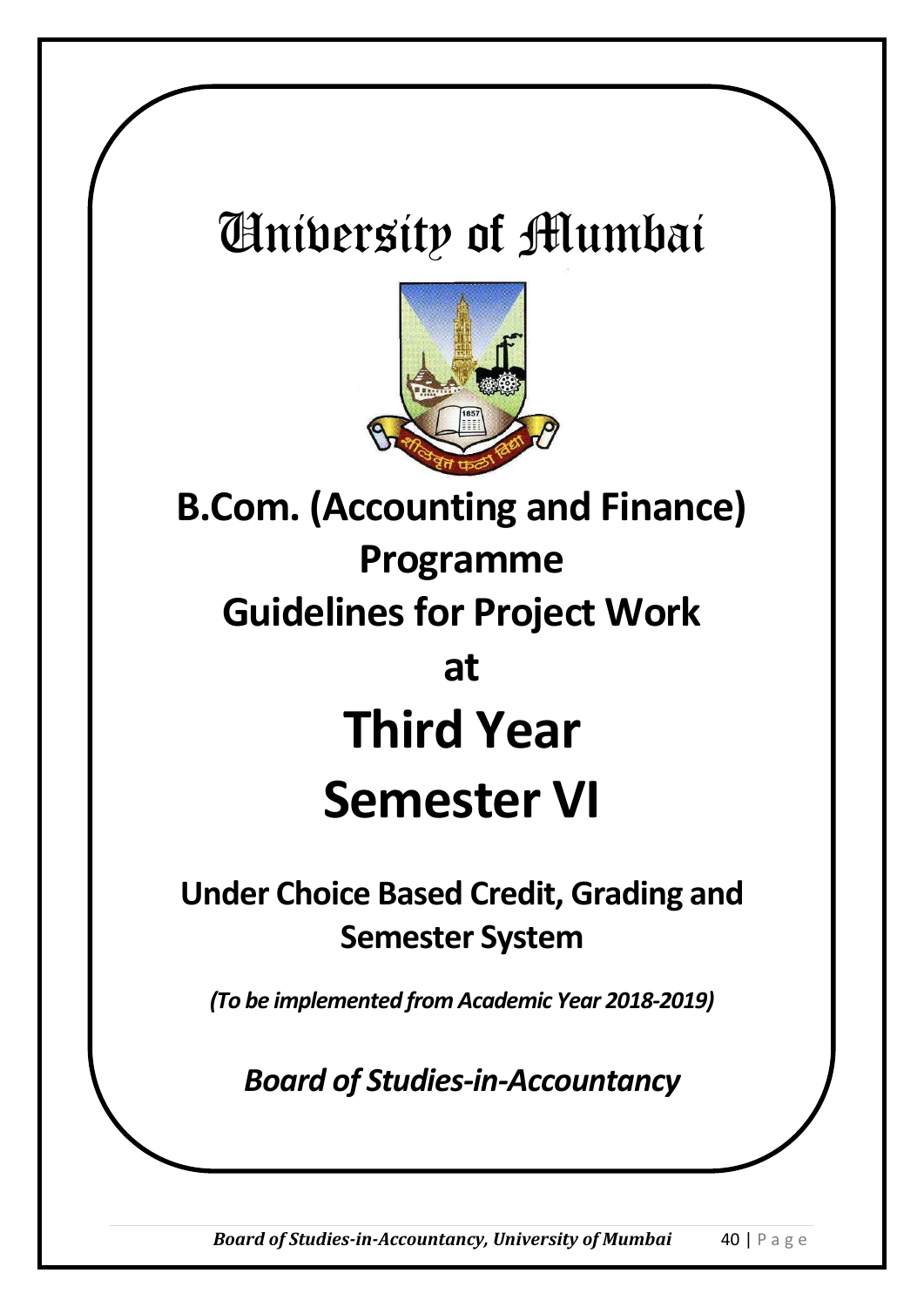## **Introduction**

Inclusion of project work in the course curriculum of the B.Com. (Accounting & Finance) programme is one of the ambitious aspects in the programme structure. The main objective of inclusion of project work is to inculcate the element of research analyse and scientific temperament challenging the potential of learner as regards to his/ her eager to enquire and ability to interpret particular aspect of the study. It is expected that the guiding teacher should undertake the counselling sessions and make the awareness among the learners about the methodology of formulation, preparation and evaluation pattern of the project work.

- There are two modes of preparation of project work
	- 1. Project work based on research methodology in the study area
	- 2. Project work based on internship in the study area

## **Guidelines for preparation of Project Work**

## **1. General guidelines for preparation of project work based on Research Methodology**

- The project topic may be undertaken in any area of Elective Courses.
- Each of the learner has to undertake a Project individually under the supervision of a teacher-guide.
- The learner shall decide the topic and title which should be specific, clear and with definite scope in consultation with the teacher-guide concerned.
- University/college shall allot a guiding teacher for guidance to the students based on her / his specialization.
- The project report shall be prepared as per the broad guidelines given below:
	- Font type: Times New Roman
	- Font size: 12-For content, 14-for Title
	- Line Space : 1.5-for content and 1-for in table work
	- Paper Size: A4
	- Margin : in Left-1.5, Up-Down-Right-1
	- The Project Report shall be bounded.
	- The project report should be 80 to 100 pages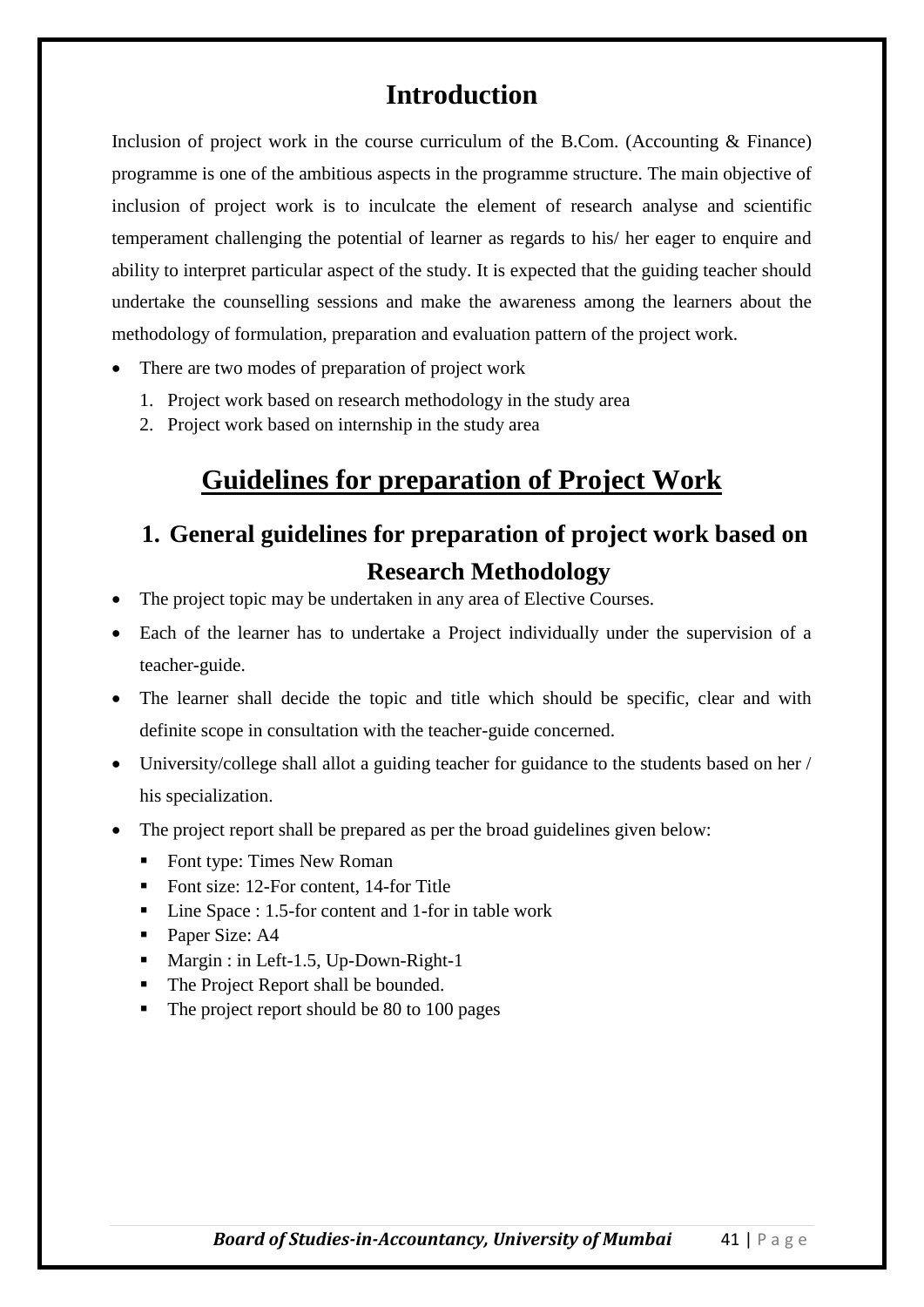#### **Format**

*1 st page (Main Page)*

*Title of the problem of the Project*

**A Project Submitted to**

**University of Mumbai for partial completion of the degree of**

**Bachelor in Commerce (Accounting and Finance)**

**Under the Faculty of Commerce** 

**By**

*Name of the Learner*

**Under the Guidance of**

*Name of the Guiding Teacher*

*Name and address of the College*

*Month and Year*

*2 nd Page This page to be repeated on 2nd page (i.e. inside after main page)*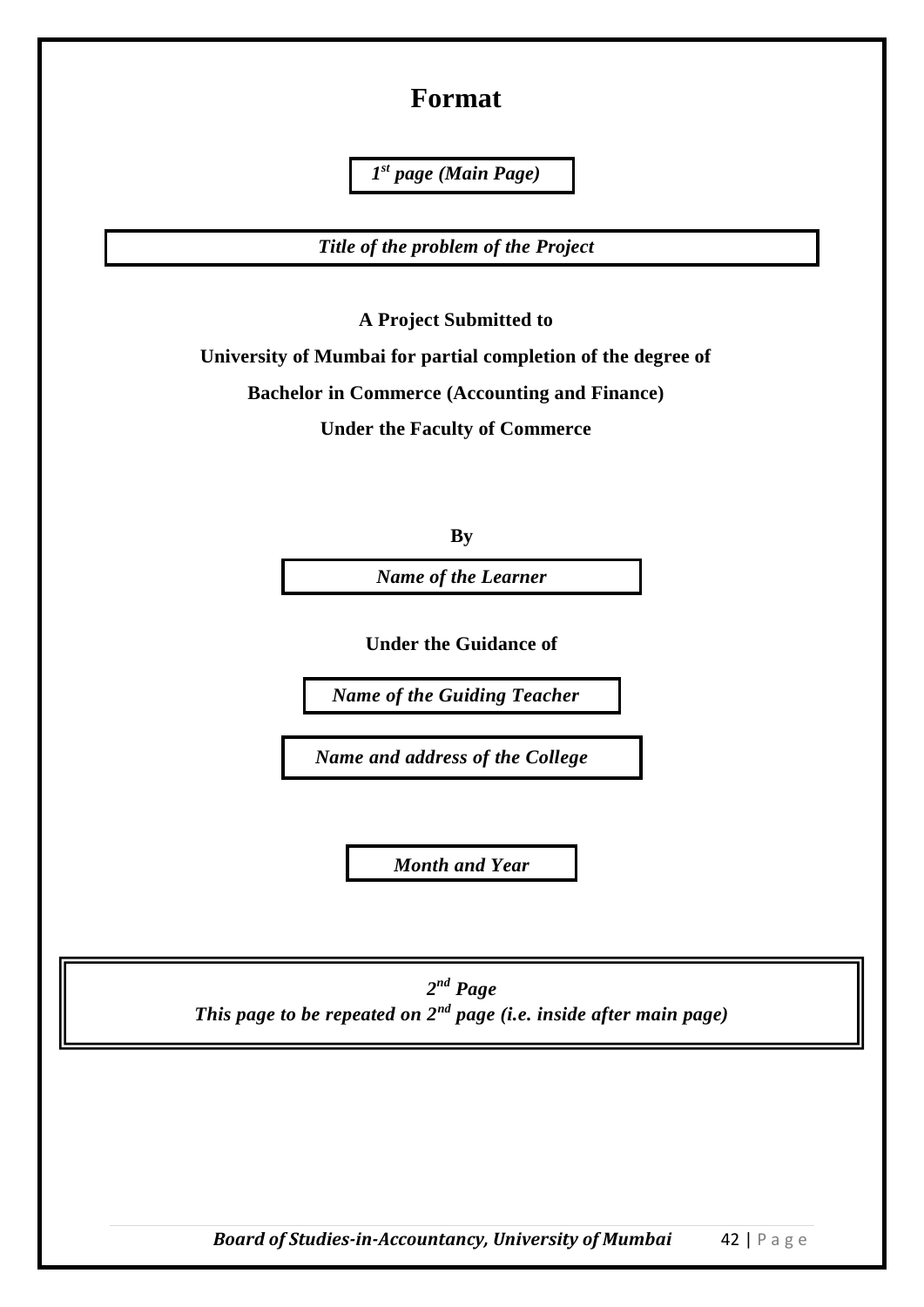## **Index**

| Chapter No. 1                      | Title of the Chapter | Page No. |
|------------------------------------|----------------------|----------|
| (sub point 1.1, 1.1.1,  And so on) |                      |          |
|                                    |                      |          |
| Chapter No. 2                      | Title of the Chapter |          |
| Chapter No. 3                      | Title of the Chapter |          |
| Chapter No. 4                      | Title of the Chapter |          |
| Chapter No. 5                      | Title of the Chapter |          |

**List of tables, if any, with page numbers. List of Graphs, if any, with page numbers. List of Appendix, if any, with page numbers. Abbreviations used:**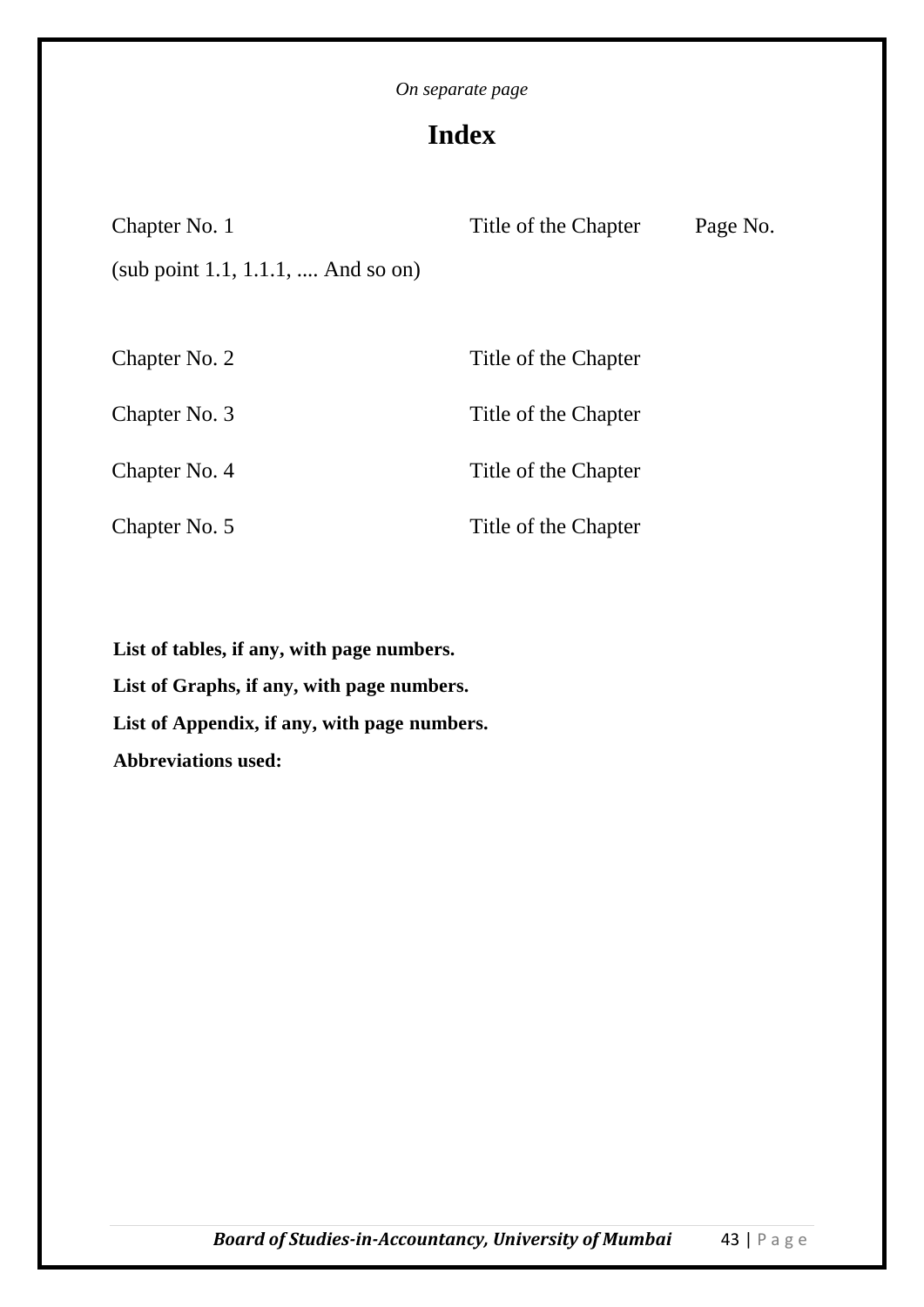# **Structure to be followed to maintain the uniformity in formulation and presentation of Project Work**

*(Model Structure of the Project Work)*

#### **Chapter No. 1: Introduction**

In this chapter Selection and relevance of the problem, historical background of the problem, brief profile of the study area, definition/s of related aspects, characteristics, different concepts pertaining to the problem etc can be incorporated by the learner.

#### **Chapter No. 2: Research Methodology**

This chapter will include Objectives, Hypothesis, Scope of the study, limitations of the study, significance of the study, Selection of the problem, Sample size, Data collection, Tabulation of data, Techniques and tools to be used, etc can be incorporated by the learner.

#### **Chapter No. 3: Literature Review**

This chapter will provide information about studies done on the respective issue. This would specify how the study undertaken is relevant and contribute for value addition in information/ knowledge/ application of study area which ultimately helps the learner to undertake further study on same issue.

#### **Chapter No. 4: Data Analysis, Interpretation and Presentation**

This chapter is the core part of the study. The analysis pertaining to collected data will be done by the learner. The application of selected tools or techniques will be used to arrive at findings. In this, table of information's, presentation of graphs etc. can be provided with interpretation by the learner.

#### **Chapter No. 5: Conclusions and Suggestions**

In this chapter of project work, findings of work will be covered and suggestion will be enlisted to validate the objectives and hypotheses.

#### *Note: If required more chapters of data analysis can be added.*

- **Bibliography**
- **Appendix**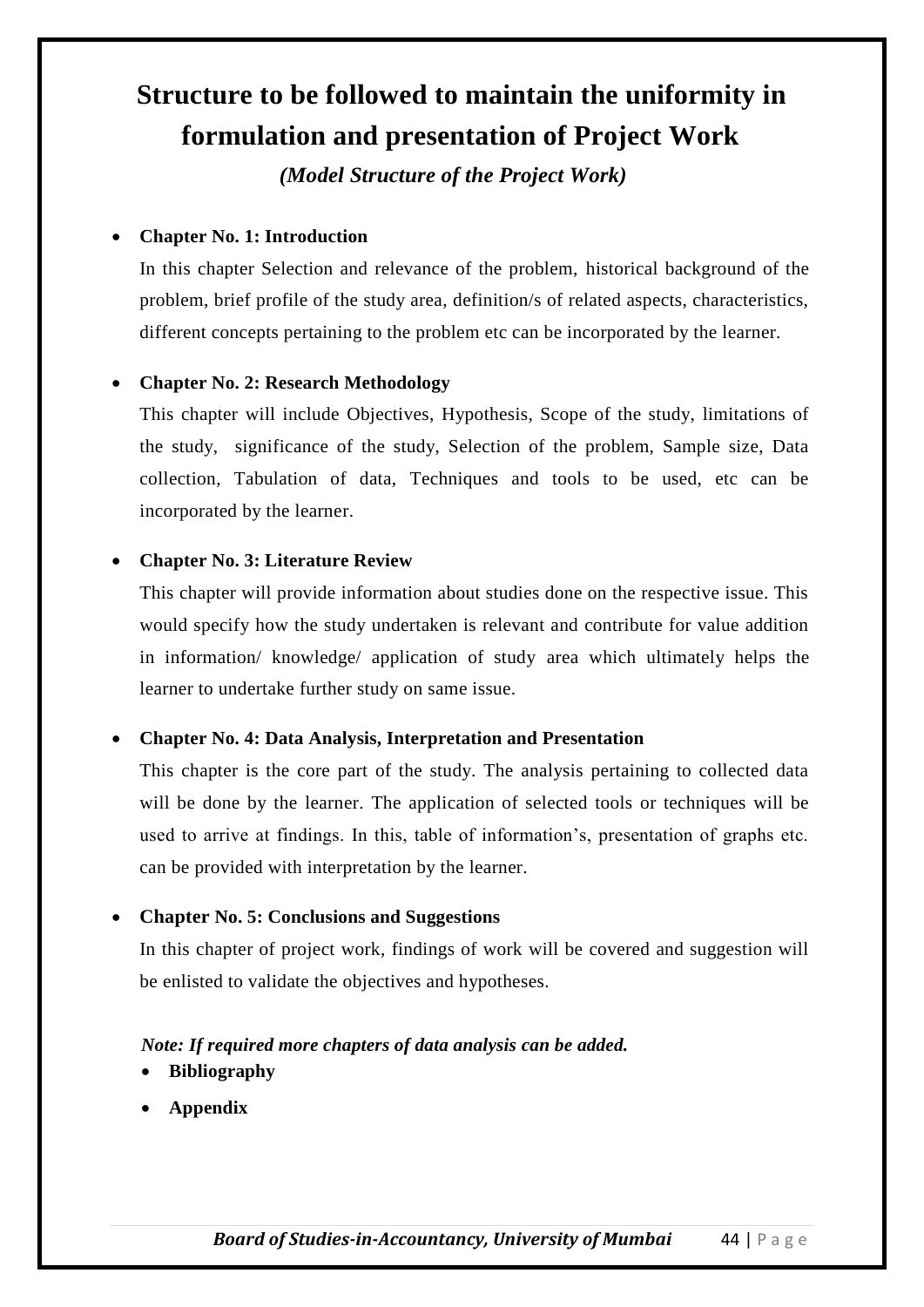*Name and address of the college*

# *Certificate*

| This is to certify that Ms/Mr                                                  |  |  |                      |  |                                  |  | has worked |  |
|--------------------------------------------------------------------------------|--|--|----------------------|--|----------------------------------|--|------------|--|
| and duly completed her/his Project Work for the degree of Bachelor in Commerce |  |  |                      |  |                                  |  |            |  |
| (Accounting & Finance) under the Faculty of Commerce in the subject of         |  |  |                      |  |                                  |  |            |  |
|                                                                                |  |  |                      |  | and her/his project is entitled, |  |            |  |
| cc                                                                             |  |  | Title of the Project |  |                                  |  | " under    |  |

my supervision.

I further certify that the entire work has been done by the learner under my guidance and that no part of it has been submitted previously for any Degree or Diploma of any University.

It is her/ his own work and facts reported by her/his personal findings and investigations.

*Seal of the College*

Name and Signature of Guiding Teacher

Date of submission: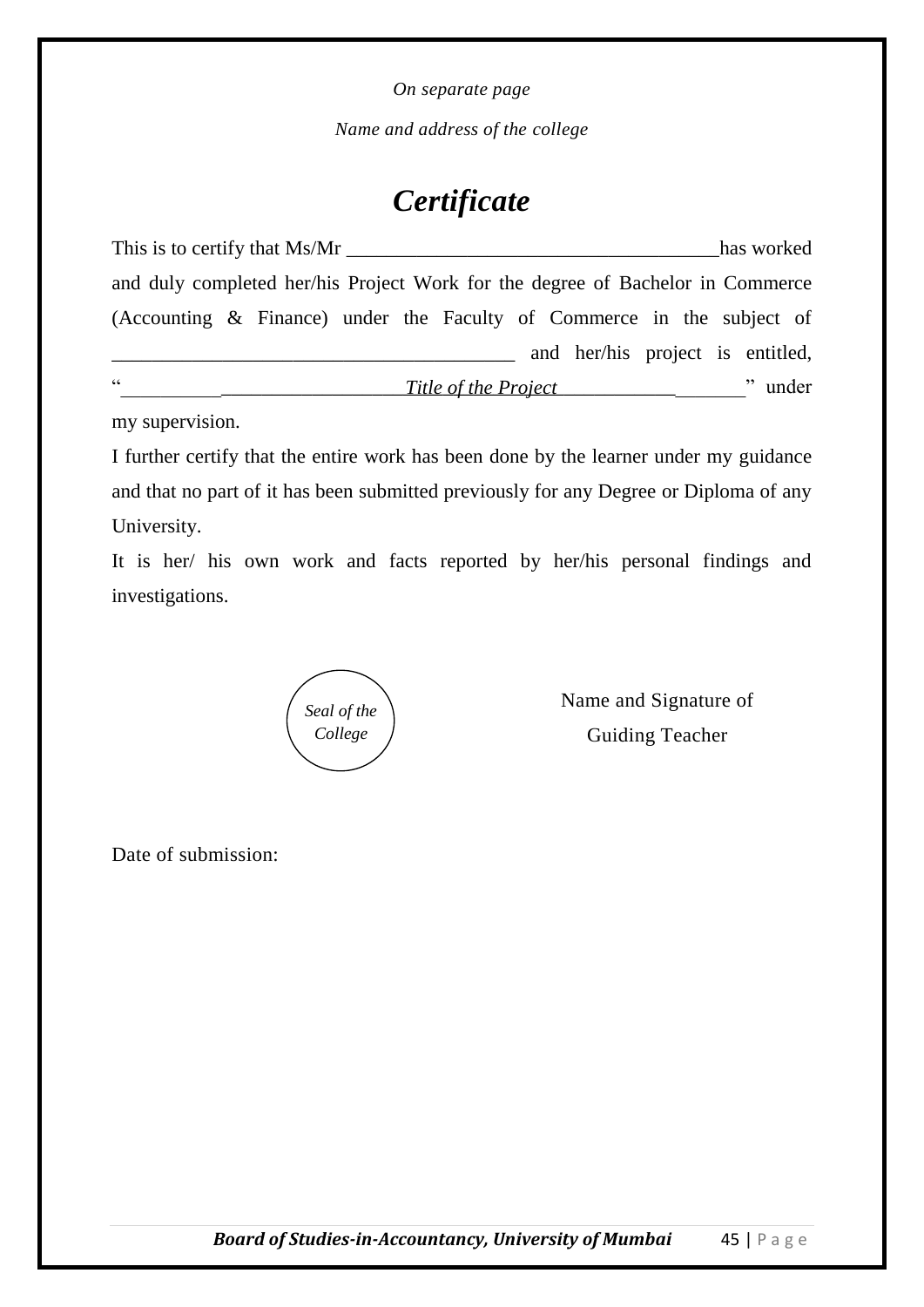## *Declaration by learner*

| I the undersigned Miss / Mr. |  |  |  |                                                            | Name of the learner |                      |  |  |  |  | here by, |
|------------------------------|--|--|--|------------------------------------------------------------|---------------------|----------------------|--|--|--|--|----------|
|                              |  |  |  | declare that the work embodied in this project work titled |                     |                      |  |  |  |  |          |
|                              |  |  |  |                                                            |                     | Title of the Project |  |  |  |  | , י      |

forms my own contribution to the research work carried out under the guidance of *Name of the guiding teacher* is a result of my own research work and has not been previously submitted to any other University for any other Degree/ Diploma to this or any other University.

Wherever reference has been made to previous works of others, it has been clearly indicated as such and included in the bibliography.

I, here by further declare that all information of this document has been obtained and presented in accordance with academic rules and ethical conduct.

Name and Signature of the learner

Certified by

Name and signature of the Guiding Teacher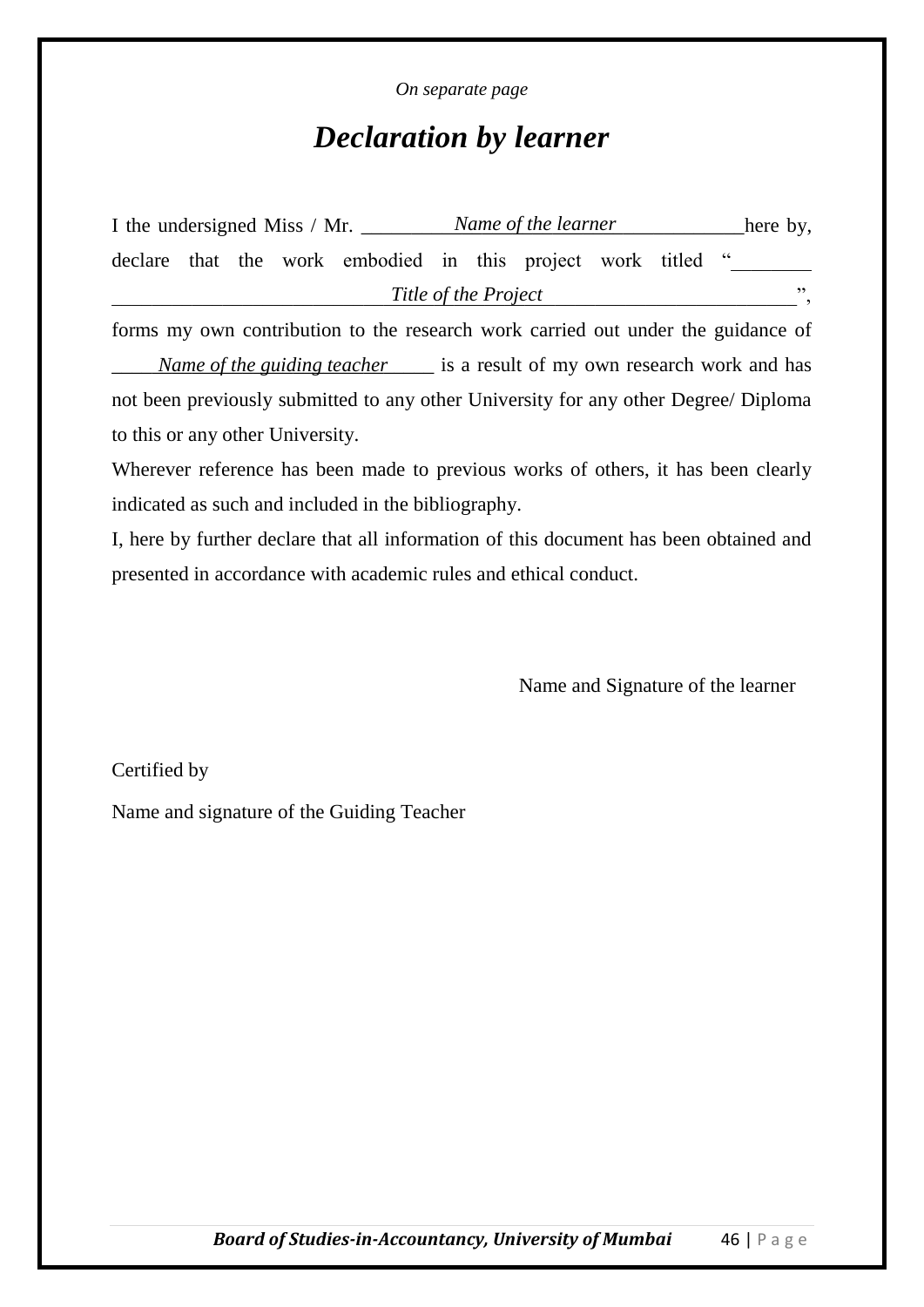# *Acknowledgment*

*(Model structure of the acknowledgement)*

To list who all have helped me is difficult because they are so numerous and the depth is so enormous.

I would like to acknowledge the following as being idealistic channels and fresh dimensions in the completion of this project.

I take this opportunity to thank the **University of Mumbai** for giving me chance to do this project.

I would like to thank my **Principal, \_\_\_\_\_\_\_\_\_\_**for providing the necessary facilities required for completion of this project.

I take this opportunity to thank our **Coordinator\_\_\_\_\_\_\_\_\_\_\_\_\_\_\_**, for her moral support and guidance.

I would also like to express my sincere gratitude towards my project guide whose guidance and care made the project successful.

I would like to thank my **College Library**, for having provided various reference books and magazines related to my project.

Lastly, I would like to thank each and every person who directly or indirectly helped me in the completion of the project especially **my Parents and Peers** who supported me throughout my project.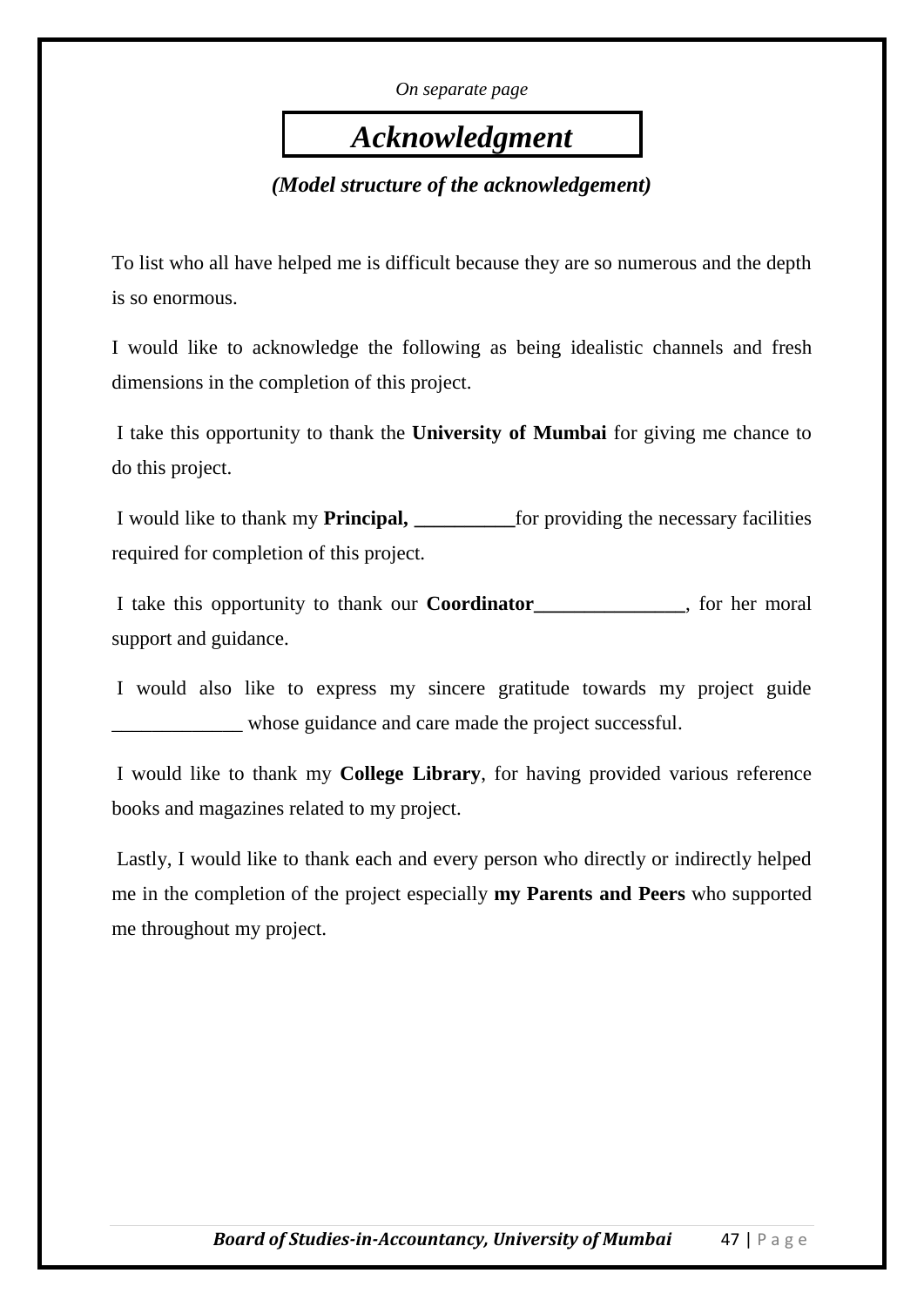## **2. Guidelines for Internship based project work**

- Minimum 20 days/ 100 hours of Internship with an Organisation/ NGO/ Charitable Organisation/ Private firm.
- The theme of the internship should be based on any study area of the elective courses
- Experience Certificate is Mandatory
- A project report has to be brief in content and must include the following aspects:

#### **Executive Summary:**

A bird's eye view of your entire presentation has to be precisely offered under this category.

#### **Introduction on the Company:**

A Concise representation of company/ organization defining its scope, products/ services and its SWOT analysis.

#### **Statement and Objectives:**

The mission and vision of the organization need to be stated enshrining its broad strategies.

#### **Your Role in the Organisation during the internship:**

The key aspects handled, the department under which you were deployed and brief summary report duly acknowledged by the reporting head.

#### **Challenges:**

The challenges confronted while churning out theoretical knowledge into practical world.

#### **Conclusion:**

A brief overview of your experience and suggestions to bridge the gap between theory and practice.

- The project report based on internship shall be prepared as per the broad guidelines given below:
	- Font type: Times New Roman
	- Font size: 12-For content, 14-for Title
	- Line Space : 1.5-for content and 1-for in table work
	- Paper Size: A4
	- Margin : in Left-1.5, Up-Down-Right-1
	- The Project Report shall be bounded.
	- The project report should be of minimum 50 pages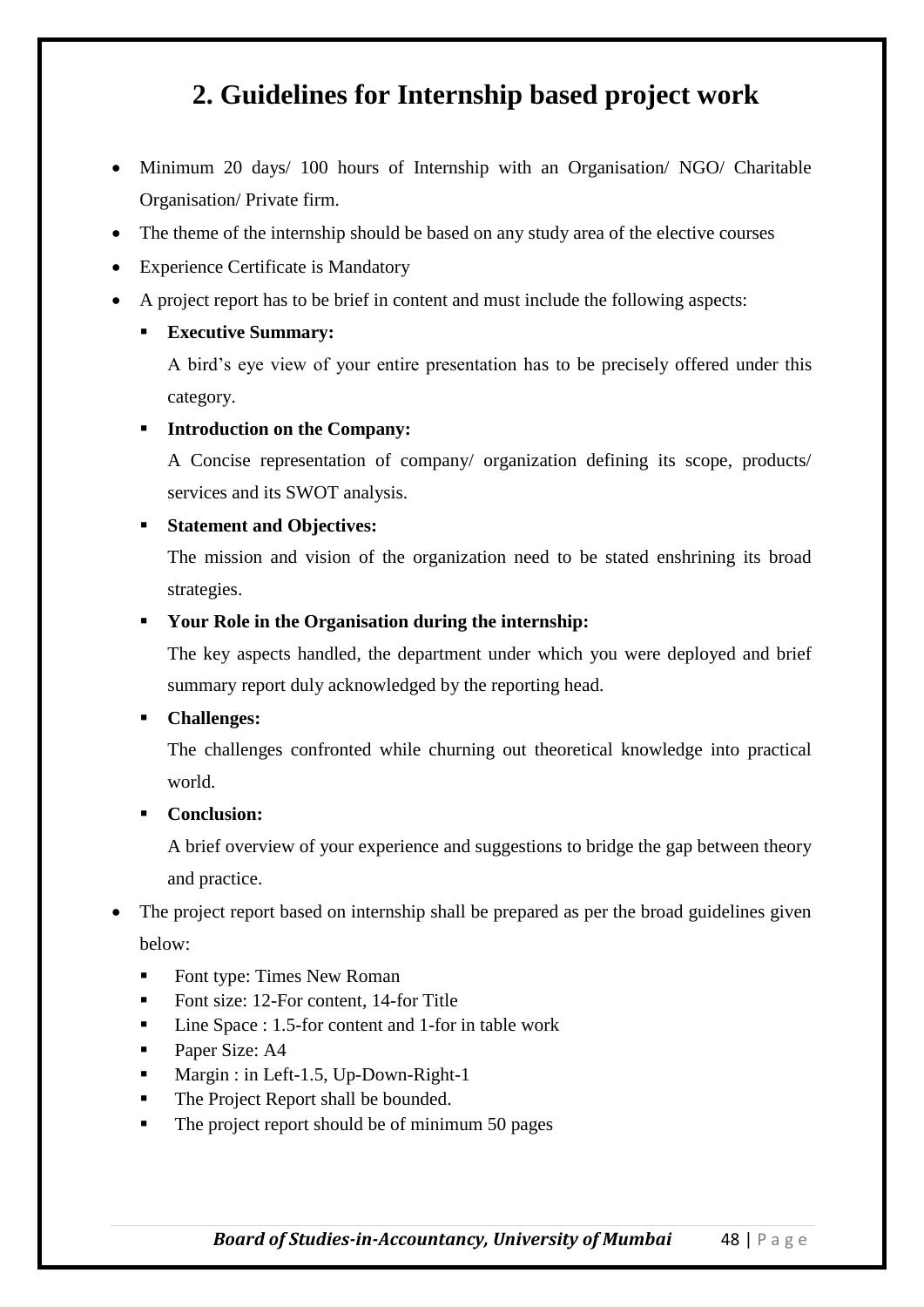## **Evaluation pattern of the project work**

| The Project Report shall be evaluated in two stages viz.                                                                                                                                                |                 |  |  |  |  |
|---------------------------------------------------------------------------------------------------------------------------------------------------------------------------------------------------------|-----------------|--|--|--|--|
| <b>Evaluation of Project Report (Bound Copy)</b>                                                                                                                                                        | <b>60 Marks</b> |  |  |  |  |
| Introduction and other areas covered                                                                                                                                                                    | 20 Marks        |  |  |  |  |
| Research Methodology, Presentation, Analysis and<br>$\blacksquare$<br>interpretation of data                                                                                                            | 30 Marks        |  |  |  |  |
| Conclusion & Recommendations<br>$\blacksquare$                                                                                                                                                          | 10 Marks        |  |  |  |  |
| <b>Conduct of Viva-voce</b>                                                                                                                                                                             | <b>40 Marks</b> |  |  |  |  |
| In the course of Viva-voce, the questions may be asked such<br>п<br>as importance / relevance of the study, objective of the study,<br>methodology of the study/mode of Enquiry (question<br>responses) | 10 Marks        |  |  |  |  |
| Ability to explain the analysis, findings, concluding<br>$\blacksquare$<br>observations, recommendation, limitations of the Study                                                                       | 20 Marks        |  |  |  |  |
| <b>Overall Impression (including Communication Skill)</b>                                                                                                                                               | 10 Marks        |  |  |  |  |

#### *Note:*

 *The guiding teacher along with the external evaluator appointed by the University/ College for the evaluation of project shall conduct the viva-voce examination as per the evaluation pattern*

#### **Passing Standard**

- Minimum of Grade E in the project component
- In case of failing in the project work, the same project can be revised for ATKT examination.
- Absence of student for viva voce: If any student fails to appear for the viva voce on the date and time fixed by the department such student shall appear for the viva voce on the date and time fixed by the Department, such student shall appear for the viva voce only along with students of the next batch.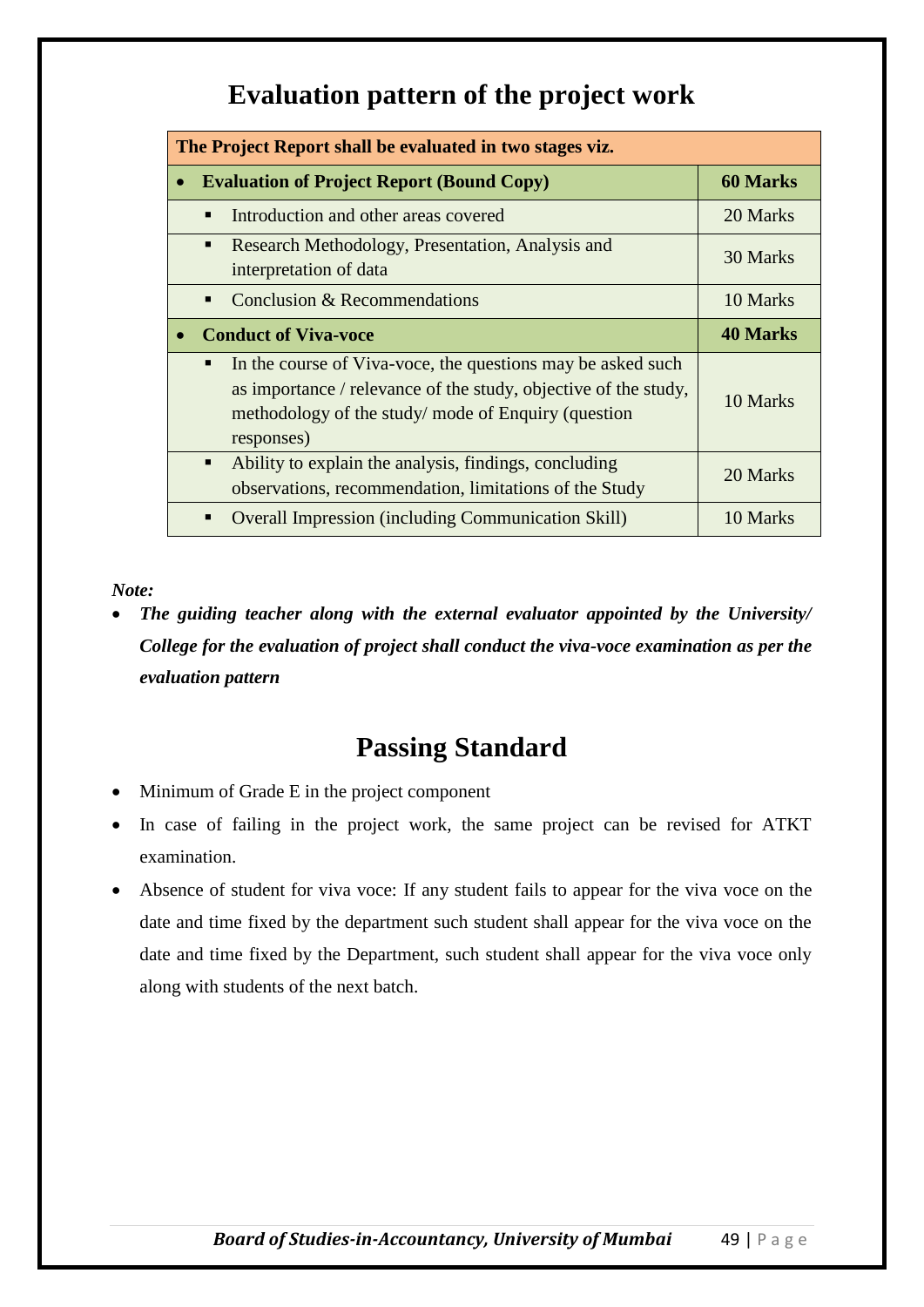#### *Revised Syllabus of Courses of B.Com. (Accounting and Finance) Programme at Semester V and VI with effect from the Academic Year 2018-2019* **Scheme of Evaluation**

The performance of the learners will be evaluated in two Components. One component will be the Internal Assessment component carrying 25% marks and the second component will be the Semester-wise End Examination component carrying 75% marks. The allocation of marks for the Internal Assessment and Semester End Examinations will be as shown below:-

#### **A) Internal Assessment**: **25 %**

## *Question Paper Pattern (Internal Assessment- Courses without Practical Courses)*

| Sr. No.        | <b>Particular</b>                                                  | <b>Marks</b> |
|----------------|--------------------------------------------------------------------|--------------|
| 1              | One class test (20 Marks)                                          |              |
|                | Match the Column/ Fill in the Blanks/ Multiple Choice Questions    | 05 Marks     |
|                | (1/ <sub>2</sub> Mark each)                                        |              |
|                | Answer in One or Two Lines (Concept based Questions)               | 05 Marks     |
|                | (01 Mark each)                                                     |              |
|                | Answer in Brief (Attempt Any Two of the Three)                     | 10 Marks     |
|                | (05 Marks each)                                                    |              |
| $\overline{2}$ | Active participation in routine class instructional deliveries and | 05 Marks     |
|                | overall conduct as a responsible learner, mannerism and            |              |
|                | articulation and exhibit of leadership qualities in organizing     |              |
|                | related academic activities                                        |              |

#### **B) Semester End Examination: 75 %**

- i) Duration: The examination shall be of 2 ½ Hours duration
- ii) Theory question paper pattern
	- There shall be five questions each of 15 marks.
	- All questions shall be compulsory with internal choice within the questions.
	- Question may be subdivided into sub-questions a, b, c… and the allocation of marks depends on the weightage of the topic.

#### **(Detail question paper pattern has been given separately)**

#### **Passing Standard**

The learners to pass a course shall have to obtain a minimum of 40% marks in aggregate for each course where the course consists of Internal Assessment and Semester End Examination. The learners shall obtain minimum of 40% marks (i.e. 10 out of 25) in the Internal Assessment and 40% marks in Semester End Examination (i.e. 30 Out of 75) separately, to pass the course and minimum of Grade E to pass a particular semester A learner will be said to have passed the course if the learner passes the Internal Assessment and Semester End Examination together.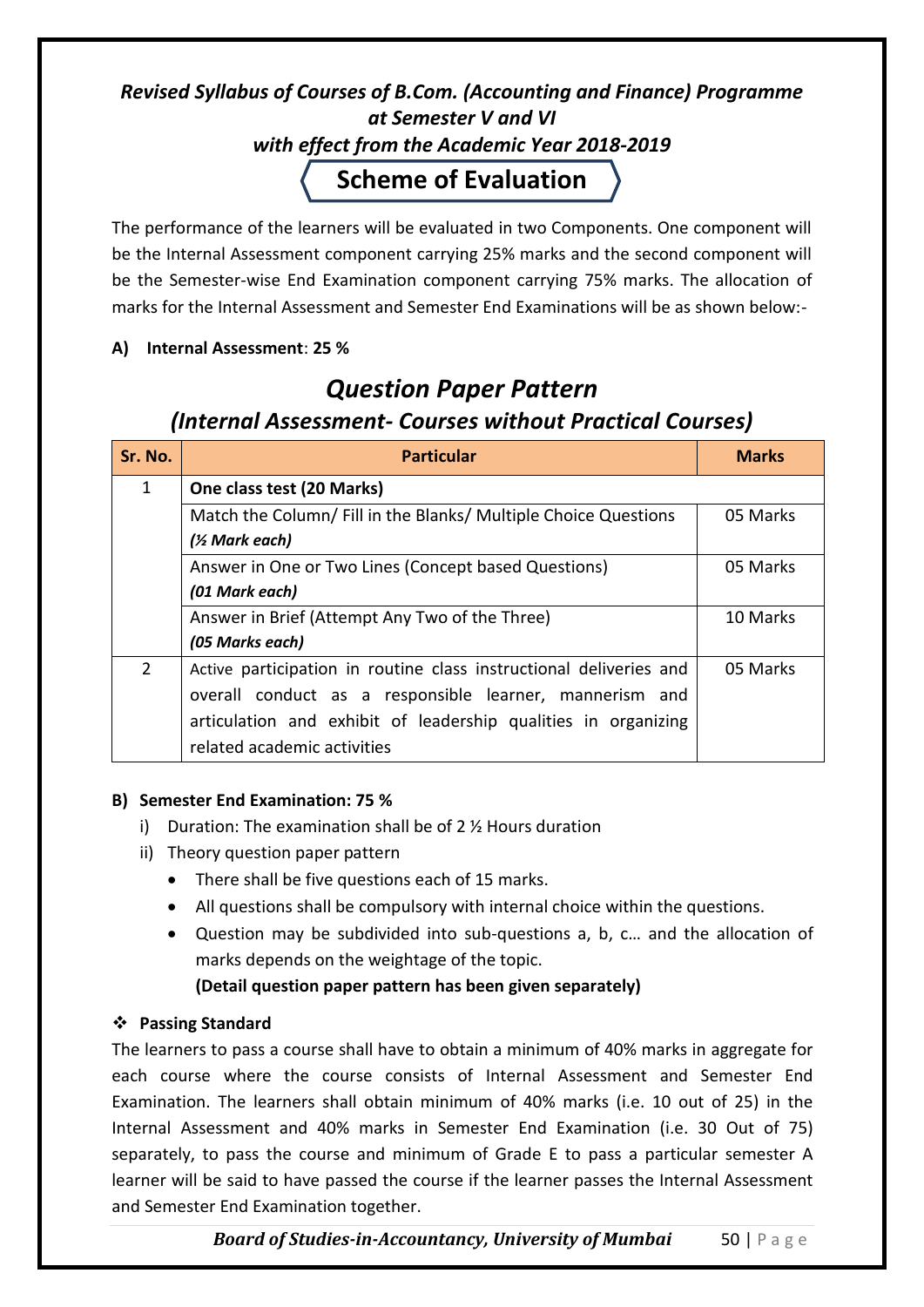## *Question Paper Pattern (Practical Courses)*

Maximum Marks: 75

Questions to be set: 05

Duration: 2 1/2 Hrs.

All Questions are Compulsory Carrying 15 Marks each.

| <b>Question</b><br><b>No</b> | <b>Particular</b>                                                                                                                                                                                                                    | <b>Marks</b>         |
|------------------------------|--------------------------------------------------------------------------------------------------------------------------------------------------------------------------------------------------------------------------------------|----------------------|
| $Q-1$                        | <b>Objective Questions</b><br>A. Sub Questions to be asked 10 and to be answered any 08<br>B. Sub Questions to be asked 10 and to be answered any 07<br>(*Multiple choice / True or False / Match the columns/Fill in the<br>blanks) | 15 Marks             |
| $Q-2$                        | <b>Full Length Practical Question</b><br><b>OR</b>                                                                                                                                                                                   | 15 Marks             |
| $Q-2$                        | <b>Full Length Practical Question</b>                                                                                                                                                                                                | 15 Marks             |
| $Q-3$                        | <b>Full Length Practical Question</b><br><b>OR</b>                                                                                                                                                                                   | 15 Marks             |
| $Q-3$                        | <b>Full Length Practical Question</b>                                                                                                                                                                                                | 15 Marks             |
| $Q - 4$                      | <b>Full Length Practical Question</b><br><b>OR</b>                                                                                                                                                                                   | 15 Marks             |
| $Q - 4$                      | <b>Full Length Practical Question</b>                                                                                                                                                                                                | 15 Marks             |
| $Q-5$                        | A) Theory questions<br>B) Theory questions<br><b>OR</b>                                                                                                                                                                              | 08 Marks<br>07 Marks |
| $Q-5$                        | <b>Short Notes</b><br>To be asked 05<br>To be answered 03                                                                                                                                                                            | 15 Marks             |

*Note:* 

*Practical question of 15 marks may be divided into two sub questions of 7/8 and 10/5Marks. If the topic demands, instead of practical questions, appropriate theory question may be asked.*